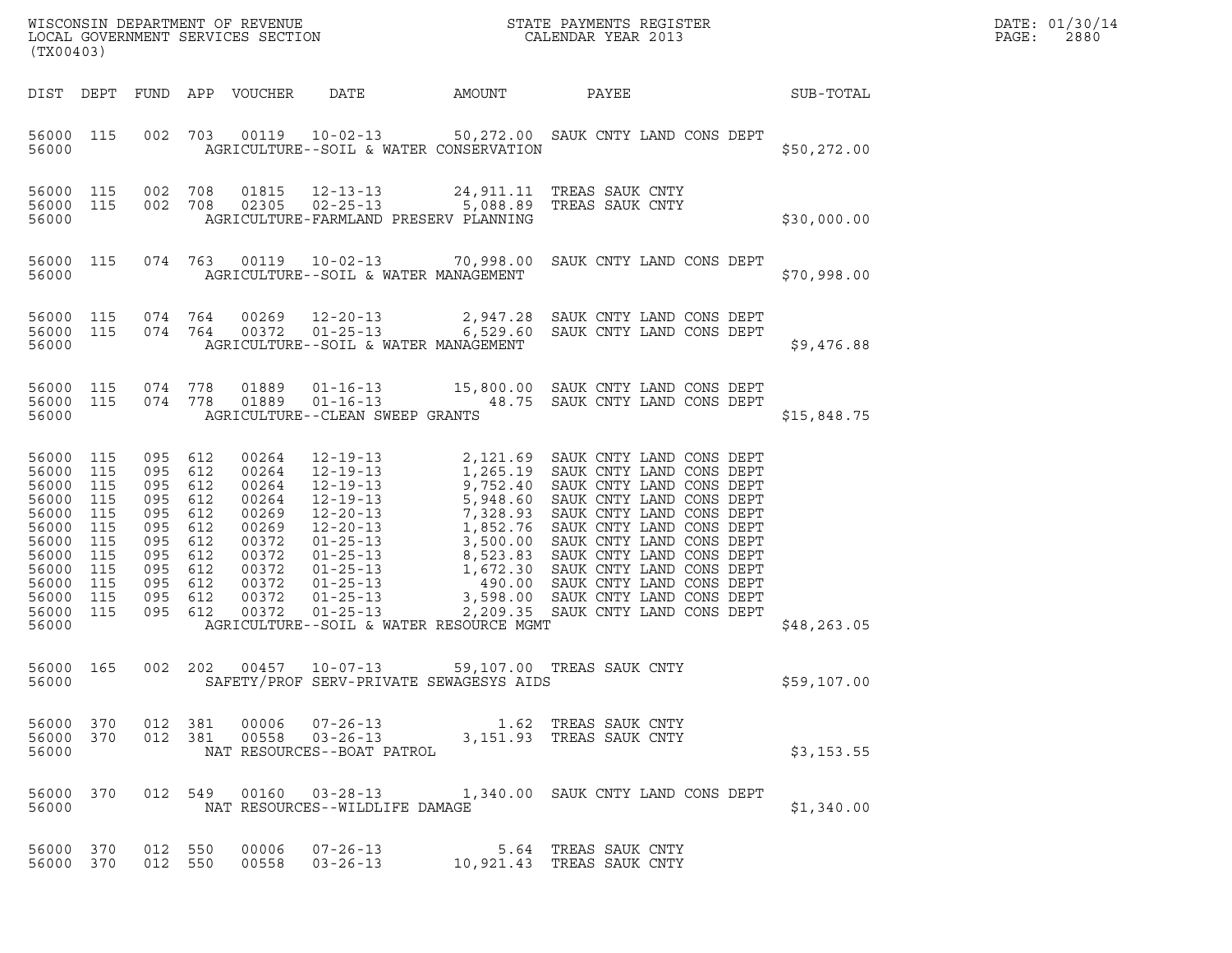| (TX00403)                                                                                           |                                                                       |                                                                                                       |                                          |                                                                                                 |                                                                                                                                                                                                    |                                                                                                                                                                          | ${\tt WISCONSIM\ DEPARTMENT\ OF\ REVENUE}\qquad \qquad {\tt STATE\ PAYMENTS\ REGISTER} \\ {\tt LOCAL\ GOVERNMENT\ SERVICES\ SECTION}\qquad \qquad {\tt CALENDAR\ YEAR\ 2013}$                                                                                    |                                                           | DATE: 01/30/14<br>PAGE:<br>2881 |
|-----------------------------------------------------------------------------------------------------|-----------------------------------------------------------------------|-------------------------------------------------------------------------------------------------------|------------------------------------------|-------------------------------------------------------------------------------------------------|----------------------------------------------------------------------------------------------------------------------------------------------------------------------------------------------------|--------------------------------------------------------------------------------------------------------------------------------------------------------------------------|------------------------------------------------------------------------------------------------------------------------------------------------------------------------------------------------------------------------------------------------------------------|-----------------------------------------------------------|---------------------------------|
|                                                                                                     |                                                                       |                                                                                                       |                                          |                                                                                                 |                                                                                                                                                                                                    |                                                                                                                                                                          |                                                                                                                                                                                                                                                                  |                                                           |                                 |
|                                                                                                     |                                                                       |                                                                                                       |                                          |                                                                                                 |                                                                                                                                                                                                    |                                                                                                                                                                          |                                                                                                                                                                                                                                                                  | 56000 SHO, 927.07 NAT RESOURCES--BOATING ENFORCEMENT AIDS |                                 |
| 56000 370<br>56000 370<br>56000 370<br>56000                                                        |                                                                       |                                                                                                       |                                          |                                                                                                 |                                                                                                                                                                                                    | NAT RESOURCES--WILDLIFE DAMAGE CLAIMS                                                                                                                                    | $\begin{array}{cccc} 012 & 553 & 00160 & 03-28-13 & 24.04 & \text{SAUK CNTY LAND CONS DEPT} \\ 012 & 553 & 00160 & 03-28-13 & 4,067.22 & \text{SAUK CNTY LAND CONS DEPT} \\ 012 & 553 & 00160 & 03-28-13 & 387.42 & \text{SAUK CNTY LAND CONS DEPT} \end{array}$ | \$4,478.68                                                |                                 |
| 56000                                                                                               |                                                                       |                                                                                                       |                                          |                                                                                                 |                                                                                                                                                                                                    | 56000 370 012 563 00979 11-21-13 7,446.00 TREAS SAUK CO<br>NAT RESOURCES--COUNTY CONSERVATION AIDS                                                                       |                                                                                                                                                                                                                                                                  | \$7,446.00                                                |                                 |
| 56000                                                                                               |                                                                       |                                                                                                       |                                          |                                                                                                 |                                                                                                                                                                                                    | 56000 370 012 566 00001 09-24-13 19,861.90 TREAS SAUK CNTY<br>NAT RESOURCES-FOREST CROP/MANAGED FOREST                                                                   |                                                                                                                                                                                                                                                                  | \$19,861.90                                               |                                 |
| 56000                                                                                               |                                                                       |                                                                                                       |                                          |                                                                                                 |                                                                                                                                                                                                    | 56000 370 012 575 00773 10-21-13 52,975.00 TREAS SAUK CO<br>NAT RESOURCES--SNOWMOBILE TRAIL AIDS                                                                         |                                                                                                                                                                                                                                                                  | \$52,975.00                                               |                                 |
| 56000                                                                                               |                                                                       |                                                                                                       |                                          |                                                                                                 |                                                                                                                                                                                                    | 56000 370 012 584 00042 09-03-13 238.00 TREAS SAUK CNTY<br>NAT RESOURCES--PMT IN LIEU OF TAXES                                                                           |                                                                                                                                                                                                                                                                  | \$238.00                                                  |                                 |
| 56000                                                                                               |                                                                       |                                                                                                       |                                          |                                                                                                 |                                                                                                                                                                                                    | 56000 370 095 532 00889 11-08-13 5,602.22 TREAS SAUK CO<br>NAT RESOURCES--DAM SAFETY PROJECTS                                                                            |                                                                                                                                                                                                                                                                  | \$5,602.22                                                |                                 |
| 56000 395<br>56000 395<br>56000 395<br>56000 395<br>56000                                           |                                                                       |                                                                                                       | 011 177<br>011 177<br>011 177<br>011 177 |                                                                                                 | TRANSPORTATION--TRANSIT AID                                                                                                                                                                        |                                                                                                                                                                          |                                                                                                                                                                                                                                                                  | \$37,832.00                                               |                                 |
| 56000 395<br>56000 395<br>56000 395<br>56000                                                        |                                                                       |                                                                                                       | 011 182<br>011 182<br>011 182            |                                                                                                 |                                                                                                                                                                                                    | 66943  03-04-13  13,236.00 TREAS SAUK CO<br>84947  08-21-13  71,674.00 TREAS SAUK CO<br>92390  10-30-13  49,074.00 TREAS SAUK CO<br>TRANSPORTATION--TRANSIT AIDS-FEDERAL |                                                                                                                                                                                                                                                                  | \$133,984.00                                              |                                 |
| 56000 395<br>56000<br>56000<br>56000<br>56000<br>56000<br>56000<br>56000<br>56000<br>56000<br>56000 | 395<br>395<br>395<br>395<br>395<br>395<br>395<br>395<br>-395<br>- 395 | 011 185<br>011<br>011<br>011<br>011 185<br>011<br>011 185<br>011 185<br>011 185<br>011 185<br>011 185 | 185<br>185<br>185<br>185                 | 61744<br>61744<br>61744<br>65373<br>65373<br>65373<br>69368<br>69368<br>69368<br>73080<br>73080 | $01 - 14 - 13$<br>$01 - 14 - 13$<br>$01 - 14 - 13$<br>$02 - 19 - 13$<br>$02 - 19 - 13$<br>$02 - 19 - 13$<br>$03 - 25 - 13$<br>$03 - 25 - 13$<br>$03 - 25 - 13$<br>$04 - 29 - 13$<br>$04 - 29 - 13$ | 2,867.76<br>1,752.52<br>2,549.12<br>637.28<br>1,274.56<br>1,274.56<br>1,274.56<br>1,433.88<br>1,274.56<br>1,752.52<br>1,752.52                                           | TREAS SAUK CO<br>TREAS SAUK CO<br>TREAS SAUK CO<br>TREAS SAUK CO<br>TREAS SAUK CO<br>TREAS SAUK CO<br>TREAS SAUK CO<br>TREAS SAUK CO<br>TREAS SAUK CO<br>TREAS SAUK CO<br>TREAS SAUK CO                                                                          |                                                           |                                 |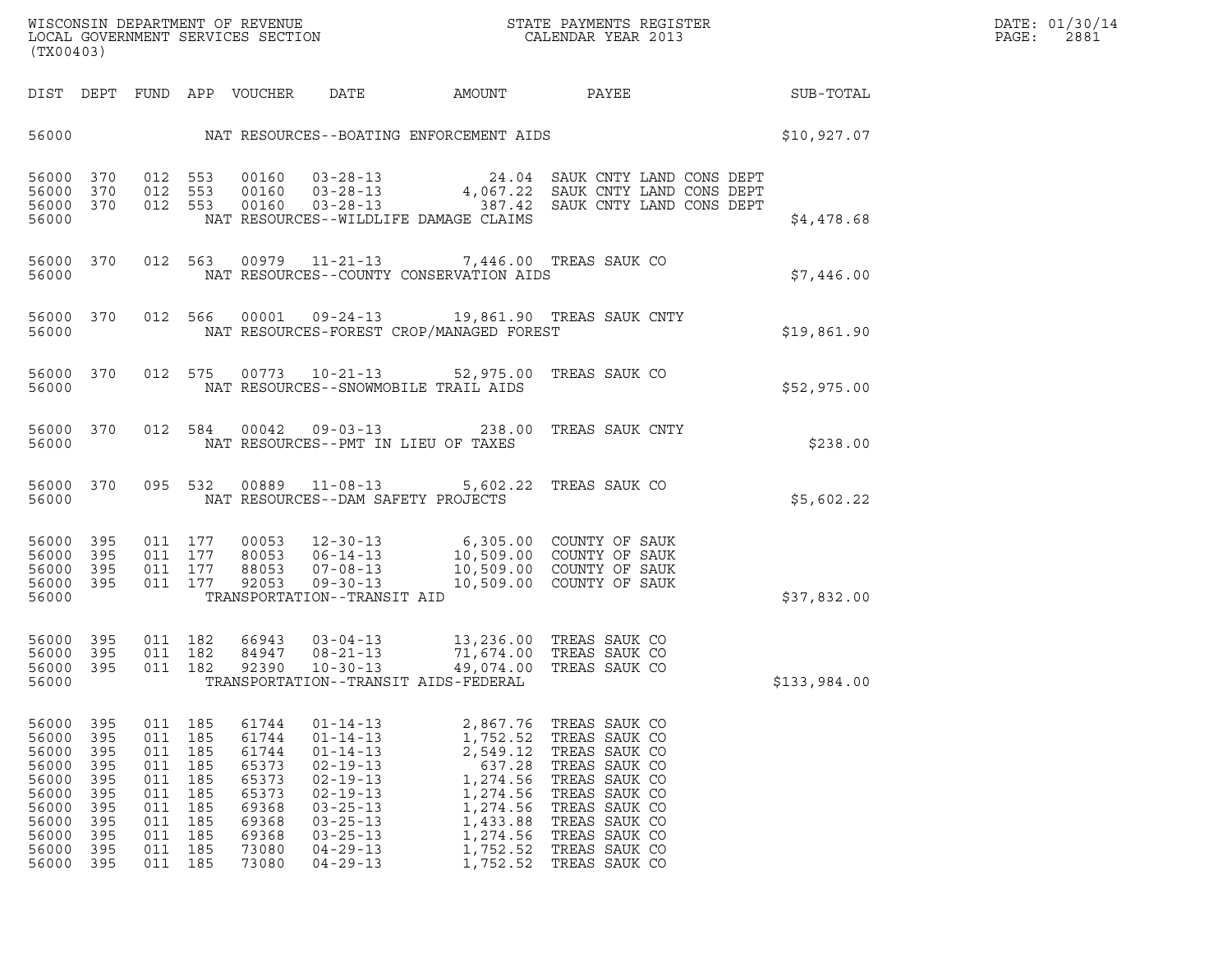| (TX00403)                                                                                                                  |                                                                                         |                                                                                         |                                                                                         |                                                                                                                   |                                                                                                                                                                                                                                             |                                                                                                                                                               |                                                                                                                                                                                                                                                               |                |  |
|----------------------------------------------------------------------------------------------------------------------------|-----------------------------------------------------------------------------------------|-----------------------------------------------------------------------------------------|-----------------------------------------------------------------------------------------|-------------------------------------------------------------------------------------------------------------------|---------------------------------------------------------------------------------------------------------------------------------------------------------------------------------------------------------------------------------------------|---------------------------------------------------------------------------------------------------------------------------------------------------------------|---------------------------------------------------------------------------------------------------------------------------------------------------------------------------------------------------------------------------------------------------------------|----------------|--|
| DIST                                                                                                                       | DEPT                                                                                    | FUND APP                                                                                |                                                                                         | VOUCHER                                                                                                           | DATE                                                                                                                                                                                                                                        | AMOUNT                                                                                                                                                        | PAYEE                                                                                                                                                                                                                                                         | SUB-TOTAL      |  |
| 56000<br>56000<br>56000<br>56000<br>56000<br>56000<br>56000<br>56000<br>56000<br>56000<br>56000<br>56000<br>56000<br>56000 | 395<br>395<br>395<br>395<br>395<br>395<br>395<br>395<br>395<br>395<br>395<br>395<br>395 | 011<br>011<br>011<br>011<br>011<br>011<br>011<br>011<br>011<br>011<br>011<br>011<br>011 | 185<br>185<br>185<br>185<br>185<br>185<br>185<br>185<br>185<br>185<br>185<br>185<br>185 | 73755<br>79252<br>80654<br>80654<br>80654<br>86174<br>86593<br>87397<br>92804<br>92804<br>92804<br>93732<br>93732 | $05 - 06 - 13$<br>$07 - 01 - 13$<br>$07 - 15 - 13$<br>$07 - 15 - 13$<br>$07 - 15 - 13$<br>$09 - 03 - 13$<br>$09 - 09 - 13$<br>$09 - 16 - 13$<br>$11 - 04 - 13$<br>$11 - 04 - 13$<br>$11 - 04 - 13$<br>$11 - 12 - 13$<br>$11 - 12 - 13$      | 2,708.44<br>796.60<br>5,683.60<br>2,867.76<br>6,002.24<br>3,186.40<br>3,505.04<br>3,027.08<br>3,823.68<br>TRANSPORTATION--HIGHWAY SAFETY-FEDERAL              | TREAS SAUK CO<br>TREAS SAUK CO<br>TREAS SAUK CO<br>TREAS SAUK CO<br>TREAS SAUK CO<br>TREAS SAUK CO<br>TREAS SAUK CO<br>TREAS SAUK CO<br>4,301.64 TREAS SAUK CO<br>TREAS SAUK CO<br>1,274.56 TREAS SAUK CO<br>2,230.48 TREAS SAUK CO<br>1,115.24 TREAS SAUK CO | \$58,366.60    |  |
| 56000<br>56000<br>56000<br>56000                                                                                           | 395<br>395<br>395                                                                       | 011<br>011<br>011                                                                       | 190<br>190<br>190                                                                       | 68056<br>82056<br>94056                                                                                           | $01 - 07 - 13$<br>$07 - 01 - 13$<br>$10 - 07 - 13$                                                                                                                                                                                          | TRANSPORTATION--GENERAL TRANSP AIDS-GTA                                                                                                                       | 323, 268.59 COUNTY OF SAUK<br>646,537.18 COUNTY OF SAUK<br>323, 268.59 COUNTY OF SAUK                                                                                                                                                                         | \$1,293,074.36 |  |
| 56000<br>56000<br>56000                                                                                                    | 395<br>395                                                                              | 011<br>011                                                                              | 278<br>278                                                                              | 92595<br>95707                                                                                                    | $10 - 29 - 13$<br>$11 - 26 - 13$                                                                                                                                                                                                            | 71,446.81<br>467,013.00<br>TRANSPORTATION--LRIP/TRIP/MSIP GRANTS                                                                                              | TREAS SAUK CO<br>TREAS SAUK CO                                                                                                                                                                                                                                | \$538,459.81   |  |
| 56000<br>56000                                                                                                             | 410                                                                                     | 002                                                                                     | 116                                                                                     | 11357                                                                                                             | $11 - 05 - 13$<br>CORRECTIONS--LOCAL AID                                                                                                                                                                                                    |                                                                                                                                                               | 40,817.70 TREAS SAUK CNTY                                                                                                                                                                                                                                     | \$40,817.70    |  |
| 56000<br>56000<br>56000<br>56000<br>56000<br>56000<br>56000<br>56000<br>56000<br>56000<br>56000<br>56000<br>56000          | 435<br>435<br>435<br>435<br>435<br>435<br>435<br>435<br>435<br>435<br>435<br>435        | 005<br>005<br>005<br>005<br>005<br>005<br>005<br>005<br>005<br>005<br>005<br>005        | 000<br>000<br>000<br>000<br>000<br>000<br>000<br>000<br>000<br>000<br>000<br>000        | 90310<br>90314<br>90318<br>90321<br>90323<br>90325<br>90400<br>90402<br>90403<br>90406<br>90408<br>90411          | $01 - 01 - 13$<br>$02 - 01 - 13$<br>$03 - 01 - 13$<br>$04 - 01 - 13$<br>05-01-13<br>$06 - 01 - 13$<br>07-01-13<br>$08 - 01 - 13$<br>$09 - 01 - 13$<br>$10 - 01 - 13$<br>$11 - 01 - 13$<br>$12 - 01 - 13$<br>HEALTH SERVICES--STATE/FED AIDS | 117,824.00<br>47,313.00<br>44,094.00<br>225,158.00<br>72,795.00<br>45,229.00<br>1,351,034.00<br>29,465.00<br>26,588.00<br>83,436.00<br>93,048.00<br>33,629.00 | SAUK CO<br>SAUK CO<br>SAUK CO<br>SAUK CO<br>SAUK CO<br>SAUK CO<br>SAUK CO<br>SAUK CO<br>SAUK CO<br>SAUK CO<br>SAUK CO<br>SAUK CO                                                                                                                              | \$2,169,613.00 |  |
| 56000<br>56000<br>56000<br>56000<br>56000<br>56000<br>56000                                                                | 437<br>437<br>437<br>437<br>437<br>437<br>437                                           | 005<br>005<br>005<br>005<br>005<br>005<br>005                                           | 000<br>000<br>000<br>000<br>000<br>000<br>000                                           | 00000<br>00000<br>00000<br>00000<br>00000<br>00000<br>00000                                                       | $01 - 05 - 13$<br>$01 - 19 - 13$<br>$02 - 30 - 13$<br>$03 - 06 - 13$<br>$03 - 05 - 13$<br>$04 - 11 - 13$<br>$04 - 07 - 13$                                                                                                                  | 23,619.00<br>149,035.10<br>10,958.87<br>84,871.50<br>9,829.07<br>198,774.25<br>218,015.21                                                                     | SAUK<br>SAUK CHILD SUPPORT<br>SAUK<br>SAUK<br>SAUK<br>SAUK<br>SAUK CHILD SUPPORT                                                                                                                                                                              |                |  |
|                                                                                                                            |                                                                                         |                                                                                         |                                                                                         |                                                                                                                   |                                                                                                                                                                                                                                             |                                                                                                                                                               |                                                                                                                                                                                                                                                               |                |  |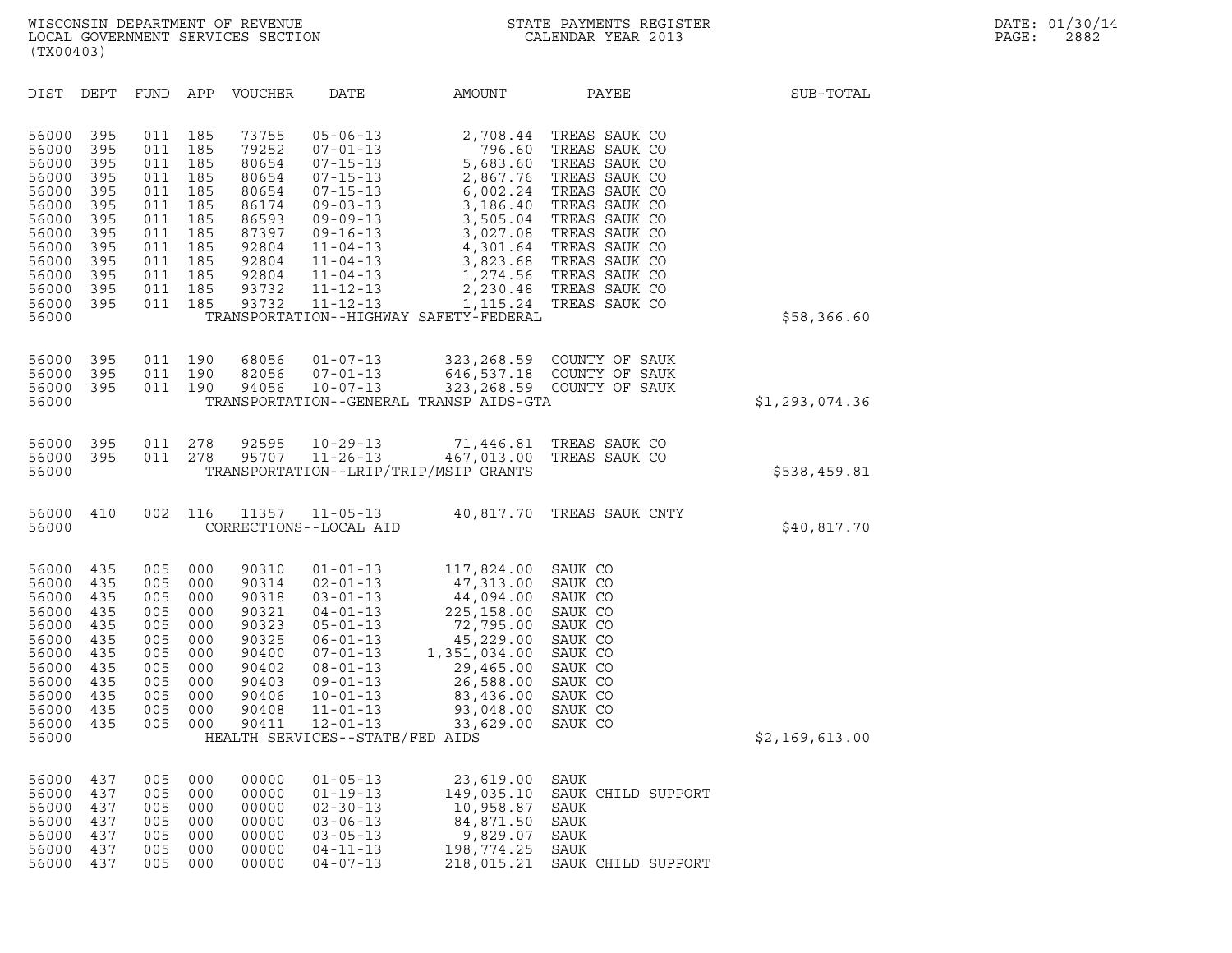| DIST<br>DEPT<br>FUND<br>APP<br>VOUCHER<br>DATE<br>PAYEE<br>SUB-TOTAL<br>AMOUNT<br>005<br>000<br>00000<br>56000<br>437<br>$05 - 30 - 13$<br>23,364.83<br>SAUK<br>56000<br>437<br>005<br>000<br>00000<br>$06 - 31 - 13$<br>21,915.95<br>SAUK<br>56000<br>437<br>005<br>000<br>00000<br>48,813.00<br>$06 - 05 - 13$<br>SAUK<br>00000<br>56000<br>437<br>005<br>000<br>457.38<br>SAUK<br>$06 - 05 - 13$<br>56000<br>437<br>005<br>000<br>00000<br>$07 - 07 - 13$<br>14,214.95<br>SAUK<br>56000<br>005<br>86,618.87<br>437<br>000<br>00000<br>$07 - 30 - 13$<br>SAUK CHILD SUPPORT<br>56000<br>437<br>005<br>000<br>00000<br>20,522.90<br>$08 - 05 - 13$<br>SAUK<br>005<br>56000<br>437<br>000<br>00000<br>$08 - 05 - 13$<br>43,850.48<br>SAUK CHILD SUPPORT<br>56000<br>437<br>005<br>000<br>00000<br>46,778.28<br>SAUK CHILD SUPPORT<br>$08 - 26 - 13$<br>56000<br>437<br>005<br>000<br>00000<br>$09 - 05 - 13$<br>484,920.00<br>SAUK<br>51,431.28<br>56000<br>437<br>005<br>000<br>00000<br>SAUK<br>$09 - 30 - 13$<br>20,567.83<br>56000<br>437<br>005<br>000<br>00000<br>$10 - 30 - 13$<br>SAUK<br>56000<br>437<br>005<br>000<br>00000<br>$10 - 06 - 13$<br>195,678.91<br>SAUK CHILD SUPPORT<br>43,862.38<br>56000<br>437<br>005<br>000<br>00000<br>$10 - 05 - 13$<br>SAUK CHILD SUPPORT<br>56000<br>437<br>005<br>20,412.60<br>000<br>00000<br>$11 - 10 - 13$<br>SAUK<br>$12 - 28 - 13$<br>26, 218.45<br>56000<br>437<br>005<br>00000<br>SAUK<br>000<br>56000<br>CHILDREN & FAMILIES--STATE/FEDERAL AIDS<br>\$1,844,731.09<br>002<br>202<br>56000<br>455<br>00740<br>$05 - 06 - 13$<br>691.42<br>TREAS SAUK CNTY<br>56000<br>JUSTICE--LAW ENFORCEMENT TRAINING REIMB<br>\$691.42<br>002<br>221<br>04863<br>56000<br>455<br>$07 - 30 - 13$<br>1,100.00<br>TREAS SAUK CNTY<br>56000<br>JUSTICE--LAW ENFORCEMENT SERVICES AID<br>\$1,100.00<br>455<br>002<br>231<br>00111<br>TREAS SAUK CNTY<br>56000<br>$01 - 15 - 13$<br>1,847.04<br>56000<br>455<br>002<br>231<br>00532<br>$02 - 15 - 13$<br>16,320.00<br>TREAS SAUK CNTY<br>56000<br>455<br>002<br>231<br>00681<br>$02 - 26 - 13$<br>1,578.39<br>TREAS SAUK CNTY<br>56000<br>455<br>002<br>231<br>00740<br>$05 - 06 - 13$<br>2,251.43<br>TREAS SAUK CNTY<br>56000<br>00792<br>$06 - 17 - 13$<br>TREAS SAUK CNTY<br>455<br>002<br>231<br>3,630.38<br>56000<br>JUSTICE--LAW ENFORCEMENT TRAINING<br>\$25,627.24<br>002<br>01822<br>56000<br>455<br>263<br>$01 - 08 - 13$<br>26,188.00<br>TREAS SAUK CNTY<br>56000<br>JUSTICE--TRIBAL LAW ENFORCEMENT<br>\$26,188.00<br>002<br>532<br>00058<br>TREAS SAUK CNTY<br>56000<br>455<br>$03 - 12 - 13$<br>16,008.40<br>56000<br>455<br>002<br>532<br>04791<br>$07 - 30 - 13$<br>15,569.69 TREAS SAUK CNTY<br>56000<br>JUSTICE--VICTIM/WITNESS ASSISTANCE SERV<br>\$31,578.09<br>002<br>305<br>00153<br>56000<br>465<br>$01 - 08 - 13$<br>676.51<br>TREAS SAUK CNTY<br>MILITARY AFFAIRS-EMER MGMT-DISASTER RECO<br>56000<br>\$676.51<br>56000<br>00430<br>$02 - 01 - 13$<br>465<br>002<br>337<br>9,074.00<br>TREAS SAUK CNTY<br>337<br>$06 - 28 - 13$<br>8,827.00<br>TREAS SAUK CNTY<br>56000<br>465<br>002<br>00706<br>56000<br>MILITARY AFFAIRS-EMERGENCY MGMT PLANNING<br>\$17,901.00 | (TX00403) |  |  |  |  |
|---------------------------------------------------------------------------------------------------------------------------------------------------------------------------------------------------------------------------------------------------------------------------------------------------------------------------------------------------------------------------------------------------------------------------------------------------------------------------------------------------------------------------------------------------------------------------------------------------------------------------------------------------------------------------------------------------------------------------------------------------------------------------------------------------------------------------------------------------------------------------------------------------------------------------------------------------------------------------------------------------------------------------------------------------------------------------------------------------------------------------------------------------------------------------------------------------------------------------------------------------------------------------------------------------------------------------------------------------------------------------------------------------------------------------------------------------------------------------------------------------------------------------------------------------------------------------------------------------------------------------------------------------------------------------------------------------------------------------------------------------------------------------------------------------------------------------------------------------------------------------------------------------------------------------------------------------------------------------------------------------------------------------------------------------------------------------------------------------------------------------------------------------------------------------------------------------------------------------------------------------------------------------------------------------------------------------------------------------------------------------------------------------------------------------------------------------------------------------------------------------------------------------------------------------------------------------------------------------------------------------------------------------------------------------------------------------------------------------------------------------------------------------------------------------------------------------------------------------------------------------------------------------------------------------------------------------------------------------------------------------------------------------------------------------------------------------------------------------------------------------------------------------------------------------------|-----------|--|--|--|--|
|                                                                                                                                                                                                                                                                                                                                                                                                                                                                                                                                                                                                                                                                                                                                                                                                                                                                                                                                                                                                                                                                                                                                                                                                                                                                                                                                                                                                                                                                                                                                                                                                                                                                                                                                                                                                                                                                                                                                                                                                                                                                                                                                                                                                                                                                                                                                                                                                                                                                                                                                                                                                                                                                                                                                                                                                                                                                                                                                                                                                                                                                                                                                                                                 |           |  |  |  |  |
|                                                                                                                                                                                                                                                                                                                                                                                                                                                                                                                                                                                                                                                                                                                                                                                                                                                                                                                                                                                                                                                                                                                                                                                                                                                                                                                                                                                                                                                                                                                                                                                                                                                                                                                                                                                                                                                                                                                                                                                                                                                                                                                                                                                                                                                                                                                                                                                                                                                                                                                                                                                                                                                                                                                                                                                                                                                                                                                                                                                                                                                                                                                                                                                 |           |  |  |  |  |
|                                                                                                                                                                                                                                                                                                                                                                                                                                                                                                                                                                                                                                                                                                                                                                                                                                                                                                                                                                                                                                                                                                                                                                                                                                                                                                                                                                                                                                                                                                                                                                                                                                                                                                                                                                                                                                                                                                                                                                                                                                                                                                                                                                                                                                                                                                                                                                                                                                                                                                                                                                                                                                                                                                                                                                                                                                                                                                                                                                                                                                                                                                                                                                                 |           |  |  |  |  |
|                                                                                                                                                                                                                                                                                                                                                                                                                                                                                                                                                                                                                                                                                                                                                                                                                                                                                                                                                                                                                                                                                                                                                                                                                                                                                                                                                                                                                                                                                                                                                                                                                                                                                                                                                                                                                                                                                                                                                                                                                                                                                                                                                                                                                                                                                                                                                                                                                                                                                                                                                                                                                                                                                                                                                                                                                                                                                                                                                                                                                                                                                                                                                                                 |           |  |  |  |  |
|                                                                                                                                                                                                                                                                                                                                                                                                                                                                                                                                                                                                                                                                                                                                                                                                                                                                                                                                                                                                                                                                                                                                                                                                                                                                                                                                                                                                                                                                                                                                                                                                                                                                                                                                                                                                                                                                                                                                                                                                                                                                                                                                                                                                                                                                                                                                                                                                                                                                                                                                                                                                                                                                                                                                                                                                                                                                                                                                                                                                                                                                                                                                                                                 |           |  |  |  |  |
|                                                                                                                                                                                                                                                                                                                                                                                                                                                                                                                                                                                                                                                                                                                                                                                                                                                                                                                                                                                                                                                                                                                                                                                                                                                                                                                                                                                                                                                                                                                                                                                                                                                                                                                                                                                                                                                                                                                                                                                                                                                                                                                                                                                                                                                                                                                                                                                                                                                                                                                                                                                                                                                                                                                                                                                                                                                                                                                                                                                                                                                                                                                                                                                 |           |  |  |  |  |
|                                                                                                                                                                                                                                                                                                                                                                                                                                                                                                                                                                                                                                                                                                                                                                                                                                                                                                                                                                                                                                                                                                                                                                                                                                                                                                                                                                                                                                                                                                                                                                                                                                                                                                                                                                                                                                                                                                                                                                                                                                                                                                                                                                                                                                                                                                                                                                                                                                                                                                                                                                                                                                                                                                                                                                                                                                                                                                                                                                                                                                                                                                                                                                                 |           |  |  |  |  |
|                                                                                                                                                                                                                                                                                                                                                                                                                                                                                                                                                                                                                                                                                                                                                                                                                                                                                                                                                                                                                                                                                                                                                                                                                                                                                                                                                                                                                                                                                                                                                                                                                                                                                                                                                                                                                                                                                                                                                                                                                                                                                                                                                                                                                                                                                                                                                                                                                                                                                                                                                                                                                                                                                                                                                                                                                                                                                                                                                                                                                                                                                                                                                                                 |           |  |  |  |  |
|                                                                                                                                                                                                                                                                                                                                                                                                                                                                                                                                                                                                                                                                                                                                                                                                                                                                                                                                                                                                                                                                                                                                                                                                                                                                                                                                                                                                                                                                                                                                                                                                                                                                                                                                                                                                                                                                                                                                                                                                                                                                                                                                                                                                                                                                                                                                                                                                                                                                                                                                                                                                                                                                                                                                                                                                                                                                                                                                                                                                                                                                                                                                                                                 |           |  |  |  |  |
|                                                                                                                                                                                                                                                                                                                                                                                                                                                                                                                                                                                                                                                                                                                                                                                                                                                                                                                                                                                                                                                                                                                                                                                                                                                                                                                                                                                                                                                                                                                                                                                                                                                                                                                                                                                                                                                                                                                                                                                                                                                                                                                                                                                                                                                                                                                                                                                                                                                                                                                                                                                                                                                                                                                                                                                                                                                                                                                                                                                                                                                                                                                                                                                 |           |  |  |  |  |

56000 465 002 342 00153 01-08-13 4,059.04 TREAS SAUK CNTY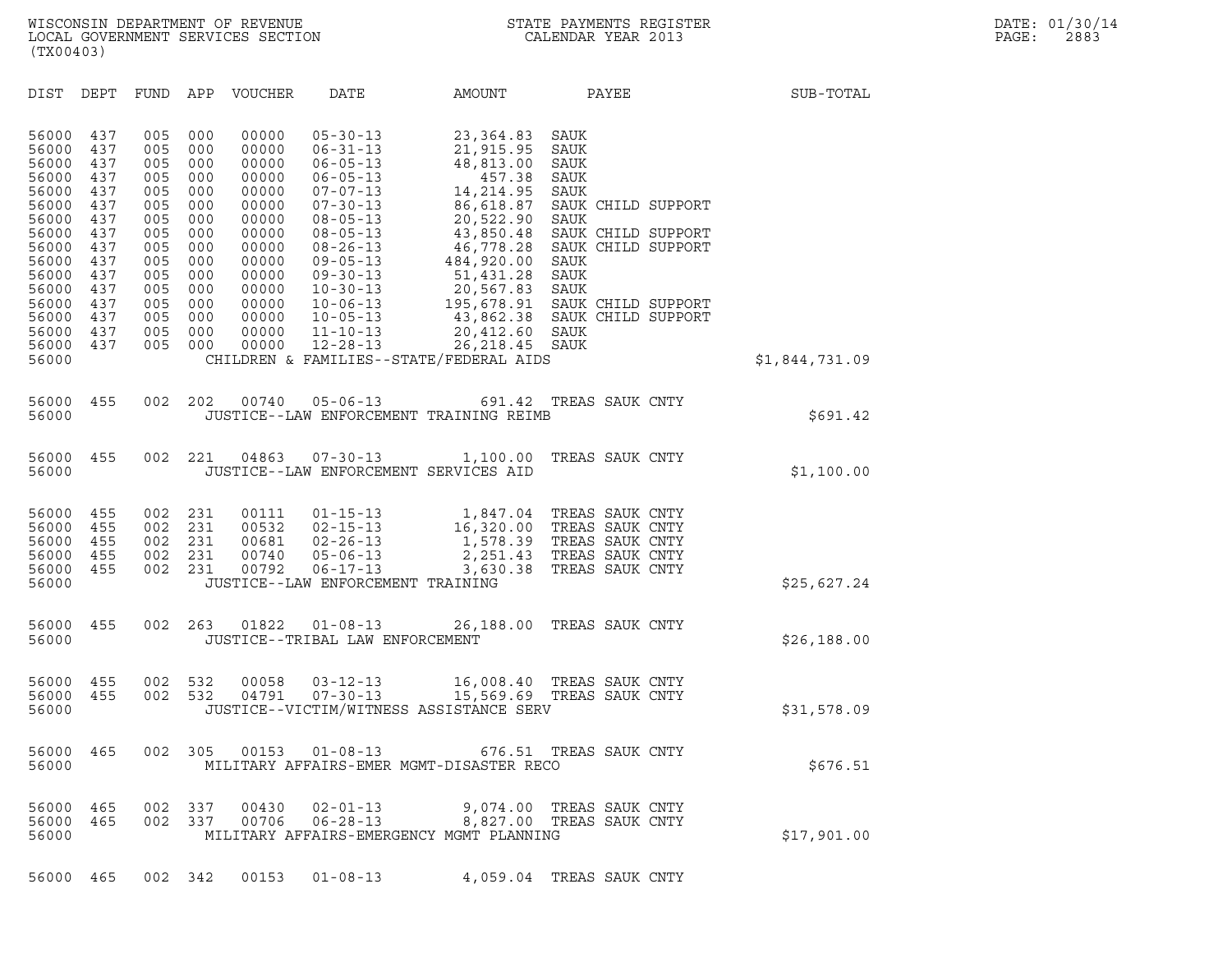| (TX00403)                                                                                                                                                                                                  |                                                                                                                                   |                                                                                                                                                                                                         |                                               |                                                                                                                                                                                           |                                                                                                                                                                                      |                                                                                            |                                                                                                                                                                                             |                                                        | DATE: 01/30/14<br>PAGE:<br>2884 |
|------------------------------------------------------------------------------------------------------------------------------------------------------------------------------------------------------------|-----------------------------------------------------------------------------------------------------------------------------------|---------------------------------------------------------------------------------------------------------------------------------------------------------------------------------------------------------|-----------------------------------------------|-------------------------------------------------------------------------------------------------------------------------------------------------------------------------------------------|--------------------------------------------------------------------------------------------------------------------------------------------------------------------------------------|--------------------------------------------------------------------------------------------|---------------------------------------------------------------------------------------------------------------------------------------------------------------------------------------------|--------------------------------------------------------|---------------------------------|
|                                                                                                                                                                                                            |                                                                                                                                   |                                                                                                                                                                                                         |                                               |                                                                                                                                                                                           |                                                                                                                                                                                      |                                                                                            |                                                                                                                                                                                             | DIST DEPT FUND APP VOUCHER DATE AMOUNT PAYEE SUB-TOTAL |                                 |
| 56000 465<br>56000<br>56000 465 002 342<br>56000                                                                                                                                                           | 465                                                                                                                               | 002 342<br>002 342                                                                                                                                                                                      |                                               |                                                                                                                                                                                           |                                                                                                                                                                                      | MILITARY AFFAIRS-EMERGENCY MGMT-FED FUND                                                   |                                                                                                                                                                                             | \$53,795.44                                            |                                 |
|                                                                                                                                                                                                            |                                                                                                                                   |                                                                                                                                                                                                         |                                               |                                                                                                                                                                                           |                                                                                                                                                                                      |                                                                                            |                                                                                                                                                                                             | \$1,150.00                                             |                                 |
| 56000                                                                                                                                                                                                      |                                                                                                                                   |                                                                                                                                                                                                         |                                               |                                                                                                                                                                                           | VETERANS AFFAIRS--GRANTS TO COUNTIES                                                                                                                                                 |                                                                                            | 56000 485 082 267 05303 06-07-13 5,175.00 TREAS SAUK CNTY                                                                                                                                   | \$5,175.00                                             |                                 |
|                                                                                                                                                                                                            |                                                                                                                                   |                                                                                                                                                                                                         |                                               |                                                                                                                                                                                           |                                                                                                                                                                                      |                                                                                            | $\begin{tabular}{lllllll} 56000& 485& 082& 280& 02501& 01-02-13& 1,455.48 \end{tabular} \begin{tabular}{lllllll} 1,455.48 & TREAS SAUK CNTY \\ & VETERANS AFFAIRS--GRANTS \\ \end{tabular}$ | \$1,455.48                                             |                                 |
| 56000                                                                                                                                                                                                      |                                                                                                                                   |                                                                                                                                                                                                         |                                               |                                                                                                                                                                                           | VETERANS AFFAIRS--GRANTS TO COUNTIES                                                                                                                                                 |                                                                                            | 56000 485 083 370 05303 06-07-13 5,175.00 TREAS SAUK CNTY                                                                                                                                   | \$5,175.00                                             |                                 |
| 56000                                                                                                                                                                                                      |                                                                                                                                   |                                                                                                                                                                                                         |                                               |                                                                                                                                                                                           | DOA--LAND INFORMATION BOARD GRANTS                                                                                                                                                   |                                                                                            | 56000 505 002 116 01373 09-10-13 300.00 TREAS SAUK CNTY                                                                                                                                     | \$300.00                                               |                                 |
| 56000 505<br>56000<br>56000<br>56000<br>56000<br>56000<br>56000<br>56000<br>56000<br>56000<br>56000<br>56000<br>56000 505<br>56000<br>56000<br>56000<br>56000<br>56000<br>56000<br>56000<br>56000<br>56000 | 505<br>505<br>505<br>505<br>505<br>505<br>505<br>505<br>505<br>505<br>505<br>505<br>505<br>505<br>505<br>505<br>505<br>505<br>505 | 002 155<br>002 155<br>002 155<br>002 155<br>002 155<br>002 155<br>002 155<br>002 155<br>002 155<br>002 155<br>002 155<br>002 155<br>002 155<br>002<br>002<br>002<br>002<br>002<br>002<br>002<br>002 155 | 155<br>155<br>155<br>155<br>155<br>155<br>155 | 60052<br>60052<br>60080<br>60080<br>60209<br>60209<br>60272<br>60272<br>60310<br>60495<br>60495<br>60565<br>60565<br>60614<br>60614<br>60691<br>60691<br>60754<br>60754<br>60787<br>60787 | $04 - 09 - 13$<br>$04 - 09 - 13$<br>$05 - 08 - 13$<br>$05 - 08 - 13$<br>$06 - 07 - 13$<br>$06 - 07 - 13$<br>$06 - 26 - 13$<br>$06 - 26 - 13$<br>DOA-HOUSING ASSISTANCE-FEDERAL FUNDS | 7,547.87<br>4,832.73<br>3,625.90<br>310.35<br>1,400.58<br>1,239.29<br>3,287.00<br>5,674.92 | TREAS SAUK CNTY<br>TREAS SAUK CNTY<br>TREAS SAUK CNTY<br>TREAS SAUK CNTY<br>TREAS SAUK CNTY<br>TREAS SAUK CNTY<br>TREAS SAUK CNTY<br>TREAS SAUK CNTY                                        | \$74,842.00                                            |                                 |
| 56000<br>56000                                                                                                                                                                                             | 505                                                                                                                               | 002                                                                                                                                                                                                     | 743                                           | 06221                                                                                                                                                                                     | $01 - 18 - 13$<br>DOA--HOUSING ASSISTANCE GRANTS                                                                                                                                     | 52,496.00                                                                                  | TREAS SAUK CNTY                                                                                                                                                                             | \$52,496.00                                            |                                 |

56000 505 002 745 00772 08-21-13 8,572.00 TREAS SAUK CNTY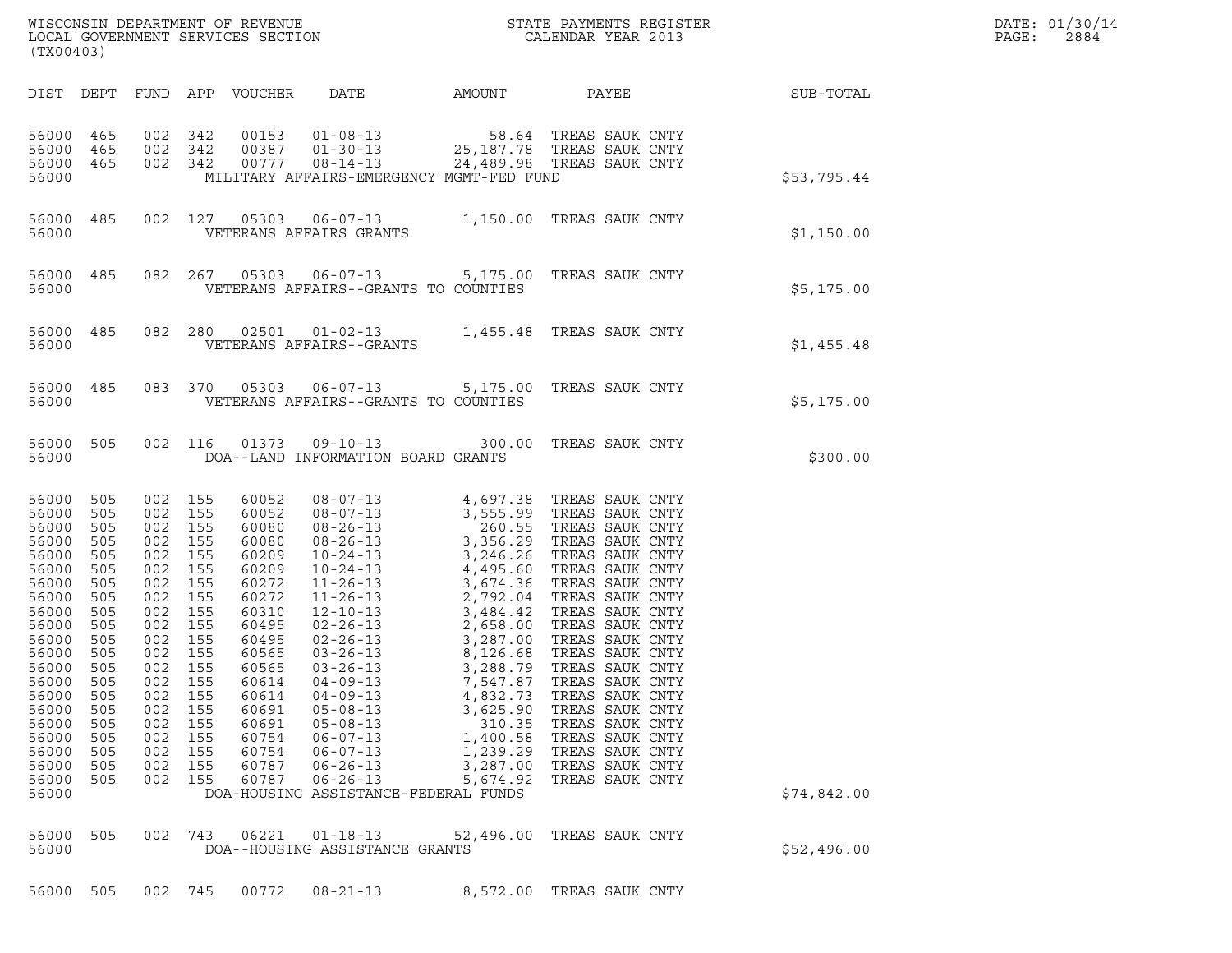| (TX00403)                                                                                                                                                                                                                                                                                                                                                                                                                                                                                                                             |                                                                                                                                                                                                                              |                                                                                                                                                                                                                              |                                                                                                                                                                                                                                                                                              |                                                                    |                                                                                                                                                                                                                                                                             |                                                                                                                                                                                                                                                                                                                                                                                                                                                                                                                                                                                                                              |              |
|---------------------------------------------------------------------------------------------------------------------------------------------------------------------------------------------------------------------------------------------------------------------------------------------------------------------------------------------------------------------------------------------------------------------------------------------------------------------------------------------------------------------------------------|------------------------------------------------------------------------------------------------------------------------------------------------------------------------------------------------------------------------------|------------------------------------------------------------------------------------------------------------------------------------------------------------------------------------------------------------------------------|----------------------------------------------------------------------------------------------------------------------------------------------------------------------------------------------------------------------------------------------------------------------------------------------|--------------------------------------------------------------------|-----------------------------------------------------------------------------------------------------------------------------------------------------------------------------------------------------------------------------------------------------------------------------|------------------------------------------------------------------------------------------------------------------------------------------------------------------------------------------------------------------------------------------------------------------------------------------------------------------------------------------------------------------------------------------------------------------------------------------------------------------------------------------------------------------------------------------------------------------------------------------------------------------------------|--------------|
| DEPT<br>DIST                                                                                                                                                                                                                                                                                                                                                                                                                                                                                                                          | FUND                                                                                                                                                                                                                         | APP                                                                                                                                                                                                                          | VOUCHER                                                                                                                                                                                                                                                                                      | DATE                                                               | AMOUNT                                                                                                                                                                                                                                                                      | PAYEE                                                                                                                                                                                                                                                                                                                                                                                                                                                                                                                                                                                                                        | SUB-TOTAL    |
| 56000<br>505<br>56000<br>505<br>56000<br>505<br>56000<br>505<br>56000<br>505<br>505<br>56000<br>56000                                                                                                                                                                                                                                                                                                                                                                                                                                 | 002<br>002<br>002<br>002<br>002<br>002                                                                                                                                                                                       | 745<br>745<br>745<br>745<br>745<br>745                                                                                                                                                                                       | 00772<br>00772<br>07143<br>07143<br>07143<br>07143                                                                                                                                                                                                                                           | $08 - 21 - 13$<br>$08 - 21 - 13$<br>DOA--HOUSING ASSISTANCE GRANTS | 11,984.00<br>19,424.00<br>$02-15-13$<br>$02-15-13$<br>$02-15-13$<br>$02-15-13$<br>$02-15-13$<br>$02-15-13$<br>$02-15-13$<br>$02-15-13$<br>$02-15-13$<br>$02-15-13$<br>$02-15-13$<br>$02-15-13$<br>$02-15-13$                                                                | TREAS SAUK CNTY<br>TREAS SAUK CNTY<br>TREAS SAUK CNTY<br>TREAS SAUK CNTY<br>TREAS SAUK CNTY<br>TREAS SAUK CNTY                                                                                                                                                                                                                                                                                                                                                                                                                                                                                                               | \$274,396.00 |
| 56000<br>505<br>56000<br>505<br>56000<br>505<br>56000<br>505<br>56000<br>505<br>56000<br>505<br>56000<br>505<br>56000<br>505<br>56000<br>505<br>56000<br>505<br>56000<br>505<br>56000<br>505<br>56000<br>505<br>56000<br>505<br>56000<br>505<br>56000<br>505<br>56000<br>505<br>56000<br>505<br>56000<br>505<br>56000<br>505<br>56000<br>505<br>56000<br>505<br>56000<br>505<br>56000<br>505<br>56000<br>505<br>56000<br>505<br>56000<br>505<br>56000<br>505<br>56000<br>505<br>56000<br>505<br>56000<br>505<br>56000<br>505<br>56000 | 035<br>035<br>035<br>035<br>035<br>035<br>035<br>035<br>035<br>035<br>035<br>035<br>035<br>035<br>035<br>035<br>035<br>035<br>035<br>035<br>035<br>035<br>035<br>035<br>035<br>035<br>035<br>035<br>035<br>035<br>035<br>035 | 371<br>371<br>371<br>371<br>371<br>371<br>371<br>371<br>371<br>371<br>371<br>371<br>371<br>371<br>371<br>371<br>371<br>371<br>371<br>371<br>371<br>371<br>371<br>371<br>371<br>371<br>371<br>371<br>371<br>371<br>371<br>371 | 60052<br>60052<br>60052<br>60080<br>60080<br>60080<br>60209<br>60209<br>60209<br>60272<br>60272<br>60272<br>60310<br>60310<br>60495<br>60495<br>60495<br>60565<br>60565<br>60565<br>60614<br>60614<br>60614<br>60691<br>60691<br>60691<br>60754<br>60754<br>60754<br>60787<br>60787<br>60787 | DOA--PUBLIC BENEFITS FUND                                          | $\begin{array}{cccc} 08-07-13 & 800.63 \\ 08-07-13 & 881.67 \\ 08-07-13 & 1,365.05 \\ 08-26-13 & 5,436.97 \\ 08-26-13 & 641.62 \\ 08-26-13 & 208.15 \\ 10-24-13 & 887.25 \\ 10-24-13 & 540.57 \\ 10-24-13 & 482.49 \\ 11-26-13 & 2,878.33 \\ 12-10-13 & 1,754.25 \\ 12-10-$ | TREAS SAUK CNTY<br>TREAS SAUK CNTY<br>TREAS SAUK CNTY<br>TREAS SAUK CNTY<br>TREAS SAUK CNTY<br>TREAS SAUK CNTY<br>TREAS SAUK CNTY<br>TREAS SAUK CNTY<br>TREAS SAUK CNTY<br>TREAS SAUK CNTY<br>TREAS SAUK CNTY<br>TREAS SAUK CNTY<br>TREAS SAUK CNTY<br>TREAS SAUK CNTY<br>TREAS SAUK CNTY<br>TREAS SAUK CNTY<br>TREAS SAUK CNTY<br>TREAS SAUK CNTY<br>TREAS SAUK CNTY<br>TREAS SAUK CNTY<br>TREAS SAUK CNTY<br>TREAS SAUK CNTY<br>TREAS SAUK CNTY<br>TREAS SAUK CNTY<br>TREAS SAUK CNTY<br>TREAS SAUK CNTY<br>TREAS SAUK CNTY<br>TREAS SAUK CNTY<br>TREAS SAUK CNTY<br>TREAS SAUK CNTY<br>TREAS SAUK CNTY<br>TREAS SAUK CNTY | \$47,030.50  |
| 56000<br>835<br>56000<br>835<br>56000                                                                                                                                                                                                                                                                                                                                                                                                                                                                                                 | 002<br>002                                                                                                                                                                                                                   | 105<br>105                                                                                                                                                                                                                   | 44391<br>81495                                                                                                                                                                                                                                                                               | $07 - 22 - 13$<br>$11 - 18 - 13$<br>REVENUE--STATE SHARED REVENUES | 651,531.42                                                                                                                                                                                                                                                                  | 112,298.00 TREAS SAUK CNTY<br>TREAS SAUK CNTY                                                                                                                                                                                                                                                                                                                                                                                                                                                                                                                                                                                | \$763,829.42 |
| 56000<br>835<br>56000                                                                                                                                                                                                                                                                                                                                                                                                                                                                                                                 | 002                                                                                                                                                                                                                          | 109                                                                                                                                                                                                                          | 01056                                                                                                                                                                                                                                                                                        | $07 - 22 - 13$<br>REVENUE--EXEMPT COMPUTER AID                     |                                                                                                                                                                                                                                                                             | 112,562.00 TREAS SAUK CNTY                                                                                                                                                                                                                                                                                                                                                                                                                                                                                                                                                                                                   | \$112,562.00 |
| 56000 835                                                                                                                                                                                                                                                                                                                                                                                                                                                                                                                             |                                                                                                                                                                                                                              | 002 302                                                                                                                                                                                                                      | 10110                                                                                                                                                                                                                                                                                        | $07 - 22 - 13$                                                     |                                                                                                                                                                                                                                                                             | 9,221,852.64 TREAS SAUK CNTY                                                                                                                                                                                                                                                                                                                                                                                                                                                                                                                                                                                                 |              |

WISCONSIN DEPARTMENT OF REVENUE<br>LOCAL GOVERNMENT SERVICES SECTION STATE PAYMENTS REGISTER SECONDER STATE PASSES OF SAMENTS REGISTER<br>DOCAL GOVERNMENT SERVICES SECTION SECONDER SERVICES SECONDAR VEAR 2013 WISCONSIN DEPARTMENT OF REVENUE<br>LOCAL GOVERNMENT SERVICES SECTION FOR THE STATE PAYMENTS REGISTER FOR THE PAGE: 2885<br>(TX00403)  $(TX00403)$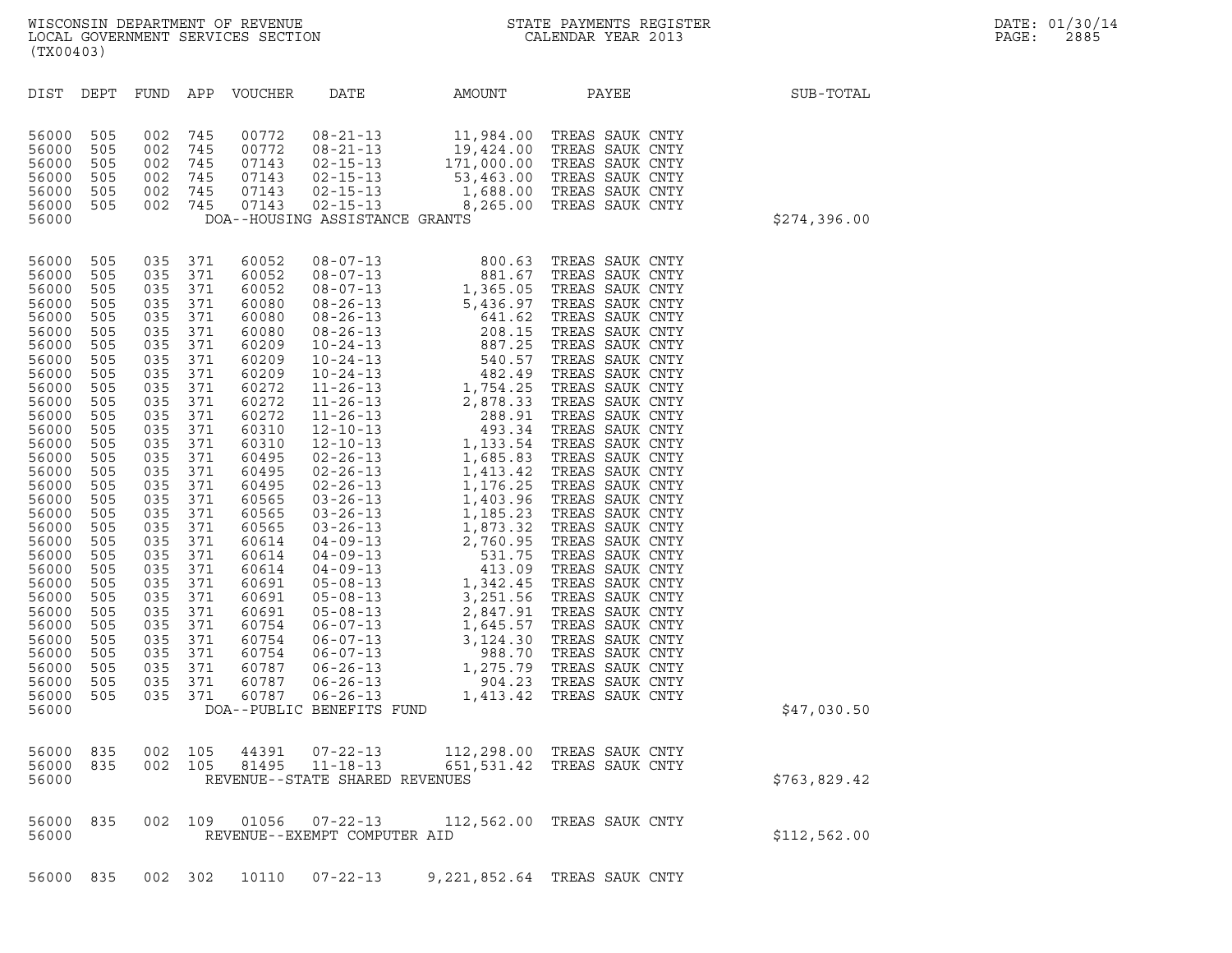| (TX00403)             | WISCONSIN DEPARTMENT OF REVENUE<br>LOCAL GOVERNMENT SERVICES SECTION |                                                            | STATE PAYMENTS REGISTER<br>CALENDAR YEAR 2013 |                 | DATE: 01/30/14<br>PAGE:<br>2886 |
|-----------------------|----------------------------------------------------------------------|------------------------------------------------------------|-----------------------------------------------|-----------------|---------------------------------|
| DEPT<br>DIST          | APP<br><b>VOUCHER</b><br>FUND                                        | AMOUNT<br>DATE                                             | PAYEE                                         | SUB-TOTAL       |                                 |
| 56000<br>835<br>56000 | 002<br>302<br>11110                                                  | $07 - 22 - 13$<br>REVENUE-FIRST DOLLAR/SCHOOL LEVY CREDITS | 1,732,601.27 TREAS SAUK CNTY                  | \$10,954,453.91 |                                 |
| 835<br>56000<br>56000 | 37249<br>021<br>363<br>REVENUE--LOTTERY CREDIT -                     | 1,485,328.98<br>$03 - 25 - 13$                             | TREAS SAUK CNTY                               | \$1,485,328.98  |                                 |
| 56000                 |                                                                      | DISTRICT TOTAL APPROPRIATIONS                              |                                               | \$20,442,618.65 |                                 |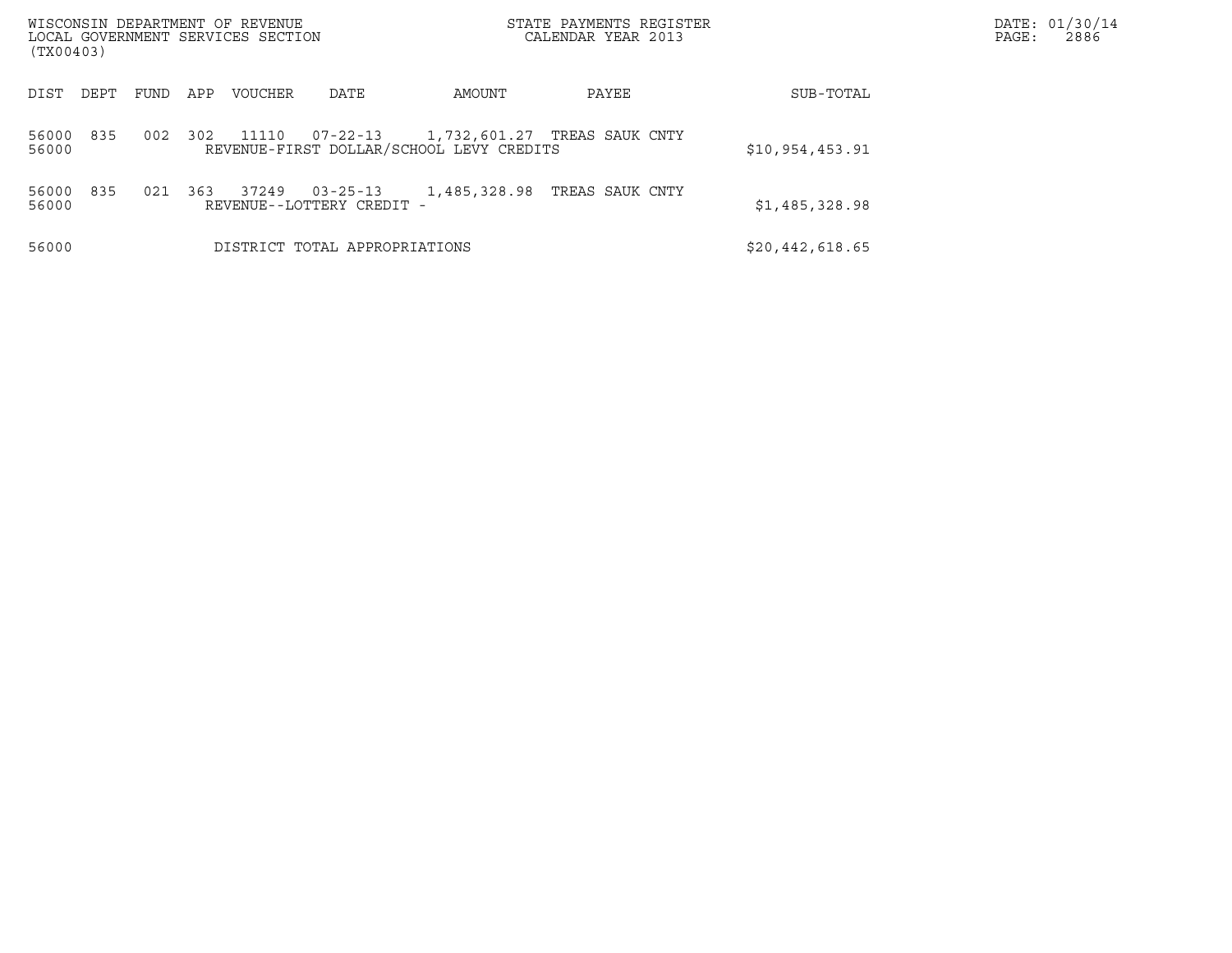| (TX00403)                   |                               |  |                                          |  |                                                     |                                                        |                                                                                                                                                                                                             |               | DATE: 01/30/14<br>PAGE:<br>2887 |
|-----------------------------|-------------------------------|--|------------------------------------------|--|-----------------------------------------------------|--------------------------------------------------------|-------------------------------------------------------------------------------------------------------------------------------------------------------------------------------------------------------------|---------------|---------------------------------|
|                             |                               |  |                                          |  |                                                     |                                                        |                                                                                                                                                                                                             |               |                                 |
| 56002                       |                               |  |                                          |  |                                                     | SAFETY/PROF SERV--FIRE INSURANCE DUES                  | 56002 165 002 225 01404 07-03-13 6,105.61 TREAS TN BARABOO                                                                                                                                                  | \$6,105.61    |                                 |
|                             | 56002                         |  |                                          |  |                                                     | 56002 370 000 001 04DNR 10-23-13 1,586.28 TOWN BARABOO | NAT RESOURCES-SEVERANCE/YIELD/WITHDRAWAL                                                                                                                                                                    | \$1,586.28    |                                 |
| 56002                       |                               |  |                                          |  |                                                     | NAT RESOURCES--AIDS IN LIEU OF TAXES                   | 56002 370 002 503 16231 02-21-13 46,786.05 TREAS TN BARABOO<br>TOWN SHARE 6360.44                                                                                                                           | \$46,786.05   |                                 |
| 56002                       |                               |  |                                          |  |                                                     | NAT RESOURCES--FOREST CROP/MFL/CO FOREST               | 56002 370 012 571 36809 06-10-13 193.58 TREAS TN BARABOO                                                                                                                                                    | \$193.58      |                                 |
| 56002                       |                               |  |                                          |  |                                                     | NAT RESOURCES--AIDS IN LIEU OF TAXES                   | 56002 370 012 579 18815 04-15-13 600.39 TREAS TN BARABOO<br>56002 370 012 579 18815 04-15-13 2,231.14 TREAS TOWN BARABOO                                                                                    | \$2,831.53    |                                 |
|                             |                               |  |                                          |  | 56002 NAT RESOURCES--RU RECYCLING GRANT             |                                                        | 56002 370 074 670 00205 05-30-13 2,182.03 TREAS TN BARABOO                                                                                                                                                  | \$2,182.03    |                                 |
| 56002<br>56002 395<br>56002 | 56002 395<br>395<br>56002 395 |  | 011 191<br>011 191<br>011 191<br>011 191 |  |                                                     | TRANSPORTATION--GENERAL TRANSP AIDS-GTA                | 71405  01-07-13  28,119.05  TOWN OF BARABOO<br>77405  04-01-13  28,119.05  TOWN OF BARABOO<br>85405  07-01-13  28,119.05  TOWN OF BARABOO<br>97405  10-07-13  28,119.06  TOWN OF BARABOO                    | \$112,476.21  |                                 |
| 56002                       |                               |  |                                          |  | REVENUE--STATE SHARED REVENUES                      |                                                        | $\begin{array}{cccccc} 56002 & 835 & 002 & 105 & 44354 & 07-22-13 & & 4,843.28 & \text{TREAS TN BARABOO} \\ 56002 & 835 & 002 & 105 & 81458 & 11-18-13 & & 27,797.63 & \text{TREAS TN BARABOO} \end{array}$ | \$32,640.91   |                                 |
| 56002                       |                               |  |                                          |  | REVENUE--EXEMPT COMPUTER AID                        |                                                        | 56002 835 002 109 03255 07-22-13 80.00 TREAS TN BARABOO                                                                                                                                                     | \$80.00       |                                 |
| 56002                       | 56002 835                     |  |                                          |  |                                                     | DOA-PAYMENT FOR MUNICIPAL SERVICES AID                 | 002 501 00003 02-01-13 1,944.71 TREAS TN BARABOO                                                                                                                                                            | \$1,944.71    |                                 |
| 56002                       | 56002 835                     |  |                                          |  | 021 363 35853 03-25-13<br>REVENUE--LOTTERY CREDIT - |                                                        | 298.76 TREAS TN BARABOO                                                                                                                                                                                     | \$298.76      |                                 |
| 56002                       |                               |  |                                          |  | DISTRICT TOTAL APPROPRIATIONS                       |                                                        |                                                                                                                                                                                                             | \$207, 125.67 |                                 |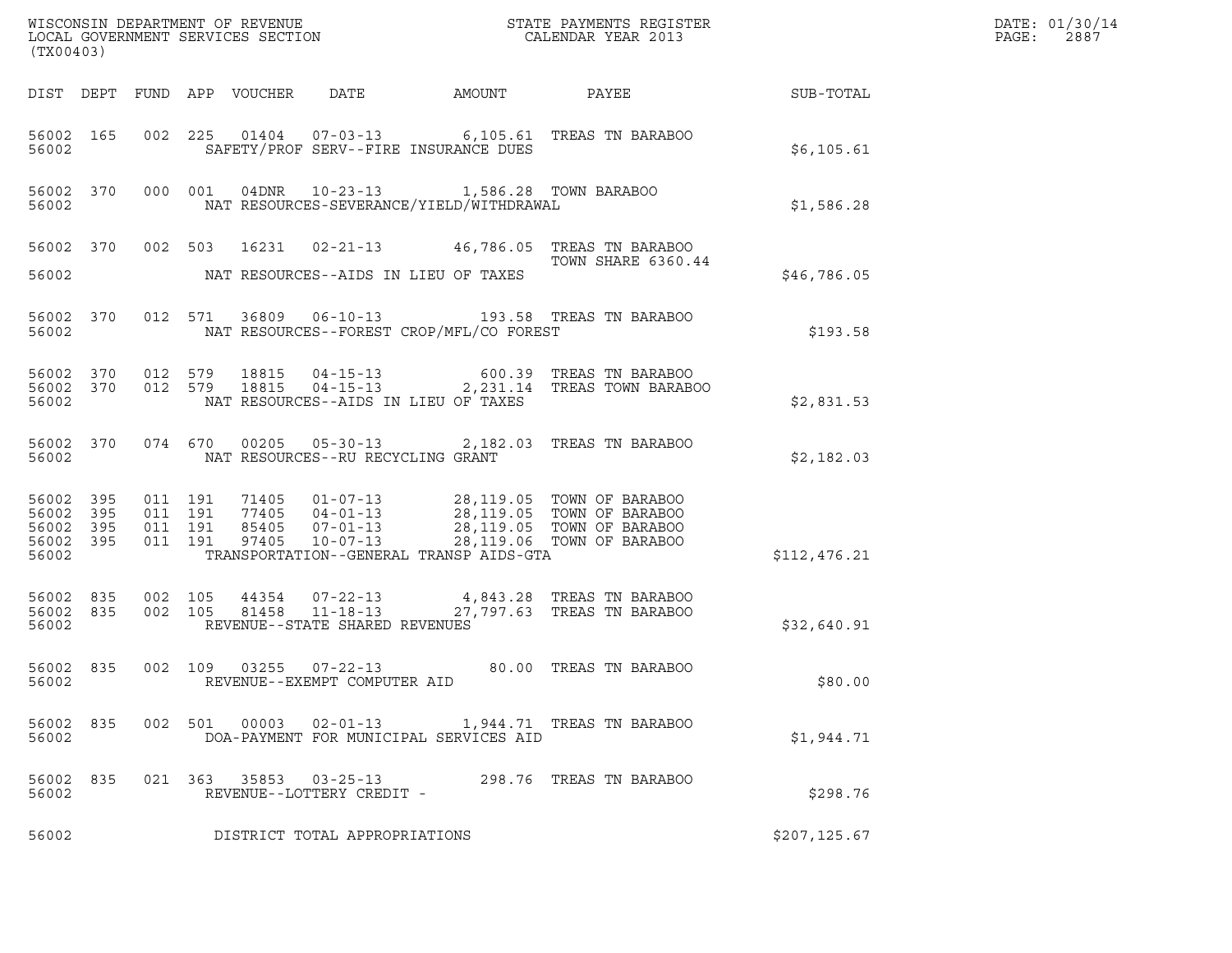| WISCONSIN DEPARTMENT OF REVENUE   | STATE PAYMENTS REGISTER | DATE: 01/30/14 |
|-----------------------------------|-------------------------|----------------|
| LOCAL GOVERNMENT SERVICES SECTION | CALENDAR YEAR 2013      | 2888<br>PAGE : |

|                                                           | WISCONSIN DEPARTMENT OF REVENUE<br>LOCAL GOVERNMENT SERVICES SECTION CALENDAR YEAR 2013<br>(TX00403) |  |  |                         |                                     |                                          |                                                                                                                                                                                                                          |              | DATE: 01/30/14<br>PAGE:<br>2888 |
|-----------------------------------------------------------|------------------------------------------------------------------------------------------------------|--|--|-------------------------|-------------------------------------|------------------------------------------|--------------------------------------------------------------------------------------------------------------------------------------------------------------------------------------------------------------------------|--------------|---------------------------------|
|                                                           |                                                                                                      |  |  |                         |                                     |                                          | DIST DEPT FUND APP VOUCHER DATE AMOUNT PAYEE                                                                                                                                                                             | SUB-TOTAL    |                                 |
| 56004                                                     |                                                                                                      |  |  |                         |                                     | SAFETY/PROF SERV--FIRE INSURANCE DUES    | 56004 165 002 225 01405 07-03-13 1,887.58 TREAS TN BEAR CREEK                                                                                                                                                            | \$1,887.58   |                                 |
| 56004 370<br>56004 370<br>56004 370<br>56004              |                                                                                                      |  |  |                         |                                     | NAT RESOURCES-SEVERANCE/YIELD/WITHDRAWAL | 000 001 01DNR 03-13-13 393.58 TREAS TOWN BEAR CREEK<br>000 001 02DNR 07-03-13 1,479.49 TREAS TOWN BEAR CREEK<br>000 001 04DNR 10-23-13 632.12 TOWN BEAR CREEK                                                            | \$2,505.19   |                                 |
|                                                           |                                                                                                      |  |  |                         |                                     |                                          | 56004 370 002 503 16017 02-06-13 1,306.06 TREAS TN BEAR CREEK<br>TOWN SHARE 273.34                                                                                                                                       | \$1,306.06   |                                 |
|                                                           |                                                                                                      |  |  |                         |                                     |                                          | 56004 370 012 571 36810 06-10-13 1,248.06 TREAS TN BEAR CREEK<br>56004 MAT RESOURCES--FOREST CROP/MFL/CO FOREST                                                                                                          | \$1,248.06   |                                 |
| 56004                                                     |                                                                                                      |  |  |                         |                                     | NAT RESOURCES--AIDS IN LIEU OF TAXES     | 56004 370 012 579 18816 04-15-13 398.00 TREAS TOWN BEAR CREEK                                                                                                                                                            | \$398.00     |                                 |
| 56004                                                     |                                                                                                      |  |  | 56004 370 074 670 40950 | NAT RESOURCES--RU RECYCLING GRANT   |                                          | 05-20-13 1,053.39 TREAS TN BEAR CREEK                                                                                                                                                                                    | \$1,053.39   |                                 |
| 56004 395<br>56004 395<br>56004 395<br>56004 395<br>56004 |                                                                                                      |  |  |                         |                                     | TRANSPORTATION--GENERAL TRANSP AIDS-GTA  | 011 191 71406 01-07-13 23,186.44 TOWN OF BEAR CREEK<br>011 191 77406 04-01-13 23,186.44 TOWN OF BEAR CREEK<br>011 191 85406 07-01-13 23,186.44 TOWN OF BEAR CREEK<br>011 191 97406 10-07-13 23,186.45 TOWN OF BEAR CREEK | \$92,745.77  |                                 |
| 56004 835<br>56004 835<br>56004                           |                                                                                                      |  |  |                         | REVENUE--STATE SHARED REVENUES      |                                          | 002 105 44355 07-22-13 1,091.47 TREAS TN BEAR CREEK<br>002 105 81459 11-18-13 6,220.06 TREAS TN BEAR CREEK                                                                                                               | \$7,311.53   |                                 |
| 56004 835<br>56004                                        |                                                                                                      |  |  |                         |                                     |                                          | 002 109 03256 07-22-13 5.00 TREAS TN BEAR CREEK<br>REVENUE--EXEMPT COMPUTER AID                                                                                                                                          | \$5.00       |                                 |
|                                                           |                                                                                                      |  |  |                         | 56004 DISTRICT TOTAL APPROPRIATIONS |                                          |                                                                                                                                                                                                                          | \$108,460.58 |                                 |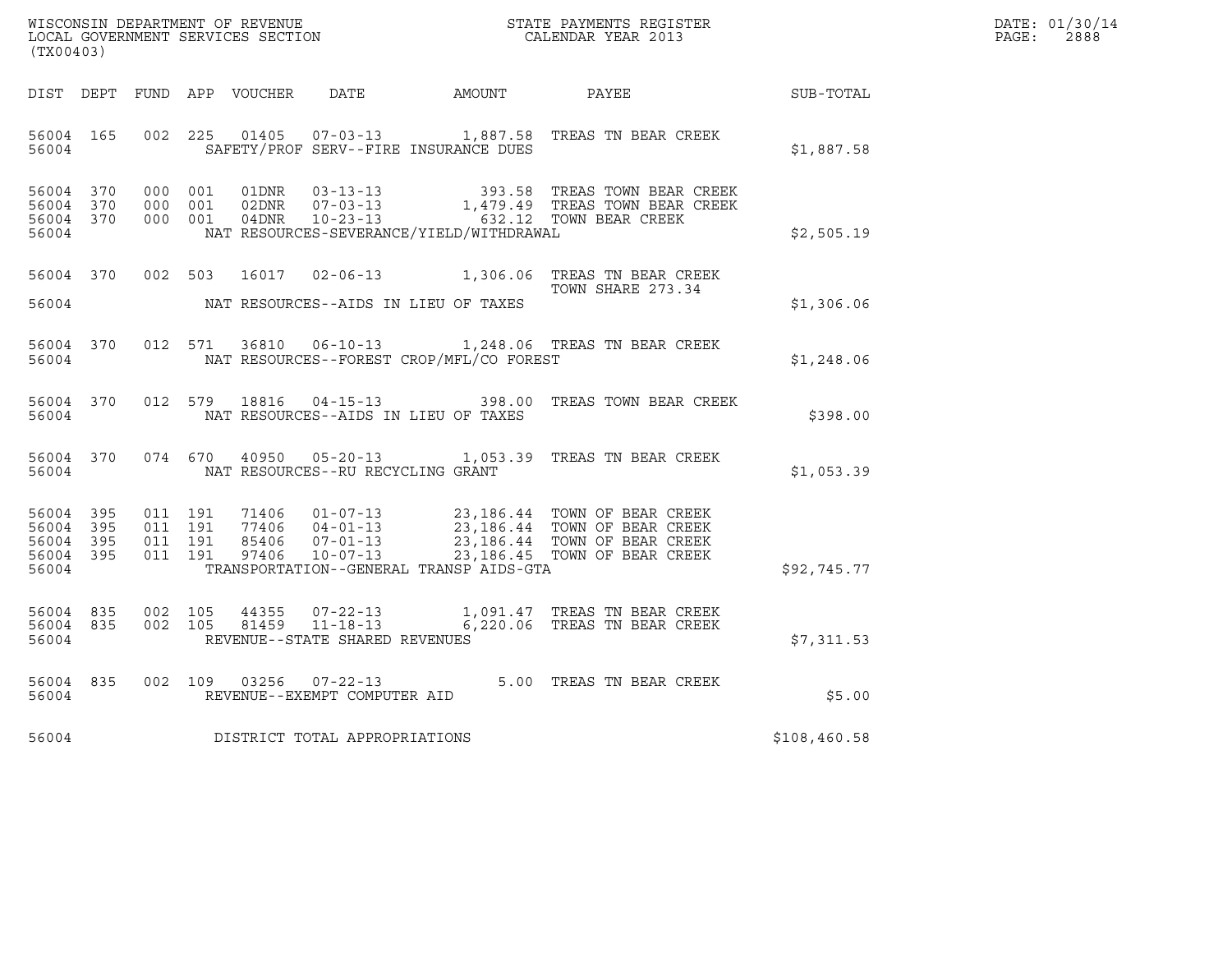| (TX00403)                                         |                         |                   |                                                     |                            |                                                                    |                                          |                                                                                                                                                                                                                                   | DATE: 01/30/14<br>PAGE:<br>2889 |  |
|---------------------------------------------------|-------------------------|-------------------|-----------------------------------------------------|----------------------------|--------------------------------------------------------------------|------------------------------------------|-----------------------------------------------------------------------------------------------------------------------------------------------------------------------------------------------------------------------------------|---------------------------------|--|
|                                                   |                         |                   |                                                     | DIST DEPT FUND APP VOUCHER |                                                                    |                                          | DATE AMOUNT PAYEE SUB-TOTAL                                                                                                                                                                                                       |                                 |  |
| 56006                                             | 56006 165               |                   |                                                     |                            |                                                                    | SAFETY/PROF SERV--FIRE INSURANCE DUES    | 002 225 01406 07-03-13 6,746.84 TREAS TN DELLONA                                                                                                                                                                                  | \$6.746.84                      |  |
| 56006                                             | 56006 370               | 56006 370 000 001 | 000 001                                             |                            |                                                                    | NAT RESOURCES-SEVERANCE/YIELD/WITHDRAWAL |                                                                                                                                                                                                                                   | \$922.62                        |  |
| 56006                                             | 56006 370               |                   |                                                     |                            |                                                                    | NAT RESOURCES--AIDS IN LIEU OF TAXES     | 002 503 16018 02-06-13 23,207.92 TREAS TN DELLONA<br>TOWN SHARE 1206.52                                                                                                                                                           | \$23,207.92                     |  |
| 56006                                             | 56006 370               |                   |                                                     |                            |                                                                    | NAT RESOURCES--FOREST ROAD PAYMENT       | 002 785 00056 11-05-13 5,197.50 TREAS TN DELLONA                                                                                                                                                                                  | \$5,197.50                      |  |
| 56006                                             | 56006 370               |                   |                                                     |                            |                                                                    | NAT RESOURCES--FOREST CROP/MFL/CO FOREST | 012 571 36811 06-10-13 373.14 TREAS TN DELLONA                                                                                                                                                                                    | \$373.14                        |  |
| 56006 370<br>56006<br>56006<br>56006 370<br>56006 | 370<br>370<br>56006 370 |                   | 012 579<br>012 579<br>012 579<br>012 579<br>012 579 |                            |                                                                    | NAT RESOURCES--AIDS IN LIEU OF TAXES     | 18817  04-15-13  4.79  TREAS TN DELLONA<br>18817  04-15-13  918.20  TREAS TN DELLONA<br>18817  04-15-13  207.03  TREAS TOWN DELLONA<br>18817  04-15-13  50.66  TREAS TOWN DELLONA<br>18817  04-15-13   454.16  TREAS TOWN DELLONA | \$1,634.84                      |  |
| 56006                                             | 56006 370               |                   |                                                     |                            |                                                                    | NAT RESOURCES--RU RECYCLING GRANT        | 074 670 40951 05-20-13 1,443.07 TREAS TN DELLONA                                                                                                                                                                                  | \$1,443.07                      |  |
| 56006 395<br>56006<br>56006<br>56006 395<br>56006 | 395<br>395              |                   | 011 191<br>011 191<br>011 191<br>011 191            |                            |                                                                    | TRANSPORTATION--GENERAL TRANSP AIDS-GTA  | 71407  01-07-13  26,351.35  TOWN OF DELLONA<br>77407  04-01-13  26,351.35  TOWN OF DELLONA<br>85407  07-01-13  26,351.35  TOWN OF DELLONA<br>97407  10-07-13  26,351.38  TOWN OF DELLONA                                          | \$105,405.43                    |  |
| 56006<br>56006 835<br>56006                       | 835                     | 002 105           | 002 105                                             | 44356<br>81460             | $07 - 22 - 13$<br>$11 - 18 - 13$<br>REVENUE--STATE SHARED REVENUES |                                          | 2,206.48   TREAS  TN DELLONA<br>12,515.24 TREAS TN DELLONA                                                                                                                                                                        | \$14,721.72                     |  |
| 56006<br>56006                                    | 835                     |                   | 002 109                                             | 03257                      | $07 - 22 - 13$<br>REVENUE--EXEMPT COMPUTER AID                     |                                          | 105.00 TREAS TN DELLONA                                                                                                                                                                                                           | \$105.00                        |  |
| 56006<br>56006                                    | 835                     |                   |                                                     | 021 363 35854              | $03 - 25 - 13$<br>REVENUE--LOTTERY CREDIT -                        |                                          | 1,708.72 TREAS TN DELLONA                                                                                                                                                                                                         | \$1,708.72                      |  |
| 56006                                             |                         |                   |                                                     |                            | DISTRICT TOTAL APPROPRIATIONS                                      |                                          |                                                                                                                                                                                                                                   | \$161, 466.80                   |  |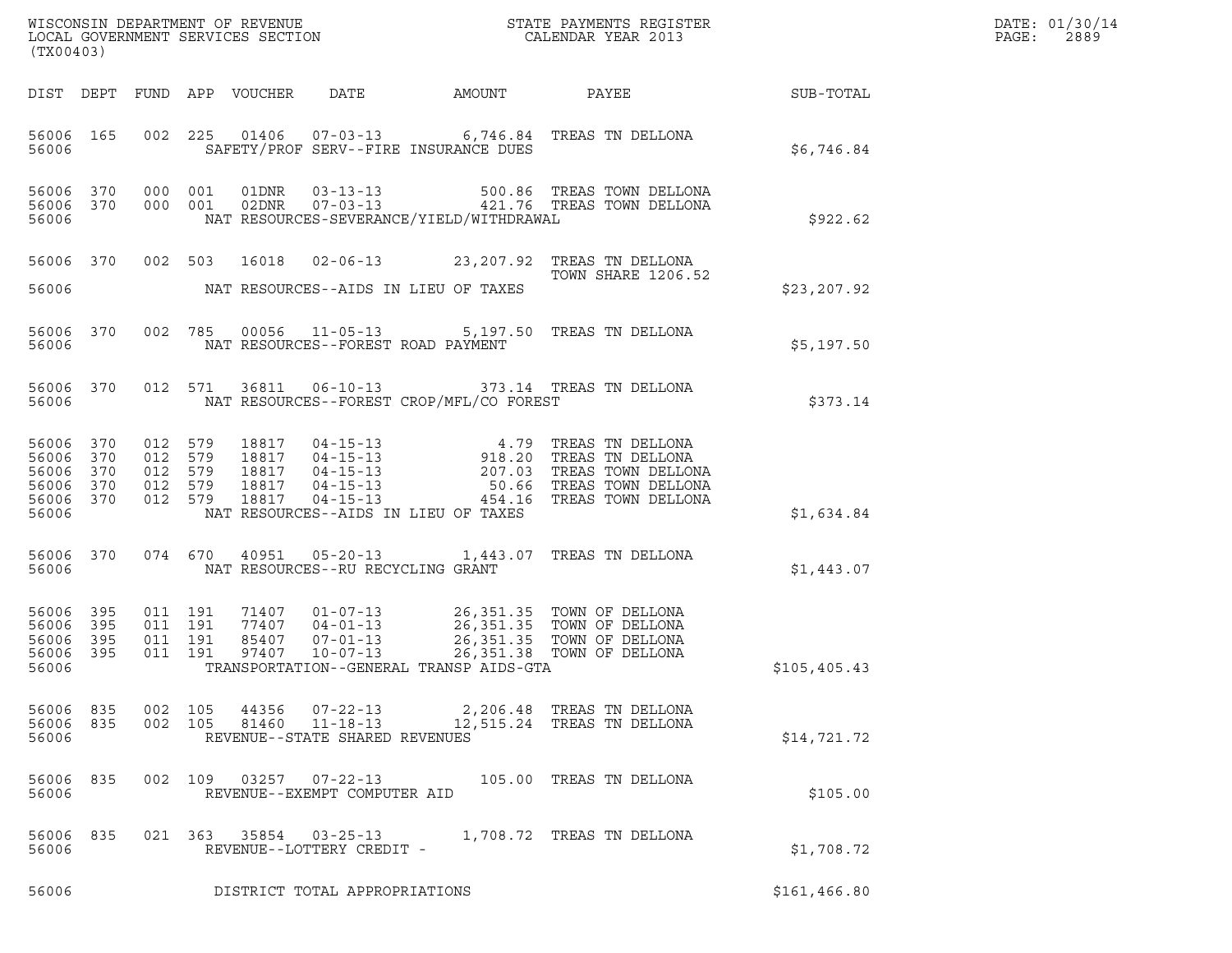| (TX00403)                                     |                   |                               |                            |                                                        |                                                                                                                                                                                                                            | ${\tt WISCO} {\tt NSM} {\tt NEMR} {\tt NEMR} {\tt NEMR} {\tt NEMR} {\tt NEMR} {\tt NEMR} {\tt NEMR} {\tt NEMR} {\tt NEMR} {\tt NEMR} {\tt NEMR} {\tt NEMR} {\tt NEMR} {\tt NEMR} {\tt NEMR} {\tt NEMR} {\tt NEMR} {\tt NEMR} {\tt NEMR} {\tt NEMR} {\tt NEMR} {\tt NEMR} {\tt NEMR} {\tt NEMR} {\tt NEMR} {\tt NEMR} {\tt NEMR} {\tt NEMR} {\tt NEMR} {\tt NEMR} {\tt NEMR} {\tt NEMR} {\tt NEMR} {\tt NEMR} {\tt NEMR}$ |                  | DATE: 01/30/14<br>PAGE:<br>2890 |
|-----------------------------------------------|-------------------|-------------------------------|----------------------------|--------------------------------------------------------|----------------------------------------------------------------------------------------------------------------------------------------------------------------------------------------------------------------------------|--------------------------------------------------------------------------------------------------------------------------------------------------------------------------------------------------------------------------------------------------------------------------------------------------------------------------------------------------------------------------------------------------------------------------|------------------|---------------------------------|
|                                               |                   |                               | DIST DEPT FUND APP VOUCHER | DATE                                                   | AMOUNT                                                                                                                                                                                                                     | PAYEE                                                                                                                                                                                                                                                                                                                                                                                                                    | <b>SUB-TOTAL</b> |                                 |
| 56008 165<br>56008                            |                   |                               |                            |                                                        | 002 225 01407 07-03-13 9,844.02 TREAS TN DELTON<br>SAFETY/PROF SERV--FIRE INSURANCE DUES                                                                                                                                   |                                                                                                                                                                                                                                                                                                                                                                                                                          | \$9,844.02       |                                 |
| 56008                                         |                   |                               |                            |                                                        | 56008 370 002 503 16019 02-06-13 54,398.18 TREAS TN DELTON<br>NAT RESOURCES--AIDS IN LIEU OF TAXES                                                                                                                         | <b>TOWN SHARE 3451.23</b>                                                                                                                                                                                                                                                                                                                                                                                                | \$54,398.18      |                                 |
| 56008                                         | 56008 370         |                               | 002 785                    | NAT RESOURCES--FOREST ROAD PAYMENT                     | 00019  08-21-13  132,824.85  TREAS TN DELTON                                                                                                                                                                               |                                                                                                                                                                                                                                                                                                                                                                                                                          | \$132,824.85     |                                 |
| 56008                                         | 56008 370         |                               | 012 571                    |                                                        | 36812   06-10-13   125.36   TREAS TN DELTON<br>NAT RESOURCES--FOREST CROP/MFL/CO FOREST                                                                                                                                    |                                                                                                                                                                                                                                                                                                                                                                                                                          | \$125.36         |                                 |
| 56008<br>56008<br>56008 370<br>56008          | 370<br>370        | 012 579<br>012 579<br>012 579 | 18818<br>18818<br>18818    | $04 - 15 - 13$                                         | NAT RESOURCES--AIDS IN LIEU OF TAXES                                                                                                                                                                                       | 2,553.70 TREAS TOWN DELTON                                                                                                                                                                                                                                                                                                                                                                                               | \$3,372.94       |                                 |
| 56008                                         | 56008 370         | 074 670                       |                            | NAT RESOURCES--RU RECYCLING GRANT                      | 40952  05-20-13  3,410.46  TREAS TN DELTON                                                                                                                                                                                 |                                                                                                                                                                                                                                                                                                                                                                                                                          | \$3,410.46       |                                 |
| 56008<br>56008<br>56008<br>56008 395<br>56008 | 395<br>395<br>395 | 011 191<br>011 191<br>011 191 | 011 191<br>97408           | $10 - 07 - 13$                                         | 71408  01-07-13  29,219.89  TOWN OF DELTON<br>77408  04-01-13  29,219.89  TOWN OF DELTON<br>77408 04-01-13 29,219.89 TOWN OF DELITON<br>85408 07-01-13 29,219.89 TOWN OF DELTON<br>TRANSPORTATION--GENERAL TRANSP AIDS-GTA | 29,219.90 TOWN OF DELTON                                                                                                                                                                                                                                                                                                                                                                                                 | \$116,879.57     |                                 |
| 56008 435<br>56008                            |                   |                               | 005 162<br>01HSD           |                                                        | HS--AMBULANCE FUNDING ASSISTANCE GRANTS                                                                                                                                                                                    | 09-03-13 6,487.05 TOWN LAKE DELTON                                                                                                                                                                                                                                                                                                                                                                                       | \$6,487.05       |                                 |
| 56008 835<br>56008                            | 56008 835         |                               | 002 105                    | 44357 07-22-13<br>REVENUE--STATE SHARED REVENUES       | 002 105 81461 11-18-13 29,526.36 TREAS TN DELTON                                                                                                                                                                           | 5,199.41 TREAS TN DELTON                                                                                                                                                                                                                                                                                                                                                                                                 | \$34,725.77      |                                 |
| 56008 835<br>56008                            |                   |                               |                            | 002 109 03258 07-22-13<br>REVENUE--EXEMPT COMPUTER AID |                                                                                                                                                                                                                            | 5,420.00 TREAS TN DELTON                                                                                                                                                                                                                                                                                                                                                                                                 | \$5,420.00       |                                 |
| 56008 835<br>56008                            |                   |                               |                            |                                                        | 002 501 00003 02-01-13 866.14 TREAS TN DELTON<br>DOA-PAYMENT FOR MUNICIPAL SERVICES AID                                                                                                                                    |                                                                                                                                                                                                                                                                                                                                                                                                                          | \$866.14         |                                 |
| 56008 835<br>56008                            |                   |                               |                            | REVENUE--LOTTERY CREDIT -                              | 021  363  35855  03-25-13  4,581.36  TREAS TN DELTON                                                                                                                                                                       |                                                                                                                                                                                                                                                                                                                                                                                                                          | \$4,581.36       |                                 |
| 56008                                         |                   |                               |                            | DISTRICT TOTAL APPROPRIATIONS                          |                                                                                                                                                                                                                            |                                                                                                                                                                                                                                                                                                                                                                                                                          | \$372,935.70     |                                 |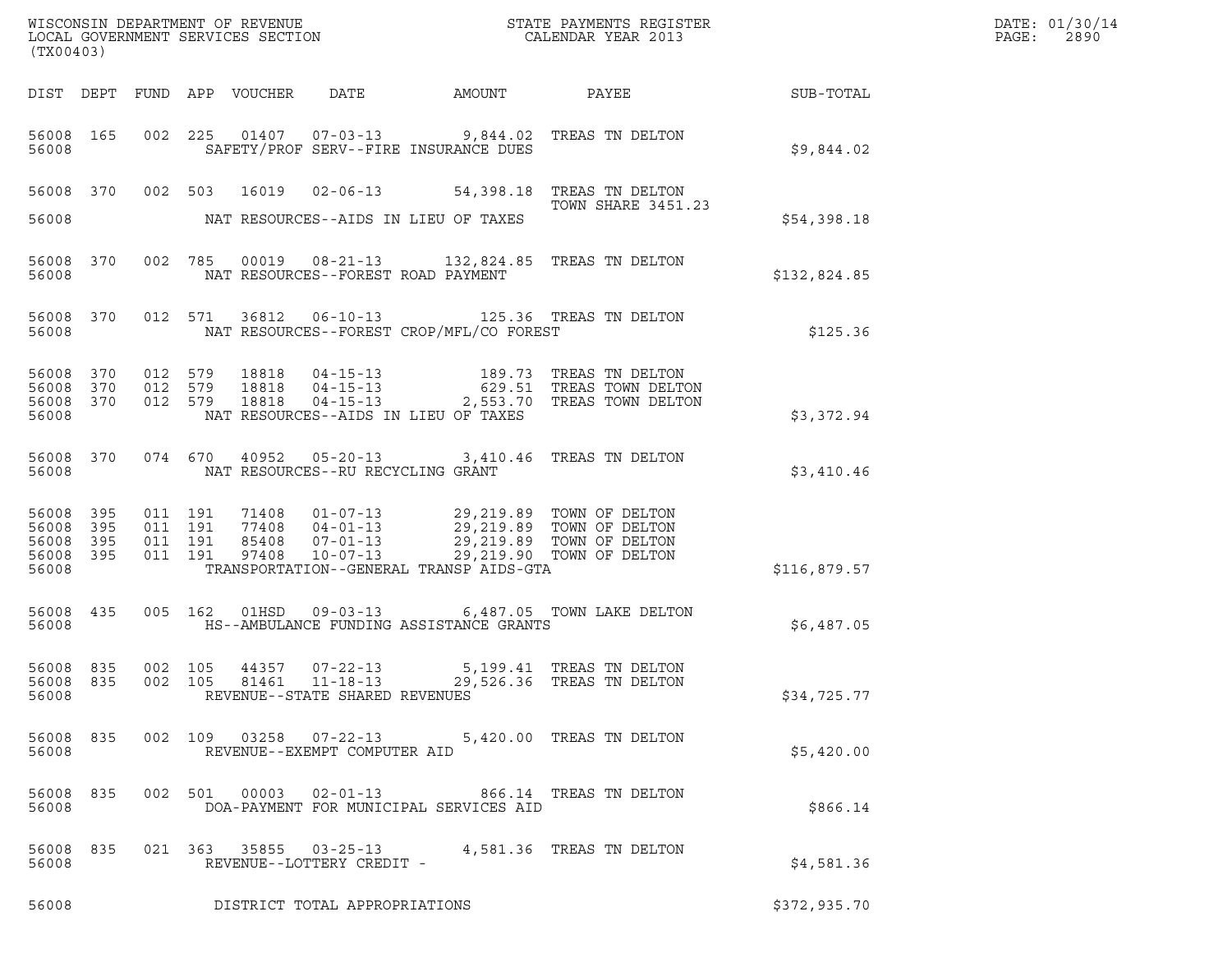| WISCONSIN DEPARTMENT OF REVENUE<br>LOCAL GOVERNMENT SERVICES SECTION<br>(TX00403) | STATE PAYMENTS REGISTER<br>CALENDAR YEAR 2013 | DATE: 01/30/14<br>PAGE:<br>2891 |
|-----------------------------------------------------------------------------------|-----------------------------------------------|---------------------------------|

| (TX00403)                                 |                          |                          |                          |                                  |                                                                      |                                                                                             |                                                                                  |              |
|-------------------------------------------|--------------------------|--------------------------|--------------------------|----------------------------------|----------------------------------------------------------------------|---------------------------------------------------------------------------------------------|----------------------------------------------------------------------------------|--------------|
| DIST                                      | DEPT                     | FUND                     | APP                      | VOUCHER                          | DATE                                                                 | AMOUNT                                                                                      | PAYEE                                                                            | SUB-TOTAL    |
| 56010<br>56010                            | 165                      | 002                      | 225                      | 01408                            | $07 - 03 - 13$                                                       | 4,660.19<br>SAFETY/PROF SERV--FIRE INSURANCE DUES                                           | TREAS TN EXCELSIOR                                                               | \$4,660.19   |
| 56010<br>56010<br>56010                   | 370<br>370               | 000<br>000               | 001<br>001               | 01DNR<br>02DNR                   | $03 - 13 - 13$<br>$07 - 03 - 13$                                     | 447.28<br>59.87<br>NAT RESOURCES-SEVERANCE/YIELD/WITHDRAWAL                                 | TREAS TOWN EXCELSIOR<br>TREAS TOWN EXCELSIOR                                     | \$507.15     |
| 56010<br>56010                            | 370<br>370               | 002<br>002               | 503<br>503               | 16020<br>16020                   | $02 - 06 - 13$<br>$02 - 06 - 13$                                     | 2,046.21<br>1,693.19                                                                        | TREAS TN EXCELSIOR<br>TREAS TN EXCELSIOR<br>TOWN SHARE 324.73                    |              |
| 56010                                     |                          |                          |                          |                                  |                                                                      | NAT RESOURCES--AIDS IN LIEU OF TAXES                                                        |                                                                                  | \$3,739.40   |
| 56010<br>56010                            | 370                      | 012                      | 571                      | 36813                            | $06 - 10 - 13$                                                       | NAT RESOURCES--FOREST CROP/MFL/CO FOREST                                                    | 373.07 TREAS TN EXCELSIOR                                                        | \$373.07     |
| 56010<br>56010<br>56010<br>56010          | 370<br>370<br>370        | 012<br>012<br>012        | 579<br>579<br>579        | 18819<br>18819<br>18819          | $04 - 15 - 13$<br>$04 - 15 - 13$<br>$04 - 15 - 13$                   | 5.86<br>58.60<br>90.39<br>NAT RESOURCES--AIDS IN LIEU OF TAXES                              | TREAS TN EXCELSIOR<br>TREAS TOWN EXCELSIOR<br>TREAS TOWN EXCELSIOR               | \$154.85     |
| 56010<br>56010                            | 370                      | 074                      | 670                      | 40953                            | $05 - 20 - 13$<br>NAT RESOURCES--RU RECYCLING GRANT                  | 1,867.60                                                                                    | TREAS TN EXCELSIOR                                                               | \$1,867.60   |
| 56010<br>56010<br>56010<br>56010<br>56010 | 395<br>395<br>395<br>395 | 011<br>011<br>011<br>011 | 191<br>191<br>191<br>191 | 71409<br>77409<br>85409<br>97409 | $01 - 07 - 13$<br>$04 - 01 - 13$<br>$07 - 01 - 13$<br>$10 - 07 - 13$ | 27,812.08<br>27,812.08<br>27,812.08<br>27,812.11<br>TRANSPORTATION--GENERAL TRANSP AIDS-GTA | TOWN OF EXCELSIOR<br>TOWN OF EXCELSIOR<br>TOWN OF EXCELSIOR<br>TOWN OF EXCELSIOR | \$111,248.35 |
| 56010<br>56010                            | 395                      | 011                      | 278                      | 88382                            | $09 - 20 - 13$                                                       | 18,382.66<br>TRANSPORTATION--LRIP/TRIP/MSIP GRANTS                                          | TREAS TN EXCELSIOR                                                               | \$18,382.66  |
| 56010<br>56010<br>56010                   | 835<br>835               | 002<br>002               | 105<br>105               | 44358<br>81462                   | $07 - 22 - 13$<br>$11 - 18 - 13$<br>REVENUE--STATE SHARED REVENUES   | 3,311.67<br>19, 114.74                                                                      | TREAS TN EXCELSIOR<br>TREAS TN EXCELSIOR                                         | \$22,426.41  |
| 56010<br>56010                            | 835                      | 002                      | 109                      | 03259                            | $07 - 22 - 13$<br>REVENUE--EXEMPT COMPUTER AID                       | 8.00                                                                                        | TREAS TN EXCELSIOR                                                               | \$8.00       |
| 56010                                     |                          |                          |                          |                                  | DISTRICT TOTAL APPROPRIATIONS                                        |                                                                                             |                                                                                  | \$163,367.68 |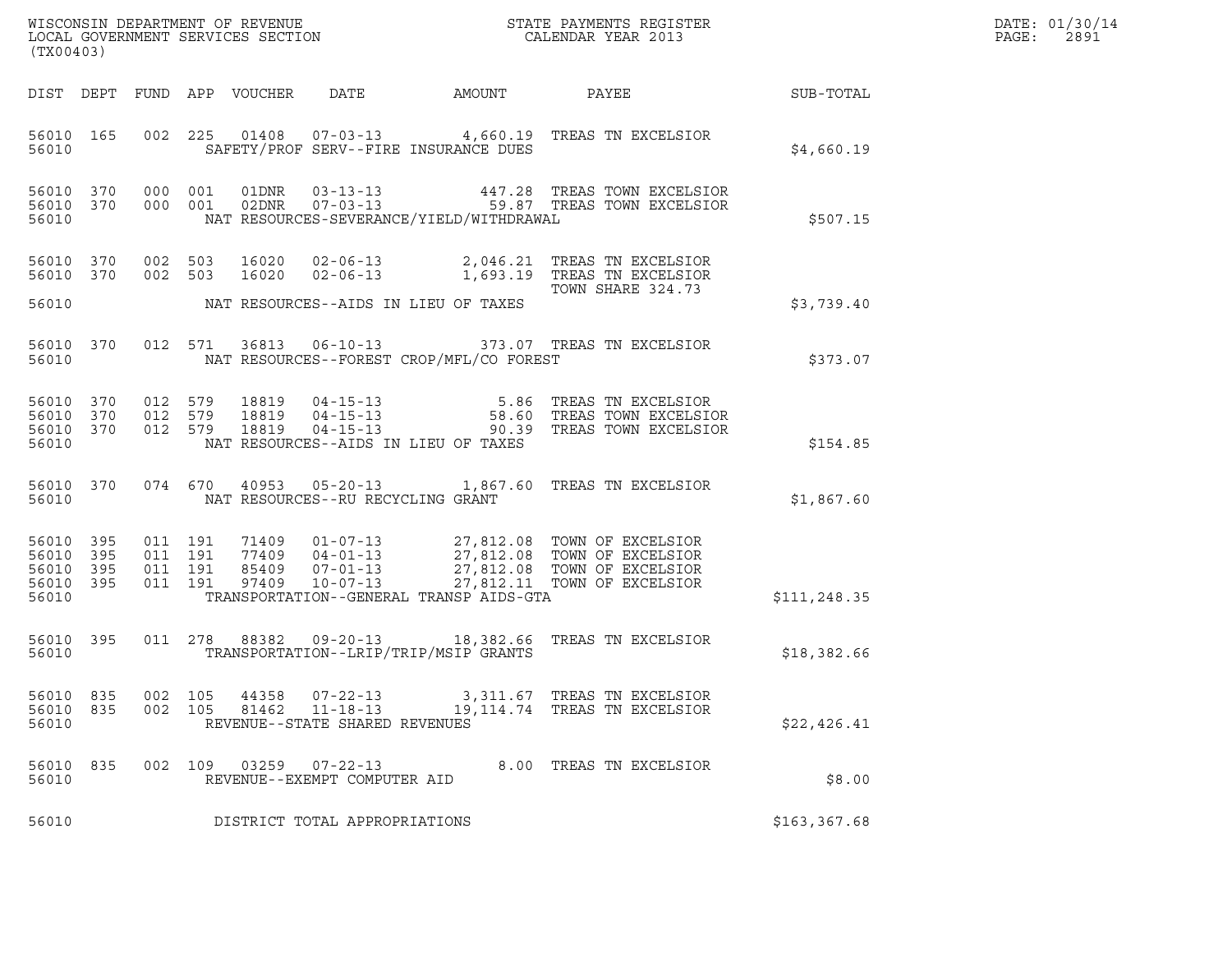| (TX00403)                                             |     |                               |                         |       |                                                        |                                          |                                                                                                                                                                                                  |                 | DATE: 01/30/14<br>PAGE:<br>2892 |
|-------------------------------------------------------|-----|-------------------------------|-------------------------|-------|--------------------------------------------------------|------------------------------------------|--------------------------------------------------------------------------------------------------------------------------------------------------------------------------------------------------|-----------------|---------------------------------|
|                                                       |     |                               |                         |       |                                                        | DIST DEPT FUND APP VOUCHER DATE AMOUNT   |                                                                                                                                                                                                  | PAYEE SUB-TOTAL |                                 |
| 56012 165<br>56012                                    |     |                               |                         |       |                                                        | SAFETY/PROF SERV--FIRE INSURANCE DUES    | 002 225 01409 07-03-13 3,320.12 TREAS TN FAIRFIELD                                                                                                                                               | \$3,320.12      |                                 |
| 56012                                                 |     |                               |                         |       |                                                        | NAT RESOURCES-SEVERANCE/YIELD/WITHDRAWAL | 56012 370 000 001 01DNR 03-13-13 819.96 TREAS TOWN FAIRFIELD                                                                                                                                     | \$819.96        |                                 |
| 56012 370 002 503<br>56012 370                        |     | 002 503                       |                         |       |                                                        |                                          | 16021  02-06-13  6,246.81 TREAS TN FAIRFIELD<br>16021  02-06-13   17,166.27   TREAS TN FAIRFIELD                                                                                                 |                 |                                 |
| 56012                                                 |     |                               |                         |       |                                                        | NAT RESOURCES--AIDS IN LIEU OF TAXES     | TOWN SHARE 2565.26                                                                                                                                                                               | \$23,413.08     |                                 |
| 56012                                                 |     |                               |                         |       |                                                        | NAT RESOURCES--FOREST CROP/MFL/CO FOREST | 56012 370 012 571 36814 06-10-13 293.41 TREAS TN FAIRFIELD                                                                                                                                       | \$293.41        |                                 |
| 56012 370<br>56012                                    |     | 012 579                       | 56012 370 012 579 18820 | 18820 |                                                        | NAT RESOURCES--AIDS IN LIEU OF TAXES     |                                                                                                                                                                                                  | \$782.26        |                                 |
| 56012 370<br>56012                                    |     |                               |                         |       | NAT RESOURCES--RU RECYCLING GRANT                      |                                          | 074 670 40954 05-20-13 3,274.24 TREAS TN FAIRFIELD                                                                                                                                               | \$3,274.24      |                                 |
| 56012 395<br>56012 395<br>56012<br>56012 395<br>56012 | 395 | 011 191<br>011 191<br>011 191 | 011 191                 |       |                                                        | TRANSPORTATION--GENERAL TRANSP AIDS-GTA  | 71410  01-07-13  18,126.81  TOWN OF FAIRFIELD<br>77410  04-01-13  18,126.81  TOWN OF FAIRFIELD<br>85410  07-01-13  18,126.81  TOWN OF FAIRFIELD<br>97410  10-07-13  18,126.82  TOWN OF FAIRFIELD | \$72,507.25     |                                 |
| 56012 835<br>56012 835<br>56012                       |     | 002 105<br>002 105            |                         |       | REVENUE--STATE SHARED REVENUES                         |                                          | 44359  07-22-13  1,770.62  TREAS TN FAIRFIELD<br>81463  11-18-13  10,033.77  TREAS TN FAIRFIELD                                                                                                  | \$11,804.39     |                                 |
| 56012 835<br>56012                                    |     |                               |                         |       | 002 109 03260 07-22-13<br>REVENUE--EXEMPT COMPUTER AID |                                          | 121.00 TREAS TN FAIRFIELD                                                                                                                                                                        | \$121.00        |                                 |
| 56012 835<br>56012                                    |     |                               |                         |       | 021 363 35856 03-25-13<br>REVENUE--LOTTERY CREDIT -    |                                          | 594.86 TREAS TN FAIRFIELD                                                                                                                                                                        | \$594.86        |                                 |
| 56012                                                 |     |                               |                         |       | DISTRICT TOTAL APPROPRIATIONS                          |                                          |                                                                                                                                                                                                  | \$116,930.57    |                                 |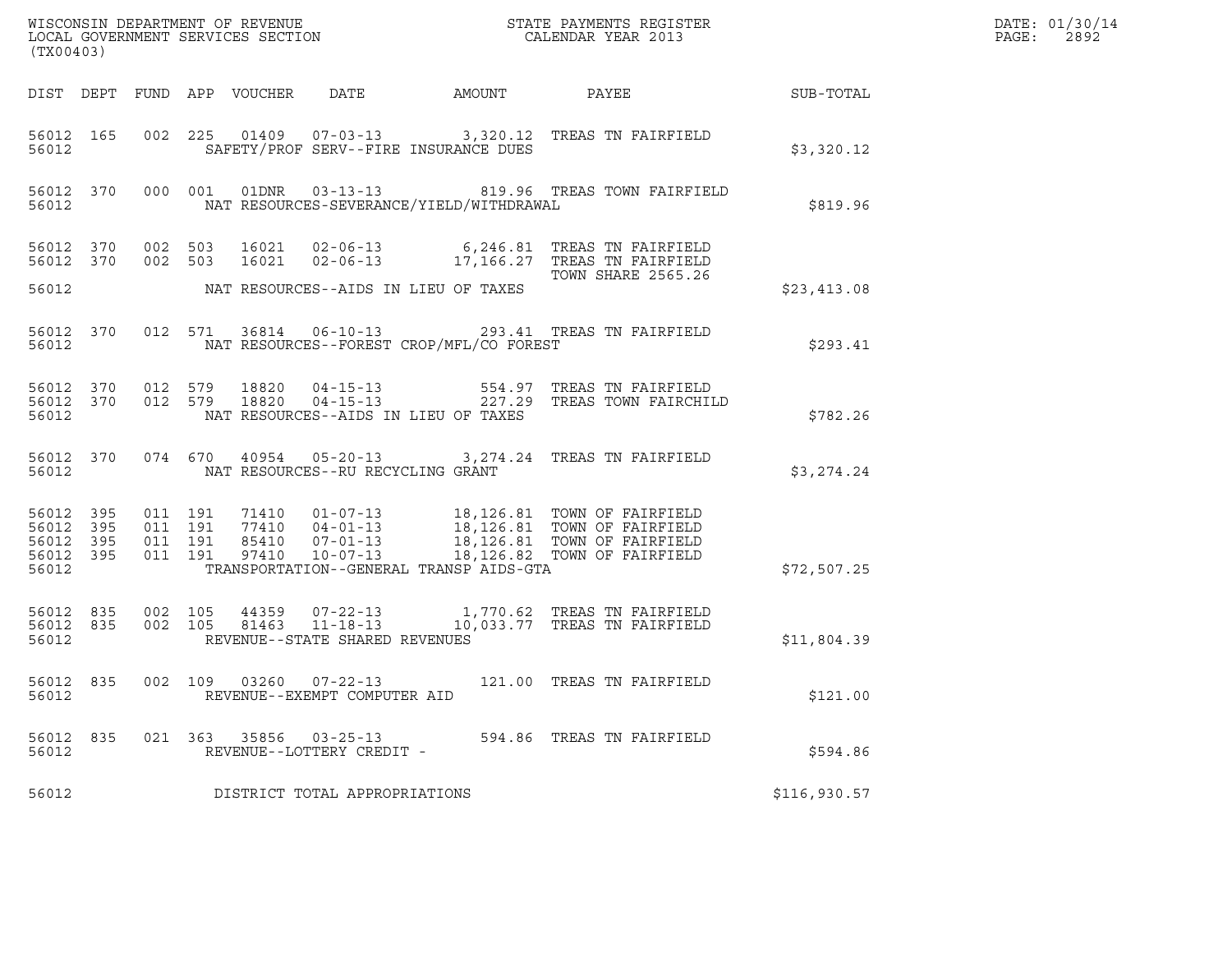| WISCONSIN DEPARTMENT OF REVENUE<br>LOCAL GOVERNMENT SERVICES SECTION | STATE PAYMENTS REGISTER<br>CALENDAR YEAR 2013 | DATE: 01/30/14<br>2893<br>PAGE: |
|----------------------------------------------------------------------|-----------------------------------------------|---------------------------------|

| (TX00403)                                                       |                              |                                       |                                                                            |                                                      |                                                                                                            |              |
|-----------------------------------------------------------------|------------------------------|---------------------------------------|----------------------------------------------------------------------------|------------------------------------------------------|------------------------------------------------------------------------------------------------------------|--------------|
| DIST<br>DEPT                                                    | FUND                         | APP VOUCHER DATE                      |                                                                            | AMOUNT                                               | PAYEE                                                                                                      | SUB-TOTAL    |
| 56014<br>165<br>56014                                           | 002                          |                                       |                                                                            | SAFETY/PROF SERV--FIRE INSURANCE DUES                | 225  01410  07-03-13  2,086.13  TREAS TN FRANKLIN                                                          | \$2,086.13   |
| 370<br>56014<br>370<br>56014<br>56014 370<br>56014              | 000<br>000<br>000 001        | 001<br>01DNR<br>001<br>02DNR<br>04DNR | $03 - 13 - 13$<br>$07 - 03 - 13$<br>$10 - 23 - 13$                         | 20.31<br>NAT RESOURCES-SEVERANCE/YIELD/WITHDRAWAL    | TREAS TOWN FRANKLIN<br>496.60 TREAS TOWN FRANKLIN<br>366.20 TOWN FRANKLIN                                  | \$883.11     |
| 56014<br>370<br>56014                                           | 012 571                      | 36815                                 | $06 - 10 - 13$                                                             | NAT RESOURCES--FOREST CROP/MFL/CO FOREST             | 989.90 TREAS TN FRANKLIN                                                                                   | \$989.90     |
| 56014 370<br>56014                                              | 074 670                      |                                       | NAT RESOURCES--RU RECYCLING GRANT                                          | 40955 05-20-13 651.84                                | TREAS TN FRANKLIN                                                                                          | \$651.84     |
| 56014 395<br>395<br>56014<br>56014 395<br>56014<br>395<br>56014 | 011 191<br>011<br>011<br>011 | 71411<br>191<br>191<br>191<br>97411   | $01 - 07 - 13$<br>$77411 04 - 01 - 13$<br>85411 07-01-13<br>$10 - 07 - 13$ | 32,628.27<br>TRANSPORTATION--GENERAL TRANSP AIDS-GTA | 32,628.26 TOWN OF FRANKLIN<br>32,628.26 TOWN OF FRANKLIN<br>32,628.26 TOWN OF FRANKLIN<br>TOWN OF FRANKLIN | \$130,513.05 |
| 56014 395<br>56014                                              | 011                          | 278<br>65151                          | $02 - 12 - 13$                                                             | 18,464.05<br>TRANSPORTATION--LRIP/TRIP/MSIP GRANTS   | TREAS TN FRANKLIN                                                                                          | \$18,464.05  |
| 835<br>56014<br>835<br>56014<br>56014                           | 002<br>002                   | 44360<br>105<br>105<br>81464          | $11 - 18 - 13$<br>REVENUE--STATE SHARED REVENUES                           | 10, 255.94                                           | 07-22-13 1,809.87 TREAS TN FRANKLIN<br>TREAS TN FRANKLIN                                                   | \$12,065.81  |
| 56014 835<br>56014                                              | 002                          | 109<br>03261                          | $07 - 22 - 13$<br>REVENUE--EXEMPT COMPUTER AID                             | 84.00                                                | TREAS TN FRANKLIN                                                                                          | \$84.00      |
| 56014                                                           |                              |                                       | DISTRICT TOTAL APPROPRIATIONS                                              |                                                      |                                                                                                            | \$165,737.89 |

(TX00403)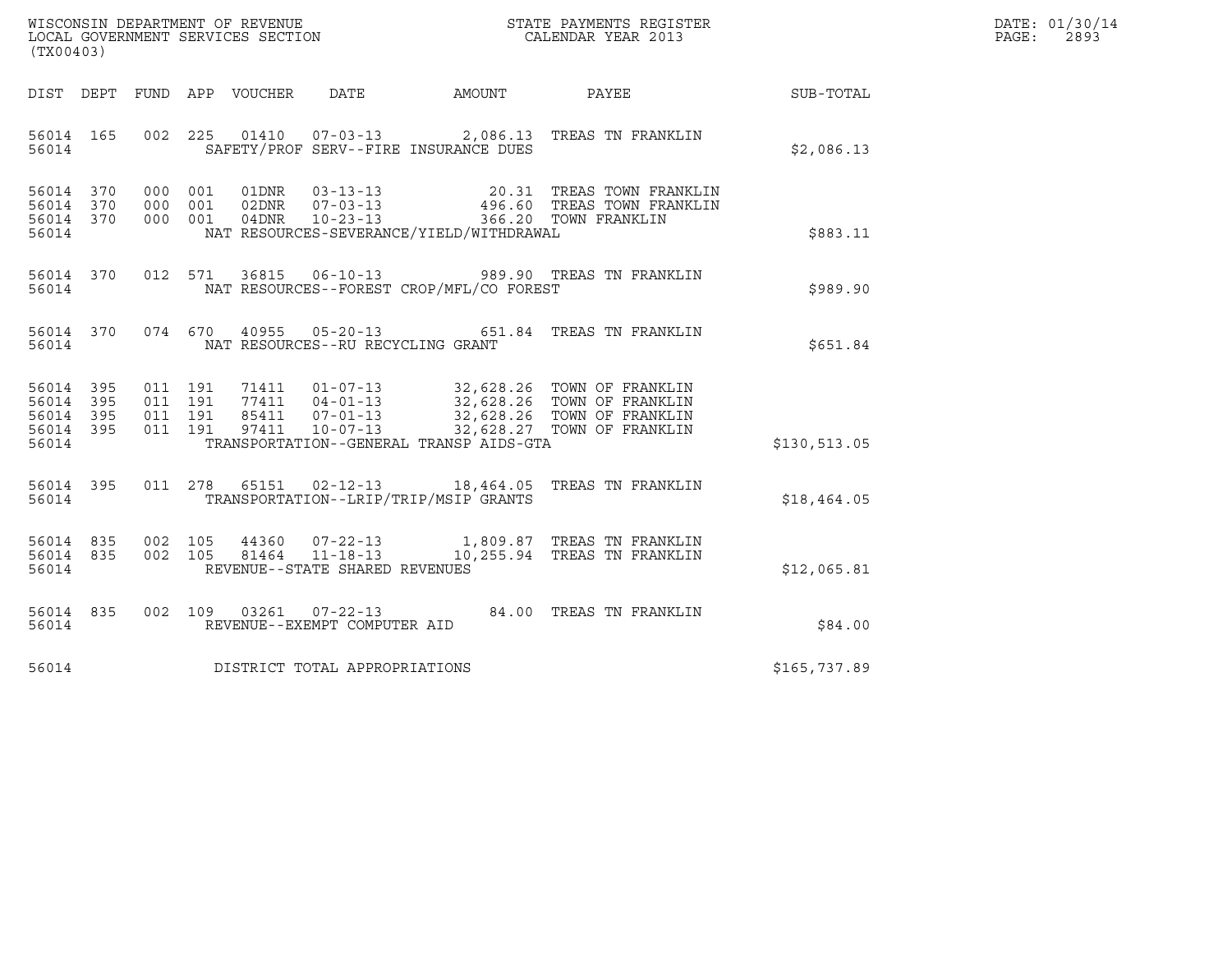| (TX00403)                                                 |                                          |         |                                 |                                                                    |                                          |                                                                                                                                                                                          |              | DATE: 01/30/14<br>PAGE:<br>2894 |
|-----------------------------------------------------------|------------------------------------------|---------|---------------------------------|--------------------------------------------------------------------|------------------------------------------|------------------------------------------------------------------------------------------------------------------------------------------------------------------------------------------|--------------|---------------------------------|
|                                                           |                                          |         | DIST DEPT FUND APP VOUCHER DATE |                                                                    | AMOUNT                                   | PAYEE                                                                                                                                                                                    | SUB-TOTAL    |                                 |
| 56016 165<br>56016                                        | 002 225                                  |         |                                 |                                                                    | SAFETY/PROF SERV--FIRE INSURANCE DUES    | 01411  07-03-13  1,409.79  TREAS TN FREEDOM                                                                                                                                              | \$1,409.79   |                                 |
| 56016 370<br>56016 370<br>56016                           | 000 001<br>000 001                       |         | 02DNR<br>04DNR                  | $07 - 03 - 13$<br>$10 - 23 - 13$                                   | NAT RESOURCES-SEVERANCE/YIELD/WITHDRAWAL | 758.99 TREAS TOWN FREEDOM<br>290.31 TOWN FREEDOM                                                                                                                                         | \$1,049.30   |                                 |
| 56016 370<br>56016                                        |                                          |         |                                 |                                                                    | NAT RESOURCES--AIDS IN LIEU OF TAXES     | 002 503 16022 02-06-13 2,292.39 TREAS TN FREEDOM<br>TOWN SHARE 567.86                                                                                                                    | \$2,292.39   |                                 |
| 56016 370<br>56016                                        |                                          | 012 571 |                                 |                                                                    | NAT RESOURCES--FOREST CROP/MFL/CO FOREST | 36816  06-10-13  911.73  TREAS TN FREEDOM                                                                                                                                                | \$911.73     |                                 |
| 56016 370<br>56016                                        |                                          |         |                                 | NAT RESOURCES--RU RECYCLING GRANT                                  |                                          | 074 670 40956 05-20-13 1,502.47 TREAS TN FREEDOM                                                                                                                                         | \$1,502.47   |                                 |
| 56016 395<br>56016 395<br>56016 395<br>56016 395<br>56016 | 011 191<br>011 191<br>011 191<br>011 191 |         |                                 |                                                                    | TRANSPORTATION--GENERAL TRANSP AIDS-GTA  | 71412  01-07-13  22,228.50  TOWN OF FREEDOM<br>77412  04-01-13  22,228.50  TOWN OF FREEDOM<br>85412  07-01-13  22,228.50  TOWN OF FREEDOM<br>97412  10-07-13  22,228.50  TOWN OF FREEDOM | \$88,914.00  |                                 |
| 56016 835<br>56016 835<br>56016                           | 002 105<br>002 105                       |         | 81465                           | 44361 07-22-13<br>$11 - 18 - 13$<br>REVENUE--STATE SHARED REVENUES |                                          | 3,755.89 TREAS TN FREEDOM<br>9,133.22 TREAS TN FREEDOM                                                                                                                                   | \$12,889.11  |                                 |
| 56016 835<br>56016                                        |                                          |         | 002 109 03262                   | $07 - 22 - 13$<br>REVENUE--EXEMPT COMPUTER AID                     |                                          | 5.00 TREAS TN FREEDOM                                                                                                                                                                    | \$5.00       |                                 |
| 56016                                                     |                                          |         |                                 | DISTRICT TOTAL APPROPRIATIONS                                      |                                          |                                                                                                                                                                                          | \$108,973.79 |                                 |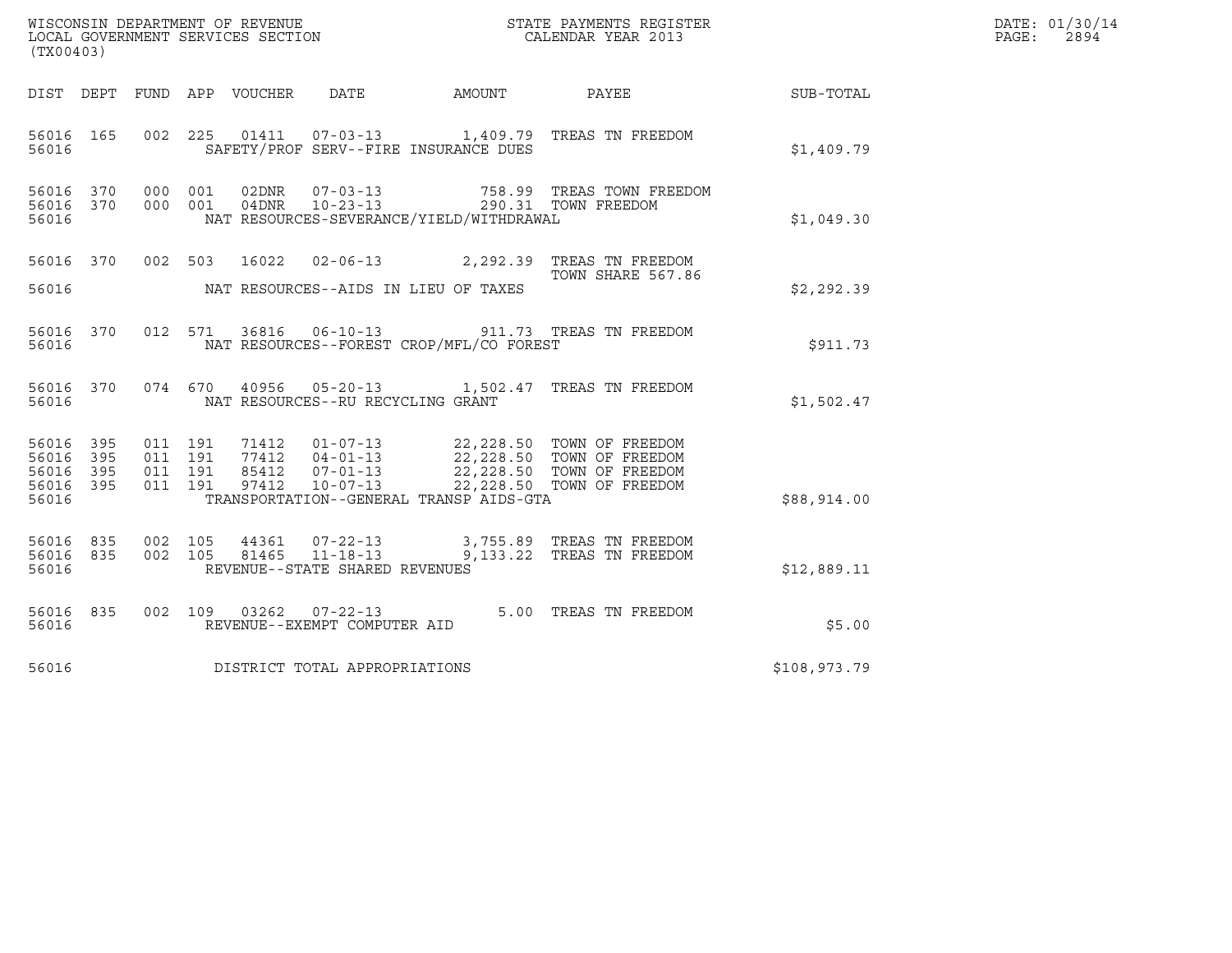|       | DATE: 01/30/14 |
|-------|----------------|
| PAGE: | 2895           |

| (TX00403)                                 |                          |                                          |                                 |                                                                  |              | ${\tt WISCOONSIM\ DEPARTMENT\ OF\ REVENUE}\ {\tt LOCALENDAR\ VERA}$ LOCAL GOVERNMENT SERVICES SECTION ${\tt LOCALENDAR\ VERAR\ 2013}$ |                  | DATE: 01/30/14<br>PAGE:<br>2895 |
|-------------------------------------------|--------------------------|------------------------------------------|---------------------------------|------------------------------------------------------------------|--------------|---------------------------------------------------------------------------------------------------------------------------------------|------------------|---------------------------------|
|                                           |                          |                                          | DIST DEPT FUND APP VOUCHER      | DATE                                                             | AMOUNT PAYEE |                                                                                                                                       | <b>SUB-TOTAL</b> |                                 |
| 56018 165<br>56018                        |                          |                                          |                                 | SAFETY/PROF SERV--FIRE INSURANCE DUES                            |              | 002 225 01412 07-03-13 3,358.10 TREAS TN GREENFIELD                                                                                   | \$3,358.10       |                                 |
| 56018<br>56018<br>56018<br>56018          | 370<br>370<br>370        | 000 001<br>000 001<br>000 001            |                                 | NAT RESOURCES-SEVERANCE/YIELD/WITHDRAWAL                         |              | 01DNR  03-13-13  1,369.74 TREAS TOWN GREENFIELD                                                                                       | \$2,853.87       |                                 |
| 56018 370<br>56018 370<br>56018           |                          | 002 503<br>002 503                       |                                 | NAT RESOURCES--AIDS IN LIEU OF TAXES                             |              | <b>TOWN SHARE 5121.57</b>                                                                                                             | \$39,075.91      |                                 |
| 56018                                     | 56018 370                |                                          |                                 | NAT RESOURCES--FOREST CROP/MFL/CO FOREST                         |              | 012 571 36817 06-10-13 538.62 TREAS TN GREENFIELD                                                                                     | \$538.62         |                                 |
| 56018<br>56018<br>56018<br>56018          | 370<br>370<br>370        | 012 579<br>012 579                       | 18821<br>18821<br>012 579 18821 | NAT RESOURCES--AIDS IN LIEU OF TAXES                             |              | 04-15-13 30.11 TREAS TN GREENFIELD<br>04-15-13 1.70 TREAS TOWN GREENFIELD<br>04-15-13 2,537.51 TREAS TOWN GREENFIELD                  | \$2,569.32       |                                 |
| 56018                                     | 56018 370                |                                          |                                 | NAT RESOURCES--RU RECYCLING GRANT                                |              | 074  670  40957  05-20-13   1,234.77  TREAS TN GREENFIELD                                                                             | \$1,234.77       |                                 |
| 56018<br>56018<br>56018<br>56018<br>56018 | 395<br>395<br>395<br>395 | 011 191<br>011 191<br>011 191<br>011 191 |                                 | TRANSPORTATION--GENERAL TRANSP AIDS-GTA                          |              |                                                                                                                                       | \$72,549.59      |                                 |
| 56018<br>56018 835<br>56018               | 835                      | 002 105<br>002 105                       | 44362<br>81466                  | $07 - 22 - 13$<br>11-18-13<br>REVENUE--STATE SHARED REVENUES     |              | 1,501.47 TREAS TN GREENFIELD<br>8,601.60 TREAS TN GREENFIELD                                                                          | \$10,103.07      |                                 |
| 56018 835<br>56018                        |                          |                                          |                                 | REVENUE--EXEMPT COMPUTER AID                                     |              | 002 109 03263 07-22-13 15.00 TREAS TN GREENFIELD                                                                                      | \$15.00          |                                 |
| 56018 835<br>56018                        |                          |                                          |                                 | 002 501 00003 02-01-13<br>DOA-PAYMENT FOR MUNICIPAL SERVICES AID |              | 236.17 TREAS TN GREENFIELD                                                                                                            | \$236.17         |                                 |
| 56018                                     |                          |                                          |                                 | DISTRICT TOTAL APPROPRIATIONS                                    |              |                                                                                                                                       | \$132,534.42     |                                 |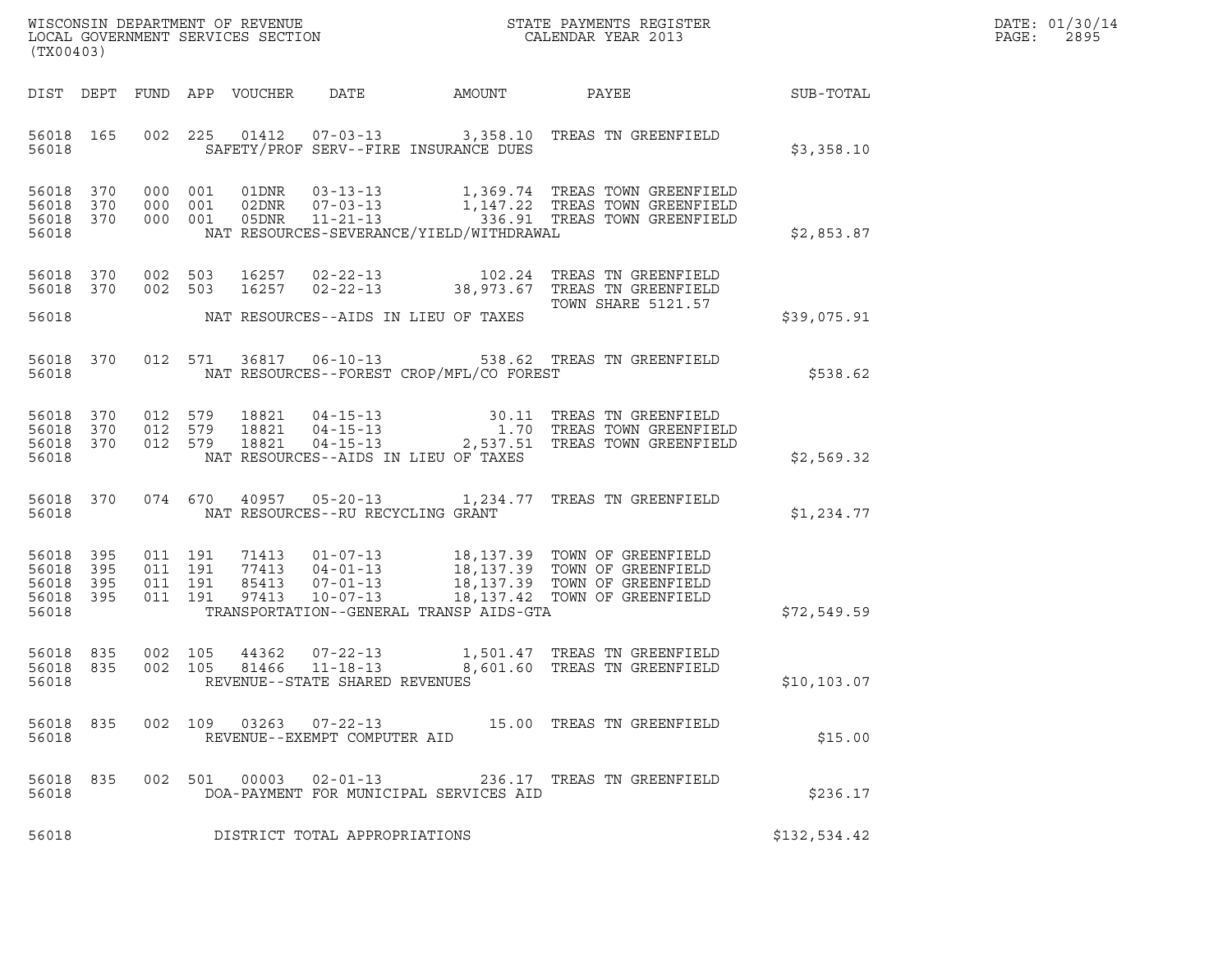| (TX00403)                                                 |           |                                          |       |                                   |                                              | WISCONSIN DEPARTMENT OF REVENUE<br>LOCAL GOVERNMENT SERVICES SECTION<br>CALENDAR YEAR 2013                                                                                                                                                |                  | DATE: 01/30/14<br>$\mathtt{PAGE:}$<br>2896 |
|-----------------------------------------------------------|-----------|------------------------------------------|-------|-----------------------------------|----------------------------------------------|-------------------------------------------------------------------------------------------------------------------------------------------------------------------------------------------------------------------------------------------|------------------|--------------------------------------------|
|                                                           |           |                                          |       |                                   | DIST DEPT FUND APP VOUCHER DATE AMOUNT PAYEE |                                                                                                                                                                                                                                           | <b>SUB-TOTAL</b> |                                            |
| 56020 165<br>56020                                        |           | 002 225                                  |       |                                   | SAFETY/PROF SERV--FIRE INSURANCE DUES        | 01413  07-03-13  2,196.63  TREAS TN HONEY CREEK                                                                                                                                                                                           | \$2,196.63       |                                            |
| 56020                                                     | 56020 370 | 56020 370 000 001<br>000 001             |       |                                   | NAT RESOURCES-SEVERANCE/YIELD/WITHDRAWAL     | $\begin{array}{ccccccccc}\n01\text{DNR} & 03-13-13 & & & 13.64 & \text{TREAS} & \text{TOWN} & \text{HONEY} & \text{CREEK} \\ 02\text{DNR} & 07-03-13 & & & 19.97 & \text{TREAS} & \text{TOWN} & \text{HONEY} & \text{CREEK}\n\end{array}$ | \$33.61          |                                            |
| 56020                                                     |           |                                          |       |                                   | NAT RESOURCES--AIDS IN LIEU OF TAXES         | 56020 370 002 503 16023 02-06-13 7,110.38 TREAS TN HONEY CREEK<br><b>TOWN SHARE 1480.63</b>                                                                                                                                               | \$7,110.38       |                                            |
| 56020                                                     | 56020 370 |                                          |       |                                   | NAT RESOURCES--FOREST CROP/MFL/CO FOREST     | 012 571 36818 06-10-13 560.57 TREAS TN HONEY CREEK                                                                                                                                                                                        | \$560.57         |                                            |
| 56020                                                     |           |                                          |       |                                   | NAT RESOURCES--AIDS IN LIEU OF TAXES         | 56020 370 012 579 18822 04-15-13 284.49 TREAS TOWN HONEY CREEK                                                                                                                                                                            | \$284.49         |                                            |
| 56020                                                     | 56020 370 |                                          |       | NAT RESOURCES--RU RECYCLING GRANT |                                              | 074 670 40958 05-20-13 2,052.93 TREAS TN HONEY CREEK                                                                                                                                                                                      | \$2,052.93       |                                            |
| 56020 395<br>56020 395<br>56020 395<br>56020 395<br>56020 |           | 011 191<br>011 191<br>011 191<br>011 191 |       |                                   | TRANSPORTATION--GENERAL TRANSP AIDS-GTA      | 71414  01-07-13  28,965.85  TOWN OF HONEY CREEK<br>77414  04-01-13  28,965.85  TOWN OF HONEY CREEK<br>85414  07-01-13  28,965.85  TOWN OF HONEY CREEK<br>97414  10-07-13  28,965.86  TOWN OF HONEY CREEK                                  | \$115,863.41     |                                            |
| 56020 835<br>56020 835<br>56020                           |           | 002 105<br>002 105                       | 44363 | REVENUE--STATE SHARED REVENUES    |                                              | 07-22-13 1,775.56 TREAS TN HONEY CREEK<br>81467  11-18-13  10,061.53  TREAS TN HONEY CREEK                                                                                                                                                | \$11,837.09      |                                            |
| 56020 835<br>56020                                        |           |                                          |       | REVENUE--EXEMPT COMPUTER AID      |                                              | 002 109 03264 07-22-13 2.00 TREAS TN HONEY CREEK                                                                                                                                                                                          | \$2.00           |                                            |
| 56020                                                     |           |                                          |       | DISTRICT TOTAL APPROPRIATIONS     |                                              |                                                                                                                                                                                                                                           | \$139,941.11     |                                            |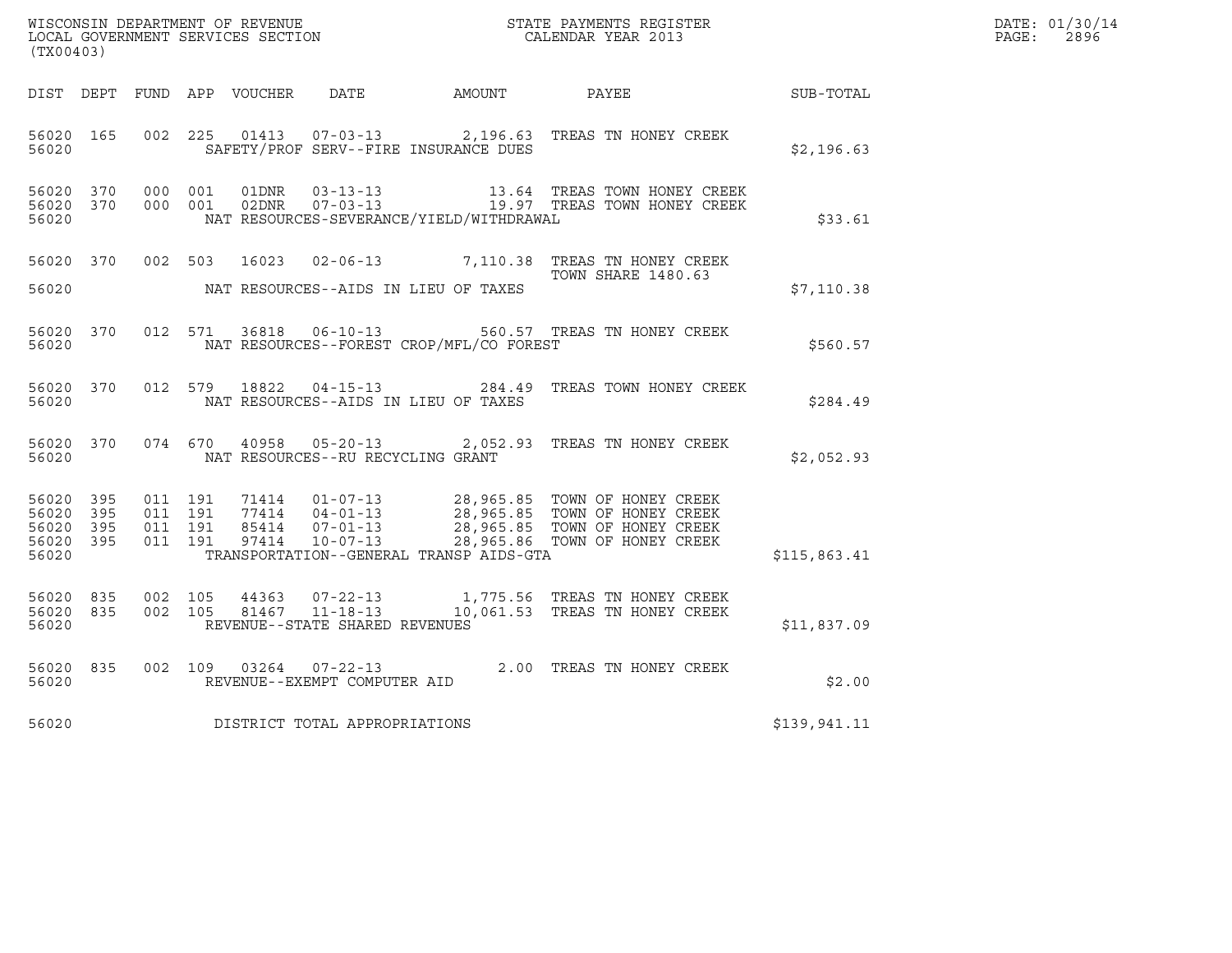| (TX00403)                                     |                   |                                          |     | WISCONSIN DEPARTMENT OF REVENUE<br>LOCAL GOVERNMENT SERVICES SECTION |                                                  |                                          | STATE PAYMENTS REGISTER<br>CALENDAR YEAR 2013                                                                                                                          |              | DATE: 01/30/14<br>PAGE:<br>2897 |
|-----------------------------------------------|-------------------|------------------------------------------|-----|----------------------------------------------------------------------|--------------------------------------------------|------------------------------------------|------------------------------------------------------------------------------------------------------------------------------------------------------------------------|--------------|---------------------------------|
| DIST                                          | DEPT              |                                          |     | FUND APP VOUCHER                                                     | DATE                                             | AMOUNT                                   | PAYEE                                                                                                                                                                  | SUB-TOTAL    |                                 |
| 56022                                         | 56022 165         |                                          |     |                                                                      |                                                  | SAFETY/PROF SERV--FIRE INSURANCE DUES    | 002 225 01414 07-03-13 1,613.23 TREAS TN IRONTON                                                                                                                       | \$1,613.23   |                                 |
| 56022                                         | 56022 370         | 012 571                                  |     |                                                                      |                                                  | NAT RESOURCES--FOREST CROP/MFL/CO FOREST | 36819  06-10-13  364.09  TREAS TN IRONTON                                                                                                                              | \$364.09     |                                 |
| 56022<br>56022<br>56022<br>56022 395<br>56022 | 395<br>395<br>395 | 011 191<br>011 191<br>011 191<br>011 191 |     | 97415                                                                | $10 - 07 - 13$                                   | TRANSPORTATION--GENERAL TRANSP AIDS-GTA  | 71415  01-07-13  23,731.57  TOWN OF IRONTON<br>77415  04-01-13  23,731.57  TOWN OF IRONTON<br>85415  07-01-13  23,731.57  TOWN OF IRONTON<br>23,731.57 TOWN OF IRONTON | \$94, 926.28 |                                 |
| 56022 835<br>56022<br>56022                   | 835               | 002 105<br>002 105                       |     |                                                                      | 81468 11-18-13<br>REVENUE--STATE SHARED REVENUES |                                          | 44364  07-22-13  4,904.05  TREAS TN IRONTON<br>27,789.62 TREAS TN IRONTON                                                                                              | \$32,693.67  |                                 |
| 56022 835<br>56022                            |                   | 002                                      | 109 |                                                                      | REVENUE--EXEMPT COMPUTER AID                     |                                          | TREAS TN IRONTON                                                                                                                                                       | \$49.00      |                                 |
| 56022                                         |                   |                                          |     |                                                                      | DISTRICT TOTAL APPROPRIATIONS                    |                                          |                                                                                                                                                                        | \$129,646.27 |                                 |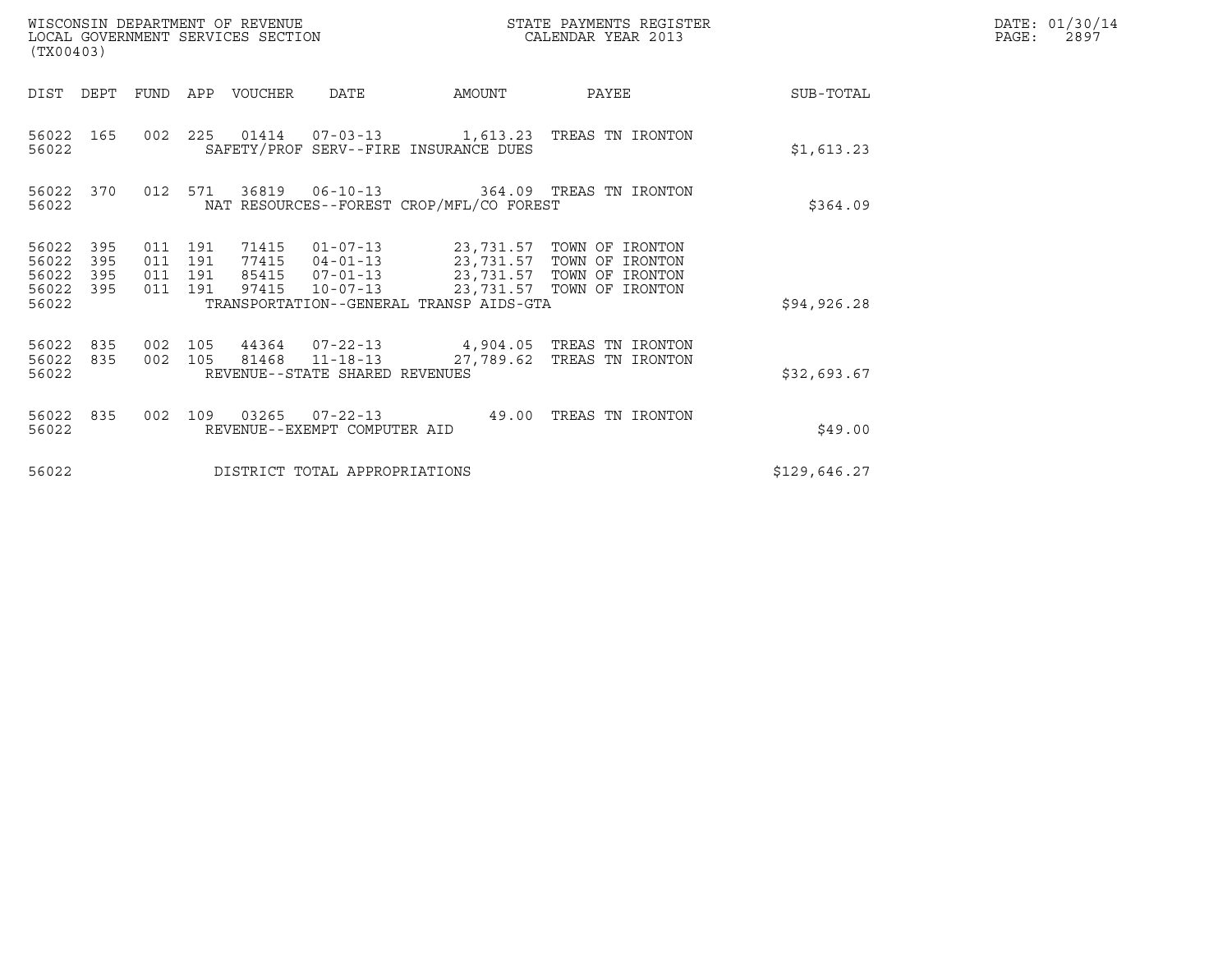| (TX00403)                       |           |                               |       |                                       |                                            |                                                                                                                                                                                           |              | DATE: 01/30/14<br>PAGE:<br>2898 |
|---------------------------------|-----------|-------------------------------|-------|---------------------------------------|--------------------------------------------|-------------------------------------------------------------------------------------------------------------------------------------------------------------------------------------------|--------------|---------------------------------|
|                                 |           |                               |       |                                       |                                            |                                                                                                                                                                                           |              |                                 |
|                                 | 56024     |                               |       | SAFETY/PROF SERV--FIRE INSURANCE DUES |                                            | 56024 165 002 225 01415 07-03-13 10,777.72 TREAS TN LA VALLE                                                                                                                              | \$10,777.72  |                                 |
| 56024                           |           |                               |       |                                       | NAT RESOURCES-SEVERANCE/YIELD/WITHDRAWAL   | 56024 370 000 001 02DNR 07-03-13 204.06 TREAS TOWN LA VALLE                                                                                                                               | \$204.06     |                                 |
|                                 |           |                               |       |                                       |                                            | 56024 370 002 503 16024 02-06-13 1,513.38 TREAS TN LA VALLE<br>TOWN SHARE 156.52                                                                                                          |              |                                 |
|                                 |           |                               |       |                                       | 56024 NAT RESOURCES--AIDS IN LIEU OF TAXES |                                                                                                                                                                                           | \$1,513.38   |                                 |
|                                 |           |                               |       |                                       |                                            |                                                                                                                                                                                           | \$3,365.42   |                                 |
| 56024                           |           |                               |       |                                       | NAT RESOURCES--BOATING ENFORCEMENT AIDS    | 56024 370 012 550 00006 07-26-13 6.01 TREAS TN LA VALLE 56024 370 012 550 00554 03-26-13 11,655.18 TREAS TN LA VALLE                                                                      | \$11,661.19  |                                 |
| 56024                           |           |                               |       |                                       | NAT RESOURCES--FOREST CROP/MFL/CO FOREST   | 56024 370 012 571 36820 06-10-13 280.83 TREAS TN LA VALLE                                                                                                                                 | \$280.83     |                                 |
| 56024                           |           |                               |       | NAT RESOURCES--AIDS IN LIEU OF TAXES  |                                            | 56024 370 012 579 18823 04-15-13 4.48 TREAS TOWN LA VALLE 56024 370 012 579 18823 04-15-13 90.49 TREAS TOWN LA VALLE                                                                      | \$94.97      |                                 |
|                                 | 56024     |                               |       | NAT RESOURCES--RU RECYCLING GRANT     |                                            | 56024 370 074 670 40959 05-20-13 1,744.83 TREAS TN LA VALLE                                                                                                                               | \$1,744.83   |                                 |
| 56024 395<br>56024 395<br>56024 | 56024 395 | 011 191<br>011 191<br>011 191 | 85416 | $07 - 01 - 13$                        | TRANSPORTATION--GENERAL TRANSP AIDS-GTA    | 71416  01-07-13  39,212.13  TOWN OF LA VALLE<br>77416  04-01-13  39,212.13  TOWN OF LA VALLE<br>39,212.13 TOWN OF LA VALLE<br>56024 395 011 191 97416 10-07-13 39,212.14 TOWN OF LA VALLE | \$156,848.53 |                                 |
| 56024 395<br>56024              |           |                               |       | TRANSPORTATION--LRIP/TRIP/MSIP GRANTS |                                            | 011  278  90710  10-11-13  11,959.05  TREAS TN LA VALLE                                                                                                                                   | \$11,959.05  |                                 |
| 56024 455<br>56024              |           |                               |       | JUSTICE--LAW ENFORCEMENT TRAINING     |                                            | 002 231 00356 02-08-13 480.00 TREAS TN LA VALLE                                                                                                                                           | \$480.00     |                                 |
| 56024 835<br>56024 835          |           | 002 105<br>002 105            |       | 81469 11-18-13                        |                                            | 44365 07-22-13 2,424.06 TREAS TN LA VALLE<br>14,435.39 TREAS TN LA VALLE                                                                                                                  |              |                                 |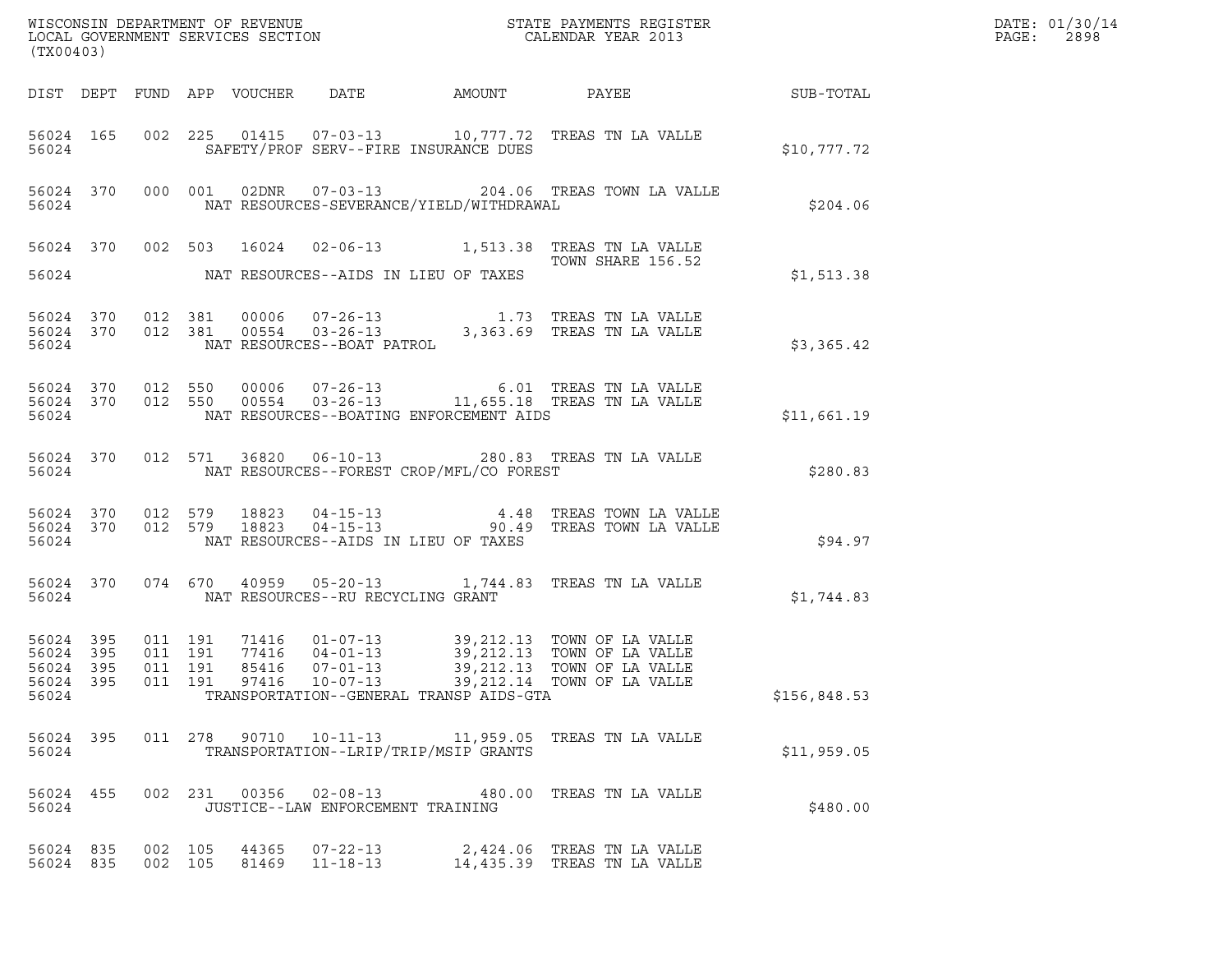| WISCONSIN DEPARTMENT OF REVENUE<br>LOCAL GOVERNMENT SERVICES SECTION<br>(TX00403) |                    |         |                                                |        | STATE PAYMENTS REGISTER<br>CALENDAR YEAR 2013 |               | DATE: 01/30/14<br>2899<br>PAGE: |
|-----------------------------------------------------------------------------------|--------------------|---------|------------------------------------------------|--------|-----------------------------------------------|---------------|---------------------------------|
| DIST<br>DEPT                                                                      | <b>FUND</b><br>APP | VOUCHER | DATE                                           | AMOUNT | PAYEE                                         | SUB-TOTAL     |                                 |
| 56024                                                                             |                    |         | REVENUE--STATE SHARED REVENUES                 |        |                                               | \$16,859.45   |                                 |
| 835<br>56024<br>56024                                                             | 002<br>109         | 03266   | $07 - 22 - 13$<br>REVENUE--EXEMPT COMPUTER AID | 134.00 | TREAS TN LA VALLE                             | \$134.00      |                                 |
| 56024                                                                             |                    |         | DISTRICT TOTAL APPROPRIATIONS                  |        |                                               | \$215, 923.43 |                                 |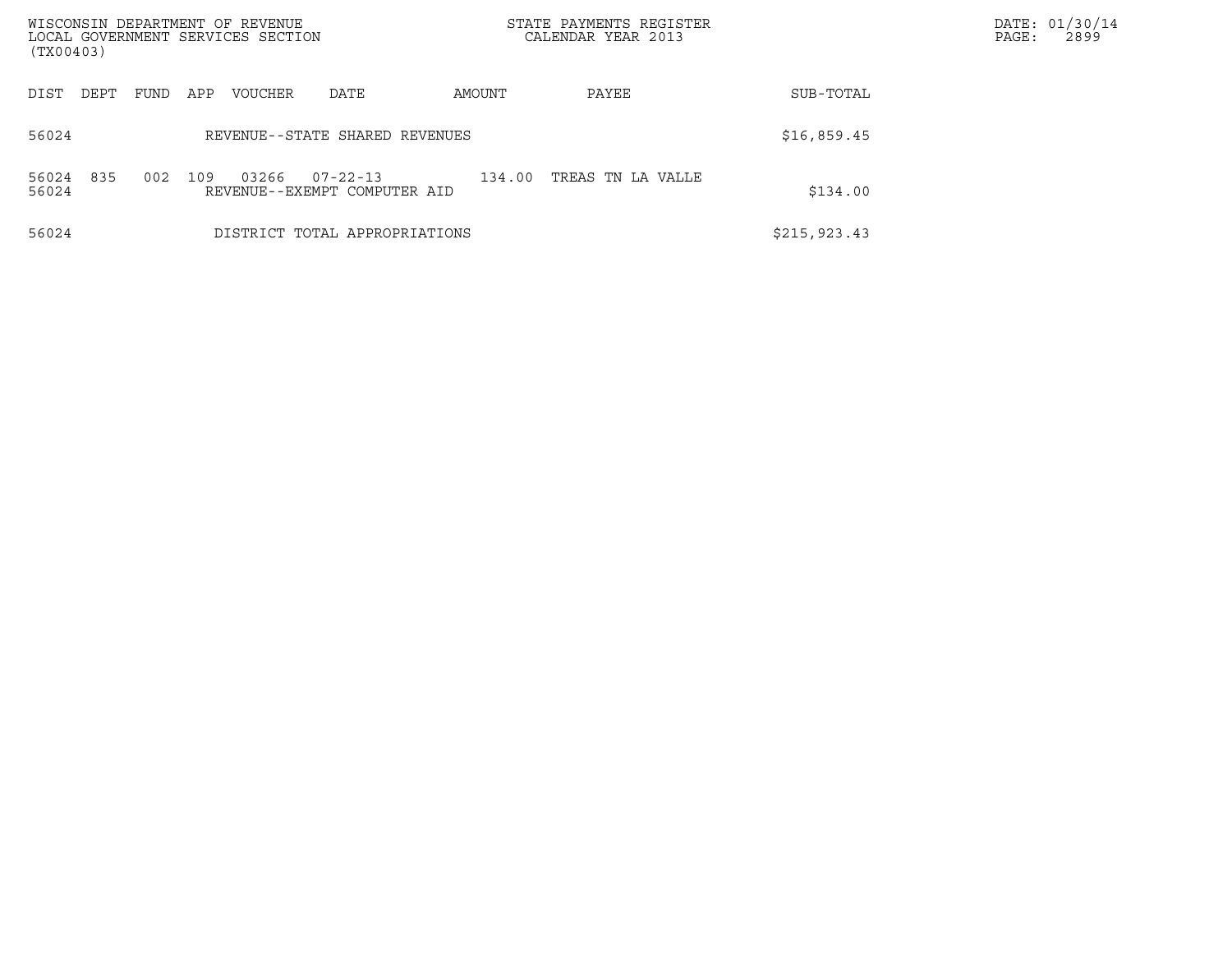| (TX00403)                                    |           |                                          |         |                                                        |                                          |                                                                                                                                                                                          |              | DATE: 01/30/14<br>PAGE:<br>2900 |
|----------------------------------------------|-----------|------------------------------------------|---------|--------------------------------------------------------|------------------------------------------|------------------------------------------------------------------------------------------------------------------------------------------------------------------------------------------|--------------|---------------------------------|
|                                              |           |                                          |         |                                                        | DIST DEPT FUND APP VOUCHER DATE AMOUNT   | PAYEE                                                                                                                                                                                    | SUB-TOTAL    |                                 |
| 56026                                        | 56026 165 |                                          |         |                                                        | SAFETY/PROF SERV--FIRE INSURANCE DUES    | 002 225 01416 07-03-13 6,224.60 TREAS TN MERRIMAC                                                                                                                                        | \$6,224.60   |                                 |
| 56026                                        |           | 56026 370 000 001                        |         |                                                        | NAT RESOURCES-SEVERANCE/YIELD/WITHDRAWAL | 01DNR  03-13-13  63.51 TREAS TOWN MERRIMAC                                                                                                                                               | \$63.51      |                                 |
|                                              | 56026 370 | 002 503                                  |         |                                                        |                                          | 56026 370 002 503 16025 02-06-13 6,508.72 TREAS TN MERRIMAC<br>16025  02-06-13  37,643.16  TREAS TN MERRIMAC                                                                             |              |                                 |
| 56026                                        |           |                                          |         |                                                        | NAT RESOURCES--AIDS IN LIEU OF TAXES     | TOWN SHARE 2135.42                                                                                                                                                                       | \$44,151.88  |                                 |
| 56026                                        | 56026 370 |                                          |         |                                                        | NAT RESOURCES--FOREST CROP/MFL/CO FOREST | 012 571 36821 06-10-13 129.18 TREAS TN MERRIMAC                                                                                                                                          | \$129.18     |                                 |
| 56026                                        |           |                                          |         |                                                        | NAT RESOURCES--AIDS IN LIEU OF TAXES     | 56026 370 012 579 18824 04-15-13 616.53 TREAS TN MERRIMAC<br>56026 370 012 579 18824 04-15-13 2,992.33 TREAS TOWN MERRIMAC                                                               | \$3,608.86   |                                 |
| 56026                                        | 56026 370 |                                          |         | NAT RESOURCES--RU RECYCLING GRANT                      |                                          | 074 670 40960 05-20-13 3,046.92 TREAS TN MERRIMAC                                                                                                                                        | \$3,046.92   |                                 |
| 56026 395<br>56026 395<br>56026 395<br>56026 | 56026 395 | 011 191<br>011 191<br>011 191<br>011 191 |         |                                                        | TRANSPORTATION--GENERAL TRANSP AIDS-GTA  | 71417  01-07-13  16,115.66 TOWN OF MERRIMAC<br>77417  04-01-13  16,115.66 TOWN OF MERRIMAC<br>85417  07-01-13  16,115.66 TOWN OF MERRIMAC<br>97417  10-07-13  16,115.67 TOWN OF MERRIMAC | \$64, 462.65 |                                 |
| 56026 835<br>56026 835<br>56026              |           | 002 105<br>002 105                       |         | 81470  11-18-13<br>REVENUE--STATE SHARED REVENUES      |                                          | 44366  07-22-13  1,731.88 TREAS TN MERRIMAC<br>13,657.72 TREAS TN MERRIMAC                                                                                                               | \$15,389.60  |                                 |
| 56026 835<br>56026                           |           |                                          |         | 002 109 03267 07-22-13<br>REVENUE--EXEMPT COMPUTER AID |                                          | 14.00 TREAS TN MERRIMAC                                                                                                                                                                  | \$14.00      |                                 |
| 56026 835<br>56026                           |           |                                          | 002 501 | 00003  02-01-13                                        | DOA-PAYMENT FOR MUNICIPAL SERVICES AID   | 221.49 TREAS TN MERRIMAC                                                                                                                                                                 | \$221.49     |                                 |
| 56026                                        |           |                                          |         | DISTRICT TOTAL APPROPRIATIONS                          |                                          |                                                                                                                                                                                          | \$137,312.69 |                                 |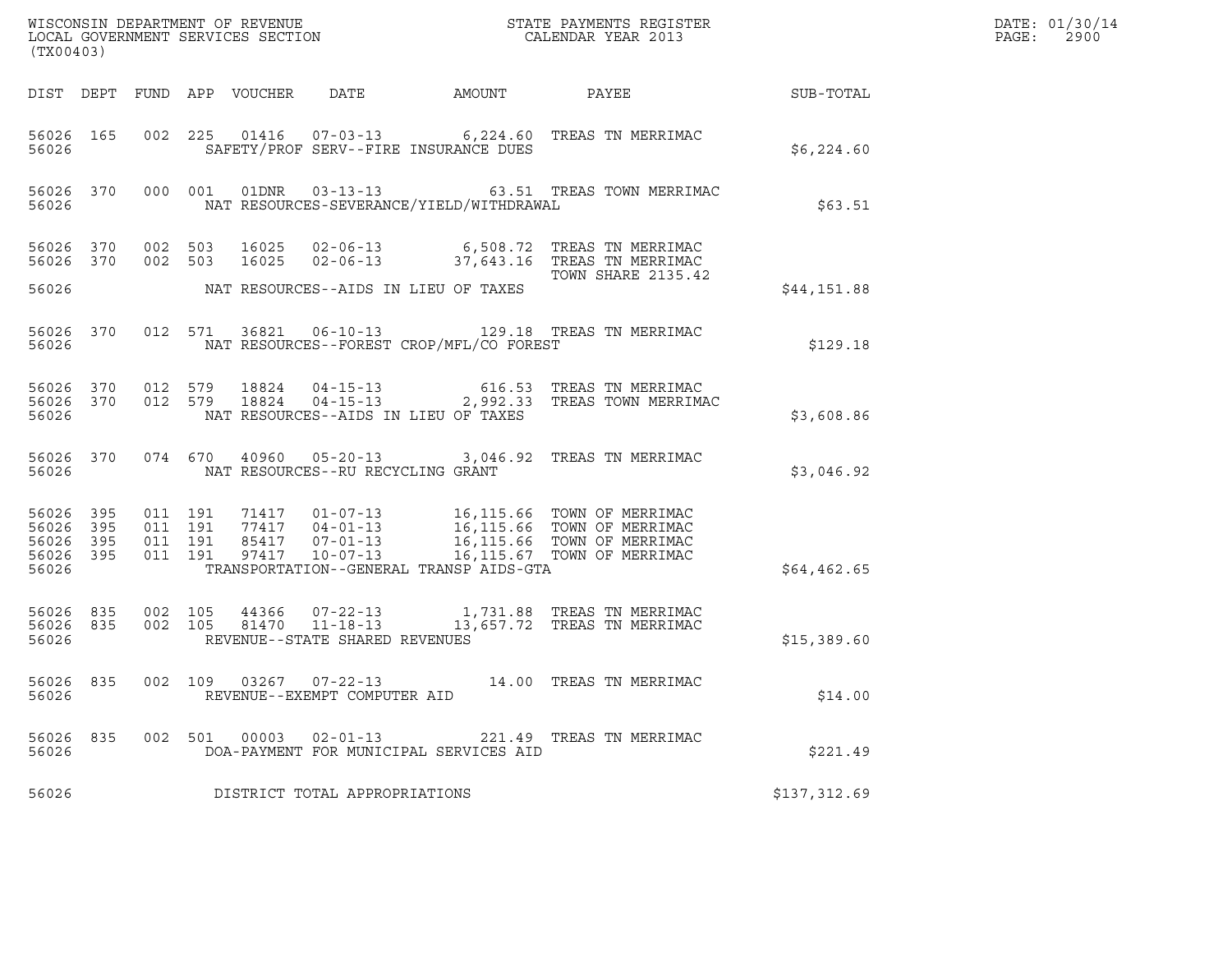| DATE: | 01/30/14 |
|-------|----------|
| PAGE: | 2901     |

| (TX00403)                                                 |  |  |                                     |                                                | WISCONSIN DEPARTMENT OF REVENUE<br>LOCAL GOVERNMENT SERVICES SECTION CALENDAR YEAR 2013                                                                                                                                                                                            | R            | DATE: 01/30/14<br>PAGE:<br>2901 |
|-----------------------------------------------------------|--|--|-------------------------------------|------------------------------------------------|------------------------------------------------------------------------------------------------------------------------------------------------------------------------------------------------------------------------------------------------------------------------------------|--------------|---------------------------------|
|                                                           |  |  |                                     |                                                | DIST DEPT FUND APP VOUCHER DATE AMOUNT PAYEE PAYES SUB-TOTAL                                                                                                                                                                                                                       |              |                                 |
| 56028                                                     |  |  |                                     | SAFETY/PROF SERV--FIRE INSURANCE DUES          | 56028 165 002 225 01417 07-03-13 4,297.32 TREAS TN PRAIRIE DU SAC                                                                                                                                                                                                                  | \$4,297.32   |                                 |
| 56028 370<br>56028 370                                    |  |  |                                     |                                                | 002 503 16026 02-06-13 2,259.84 TREAS TN PRAIRIE DU SAC<br>002 503 16026 02-06-13 11,156.04 TREAS TN PRAIRIE DU SAC<br>TOWN SHARE 937.01                                                                                                                                           |              |                                 |
|                                                           |  |  |                                     | 56028 MAT RESOURCES--AIDS IN LIEU OF TAXES     |                                                                                                                                                                                                                                                                                    | \$13,415.88  |                                 |
|                                                           |  |  |                                     | 56028 NAT RESOURCES--FOREST CROP/MFL/CO FOREST | 56028 370 012 571 36822 06-10-13 162.86 TREAS TN PRAIRIE DU SAC                                                                                                                                                                                                                    | \$162.86     |                                 |
| 56028 370<br>56028 370<br>56028 370<br>56028              |  |  |                                     | NAT RESOURCES--AIDS IN LIEU OF TAXES           | 012 579 18825 04-15-13 61.53 TREAS TN PRAIRIE DU SAC<br>012 579 18825 04-15-13 290.30 TREAS TOWN PRAIRIE DU SAC<br>012 579 18825 04-15-13 98.22 TREAS TOWN PRAIRIE DU SAC                                                                                                          | \$450.05     |                                 |
|                                                           |  |  |                                     | 56028 MAT RESOURCES--RU RECYCLING GRANT        | 56028 370 074 670 40961 05-20-13 3,867.46 TREAS TN PRAIRIE DU SAC                                                                                                                                                                                                                  | \$3,867.46   |                                 |
| 56028 395<br>56028 395<br>56028 395<br>56028 395<br>56028 |  |  |                                     |                                                | 011 191 71418 01-07-13 21,249.38 TOWN OF PRAIRIE DU SAC<br>011 191 77418 04-01-13 21,249.38 TOWN OF PRAIRIE DU SAC<br>011 191 85418 07-01-13 21,249.38 TOWN OF PRAIRIE DU SAC<br>011 191 97418 10-07-13 21,249.41 TOWN OF PRAIRIE DU SA<br>TRANSPORTATION--GENERAL TRANSP AIDS-GTA | \$84,997.55  |                                 |
| 56028 835<br>56028 835<br>56028                           |  |  | REVENUE--STATE SHARED REVENUES      |                                                | 002 105 44367 07-22-13 10,980.32 TREAS TN PRAIRIE DU SAC<br>002 105 81471 11-18-13 62,476.42 TREAS TN PRAIRIE DU SAC                                                                                                                                                               | \$73,456.74  |                                 |
| 56028 835<br>56028                                        |  |  | REVENUE--EXEMPT COMPUTER AID        |                                                | 002 109 03268 07-22-13 623.00 TREAS TN PRAIRIE DU SAC                                                                                                                                                                                                                              | \$623.00     |                                 |
|                                                           |  |  | 56028 DISTRICT TOTAL APPROPRIATIONS |                                                |                                                                                                                                                                                                                                                                                    | \$181,270.86 |                                 |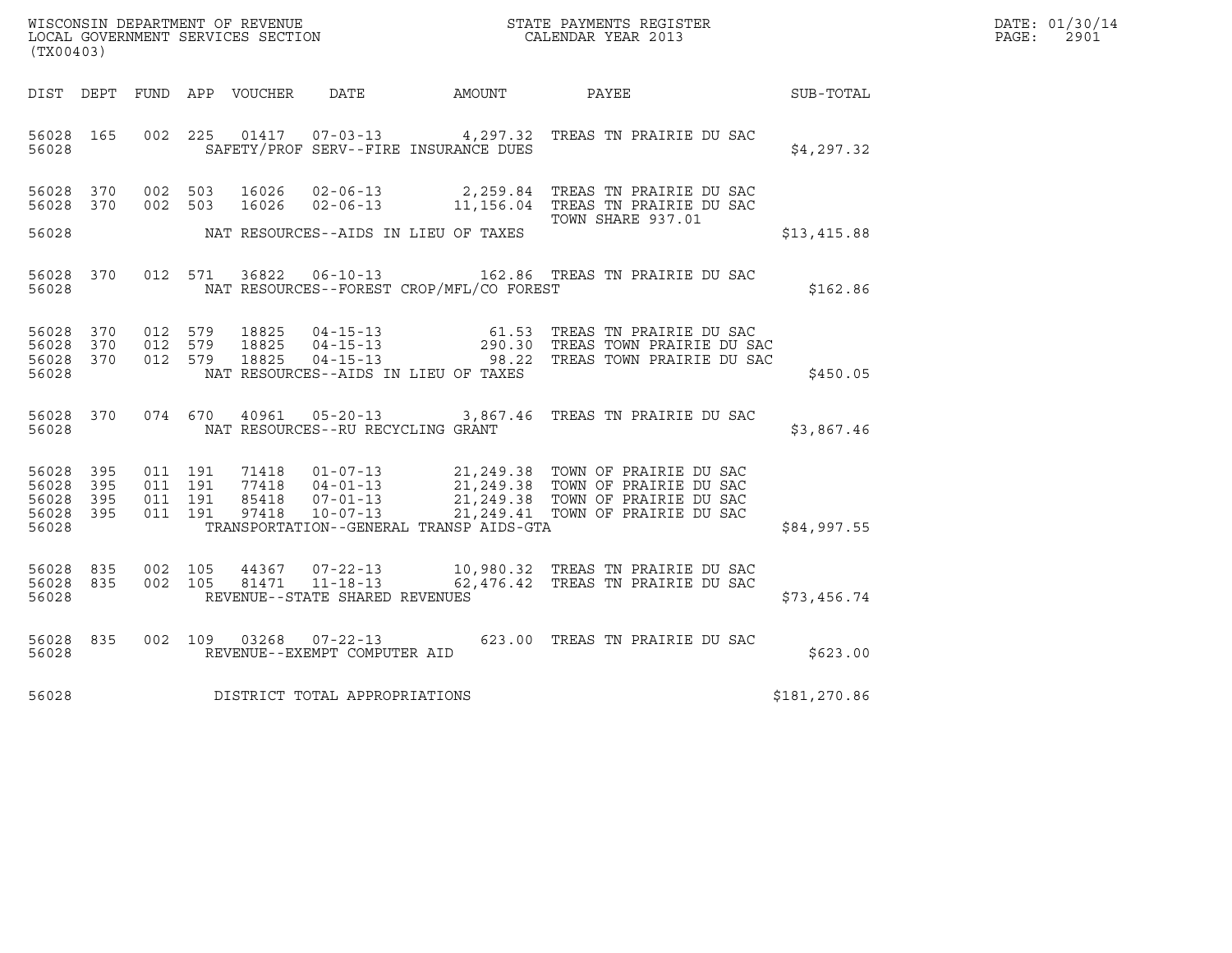| (TX00403)                                         |            |                                          |         |                                 | WISCONSIN DEPARTMENT OF REVENUE<br>LOCAL GOVERNMENT SERVICES SECTION |                                          | STATE PAYMENTS REGISTER<br>CALENDAR YEAR 2013                                                                                                                                  |                  | DATE: 01/30/14<br>$\mathtt{PAGE}$ :<br>2902 |
|---------------------------------------------------|------------|------------------------------------------|---------|---------------------------------|----------------------------------------------------------------------|------------------------------------------|--------------------------------------------------------------------------------------------------------------------------------------------------------------------------------|------------------|---------------------------------------------|
|                                                   |            |                                          |         | DIST DEPT FUND APP VOUCHER DATE |                                                                      | AMOUNT                                   | <b>PAYEE</b>                                                                                                                                                                   | <b>SUB-TOTAL</b> |                                             |
| 56030 165<br>56030                                |            |                                          |         |                                 |                                                                      | SAFETY/PROF SERV--FIRE INSURANCE DUES    | 002 225 01418 07-03-13 3,438.29 TREAS TN REEDSBURG                                                                                                                             | \$3,438.29       |                                             |
| 56030 370<br>56030                                |            |                                          | 012 571 |                                 |                                                                      | NAT RESOURCES--FOREST CROP/MFL/CO FOREST | 36823  06-10-13  140.34  TREAS TN REEDSBURG                                                                                                                                    | \$140.34         |                                             |
| 56030 370<br>56030 370<br>56030                   |            | 012 579<br>012 579                       |         | 18826<br>18826                  |                                                                      | NAT RESOURCES--AIDS IN LIEU OF TAXES     | 04-15-13 70.40 TREAS TN REEDSBURG<br>04-15-13 15.32 TREAS TOWN REEDSBURG                                                                                                       | \$85.72          |                                             |
| 56030 370<br>56030                                |            |                                          |         |                                 | NAT RESOURCES--RU RECYCLING GRANT                                    |                                          | 074 670 40962 05-20-13 1,838.29 TREAS TN REEDSBURG                                                                                                                             | \$1,838.29       |                                             |
| 56030 395<br>56030 395<br>56030<br>56030<br>56030 | 395<br>395 | 011 191<br>011 191<br>011 191<br>011 191 |         | 97419                           | $10 - 07 - 13$                                                       | TRANSPORTATION--GENERAL TRANSP AIDS-GTA  | 71419  01-07-13  21,693.95  TOWN OF REEDSBURG<br>77419  04-01-13  21,693.95  TOWN OF REEDSBURG<br>85419  07-01-13  21,693.95  TOWN OF REEDSBURG<br>21,693.98 TOWN OF REEDSBURG | \$86,775.83      |                                             |
| 56030 835<br>56030 835<br>56030                   |            | 002 105<br>002 105                       |         |                                 | 44368 07-22-13<br>81472 11-18-13<br>REVENUE--STATE SHARED REVENUES   |                                          | 9,589.97 TREAS TN REEDSBURG<br>56,616.84 TREAS TN REEDSBURG                                                                                                                    | \$66, 206.81     |                                             |
| 56030 835<br>56030                                |            |                                          |         |                                 | REVENUE--EXEMPT COMPUTER AID                                         |                                          | 002  109  03269  07-22-13  11.00  TREAS TN REEDSBURG                                                                                                                           | \$11.00          |                                             |
| 56030                                             |            |                                          |         |                                 | DISTRICT TOTAL APPROPRIATIONS                                        |                                          |                                                                                                                                                                                | \$158,496.28     |                                             |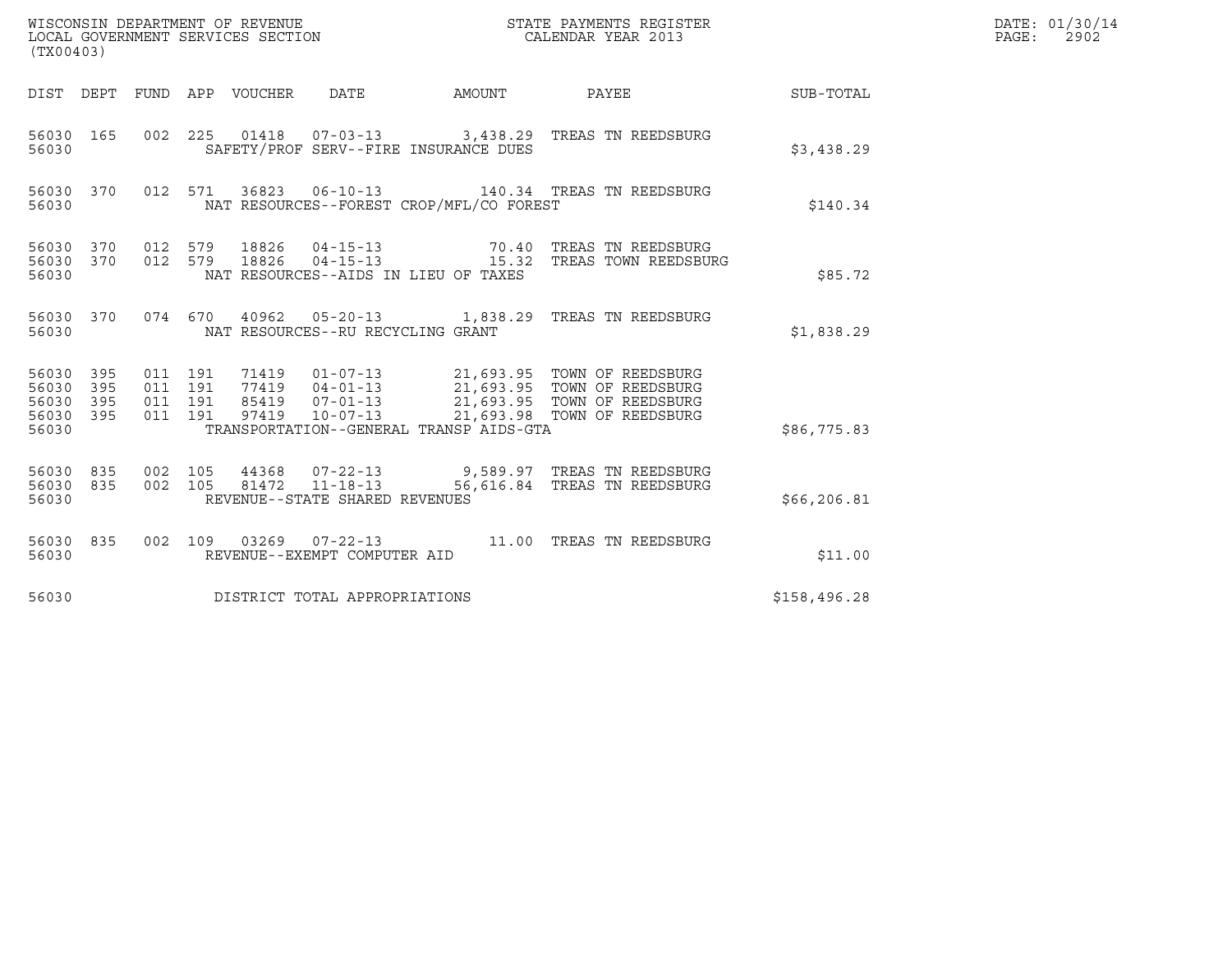| (TX00403)                                 |                          |                                          |                                                  |                                          | WISCONSIN DEPARTMENT OF REVENUE<br>LOCAL GOVERNMENT SERVICES SECTION<br>CALENDAR YEAR 2013                                                                                                                   |              | DATE: 01/30/14<br>PAGE:<br>2903 |
|-------------------------------------------|--------------------------|------------------------------------------|--------------------------------------------------|------------------------------------------|--------------------------------------------------------------------------------------------------------------------------------------------------------------------------------------------------------------|--------------|---------------------------------|
|                                           |                          | DIST DEPT FUND APP VOUCHER DATE          |                                                  | AMOUNT PAYEE                             |                                                                                                                                                                                                              | SUB-TOTAL    |                                 |
| 56032 165<br>56032                        |                          |                                          |                                                  | SAFETY/PROF SERV--FIRE INSURANCE DUES    | 002 225 01419 07-03-13 5,562.38 TREAS TN SPRING GREEN                                                                                                                                                        | \$5,562.38   |                                 |
| 56032 370<br>56032                        |                          | 56032 370 000 001                        |                                                  | NAT RESOURCES-SEVERANCE/YIELD/WITHDRAWAL | 000 001 01DNR 03-13-13 211.60 TREAS TOWN SPRING GREEN 000 001 04DNR 10-23-13 565.48 TOWN SPRING GREEN                                                                                                        | \$777.08     |                                 |
| 56032<br>56032 370<br>56032 370           | 370                      | 002 503<br>002 503<br>002 503            |                                                  |                                          | 16027 02-06-13 1,256.68 TREAS TN SPRING GREEN<br>16027 02-06-13 1,304.36 TREAS TN SPRING GREEN<br>16027 02-06-13 17,752.51 TREAS TN SPRING GREEN<br>TOWN SHARE 2438.13<br><b>TOWN SHARE 2438.13</b>          |              |                                 |
| 56032                                     |                          | NAT RESOURCES--AIDS IN LIEU OF TAXES     |                                                  |                                          |                                                                                                                                                                                                              | \$20,313.55  |                                 |
| 56032 370<br>56032                        |                          |                                          |                                                  | NAT RESOURCES--FOREST CROP/MFL/CO FOREST | 012 571 36824 06-10-13 316.76 TREAS TN SPRING GREEN                                                                                                                                                          | \$316.76     |                                 |
| 56032                                     |                          | NAT RESOURCES--AIDS IN LIEU OF TAXES     |                                                  |                                          | 56032 370 012 579 18827 04-15-13 326.66 TREAS TN SPRING GREEN<br>56032 370 012 579 18827 04-15-13 1,244.54 TREAS SPRING GREEN                                                                                | \$1,571.20   |                                 |
| 56032 370<br>56032                        |                          | NAT RESOURCES--RU RECYCLING GRANT        |                                                  |                                          | 074 670 40963 05-20-13 1,889.77 TREAS TN SPRING GREEN                                                                                                                                                        | \$1,889.77   |                                 |
| 56032<br>56032<br>56032<br>56032<br>56032 | 395<br>395<br>395<br>395 | 011 191<br>011 191<br>011 191<br>011 191 |                                                  | TRANSPORTATION--GENERAL TRANSP AIDS-GTA  | 71420  01-07-13  32,506.53  TOWN OF SPRING GREEN<br>77420  04-01-13  32,506.53  TOWN OF SPRING GREEN<br>85420  07-01-13  32,506.53  TOWN OF SPRING GREEN<br>97420  10-07-13  32,506.55  TOWN OF SPRING GREEN | \$130,026.14 |                                 |
| 56032 505<br>56032                        |                          |                                          | DOA--HOUSING ASSISTANCE GRANTS                   |                                          | 002 745 08002 03-11-13 42,448.00 TREAS TN SPRING GREEN                                                                                                                                                       | \$42,448.00  |                                 |
| 56032 835<br>56032 835<br>56032           |                          | 002 105<br>002 105                       | 44369 07-22-13<br>REVENUE--STATE SHARED REVENUES |                                          | 6,580.77   TREAS TN SPRING GREEN<br>81473  11-18-13  37,466.22  TREAS TN SPRING GREEN                                                                                                                        | \$44,046.99  |                                 |
| 56032 835<br>56032                        |                          |                                          | REVENUE--EXEMPT COMPUTER AID                     |                                          | 002 109 03270 07-22-13 340.00 TREAS TN SPRING GREEN                                                                                                                                                          | \$340.00     |                                 |
| 56032 835<br>56032                        |                          | 002 501 00003 02-01-13                   |                                                  | DOA-PAYMENT FOR MUNICIPAL SERVICES AID   | 71.76 TREAS TN SPRING GREEN                                                                                                                                                                                  | \$71.76      |                                 |
| 56032 835                                 |                          |                                          |                                                  |                                          |                                                                                                                                                                                                              |              |                                 |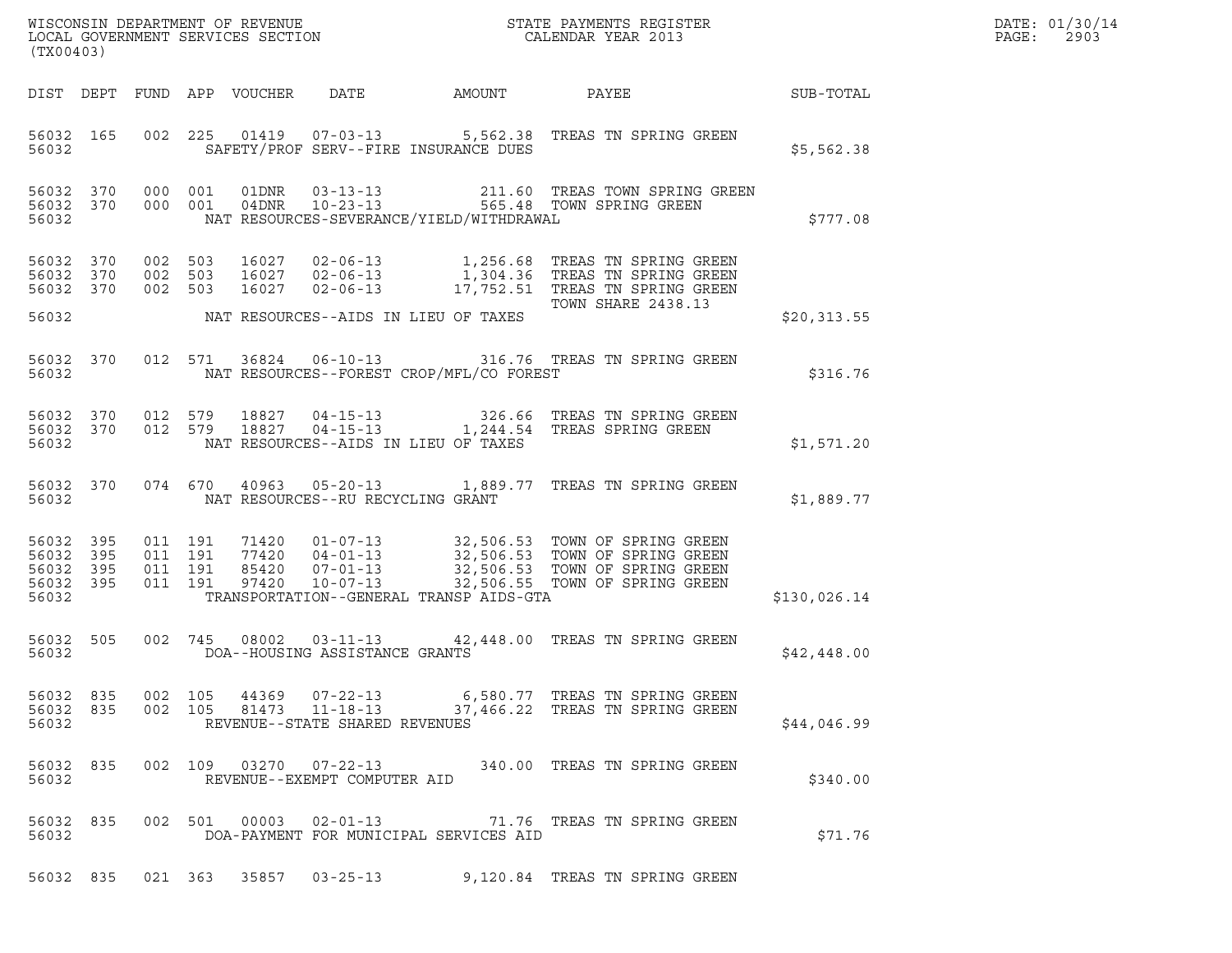| (TX00403) |      |      |     | WISCONSIN DEPARTMENT OF REVENUE<br>LOCAL GOVERNMENT SERVICES SECTION |                               |        | STATE PAYMENTS REGISTER<br>CALENDAR YEAR 2013 |              | PAGE: | DATE: 01/30/14<br>2904 |
|-----------|------|------|-----|----------------------------------------------------------------------|-------------------------------|--------|-----------------------------------------------|--------------|-------|------------------------|
| DIST      | DEPT | FUND | APP | <b>VOUCHER</b>                                                       | DATE                          | AMOUNT | PAYEE                                         | SUB-TOTAL    |       |                        |
| 56032     |      |      |     |                                                                      | REVENUE--LOTTERY CREDIT -     |        |                                               | \$9,120.84   |       |                        |
| 56032     |      |      |     |                                                                      | DISTRICT TOTAL APPROPRIATIONS |        |                                               | \$256,484.47 |       |                        |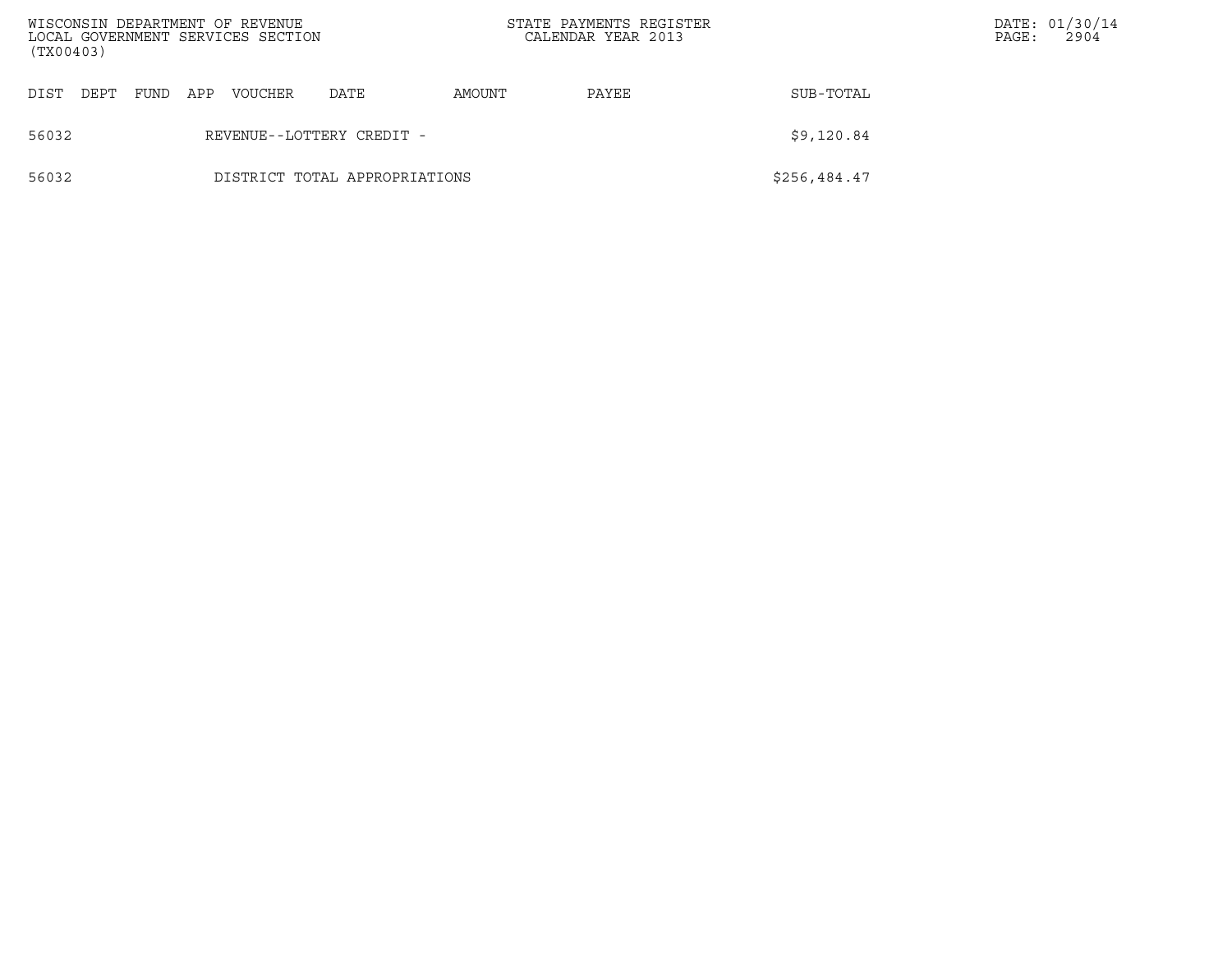| (TX00403)                                                 |                        |                               |                                                                  |                                   |                                          |                                                                                                                                                                                          |                 | DATE: 01/30/14<br>PAGE:<br>2905 |
|-----------------------------------------------------------|------------------------|-------------------------------|------------------------------------------------------------------|-----------------------------------|------------------------------------------|------------------------------------------------------------------------------------------------------------------------------------------------------------------------------------------|-----------------|---------------------------------|
|                                                           |                        |                               | DIST DEPT FUND APP VOUCHER DATE                                  |                                   | AMOUNT                                   |                                                                                                                                                                                          | PAYEE SUB-TOTAL |                                 |
| 56034                                                     |                        |                               |                                                                  |                                   | SAFETY/PROF SERV--FIRE INSURANCE DUES    | 56034 165 002 225 01420 07-03-13 1,466.72 TREAS TN SUMPTER                                                                                                                               | \$1,466.72      |                                 |
| 56034                                                     | 56034 370<br>56034 370 |                               |                                                                  |                                   | NAT RESOURCES-SEVERANCE/YIELD/WITHDRAWAL | 000 001 03DNR 07-03-13 542.93 TREAS TOWN SUMPTER<br>000 001 04DNR 10-23-13 1,394.12 TOWN SUMPTER                                                                                         | \$1,937.05      |                                 |
|                                                           | 56034 370              |                               |                                                                  |                                   |                                          | 002 503 16028 02-06-13 49,252.68 TREAS TN SUMPTER<br>TOWN SHARE 6138.87                                                                                                                  |                 |                                 |
| 56034                                                     |                        |                               |                                                                  |                                   | NAT RESOURCES--AIDS IN LIEU OF TAXES     |                                                                                                                                                                                          | \$49,252.68     |                                 |
| 56034                                                     |                        |                               |                                                                  |                                   | NAT RESOURCES--FOREST CROP/MFL/CO FOREST | 56034 370 012 571 36825 06-10-13 337.73 TREAS TN SUMPTER                                                                                                                                 | \$337.73        |                                 |
| 56034                                                     | 56034 370              |                               | 56034 370 012 579 18828<br>012 579<br>18828                      |                                   | NAT RESOURCES--AIDS IN LIEU OF TAXES     | 04-15-13 1,158.65 TREAS TN SUMPTER<br>04-15-13 172.42 TREAS TOWN SUMPTER                                                                                                                 | \$1,631.07      |                                 |
| 56034                                                     | 56034 370              |                               |                                                                  | NAT RESOURCES--RU RECYCLING GRANT |                                          | 074 670 40964 05-20-13 392.05 TREAS TN SUMPTER                                                                                                                                           | \$392.05        |                                 |
| 56034 395<br>56034 395<br>56034 395<br>56034 395<br>56034 |                        | 011 191<br>011 191<br>011 191 | 011 191                                                          |                                   | TRANSPORTATION--GENERAL TRANSP AIDS-GTA  | 71421  01-07-13  12,384.45  TOWN OF SUMPTER<br>77421  04-01-13  12,384.45  TOWN OF SUMPTER<br>85421  07-01-13  12,384.45  TOWN OF SUMPTER<br>97421  10-07-13  12,384.45  TOWN OF SUMPTER | \$49,537.80     |                                 |
| 56034                                                     | 56034 505              |                               | DOA--HOUSING ASSISTANCE GRANTS                                   |                                   |                                          | 002 743 08364 03-20-13 52,040.00 TREAS TN SUMPTER                                                                                                                                        | \$52,040.00     |                                 |
| 56034                                                     |                        |                               |                                                                  | REVENUE--STATE SHARED REVENUES    |                                          | 56034 835 002 105 44370 07-22-13 2,223.36 TREAS TN SUMPTER<br>56034 835 002 105 81474 11-18-13 12,599.98 TREAS TN SUMPTER                                                                | \$14,823.34     |                                 |
| 56034                                                     |                        |                               | 56034 835 002 109 03271 07-22-13<br>REVENUE--EXEMPT COMPUTER AID |                                   |                                          | 7.00 TREAS TN SUMPTER                                                                                                                                                                    | \$7.00          |                                 |
| 56034                                                     |                        |                               |                                                                  |                                   | DOA-PAYMENT FOR MUNICIPAL SERVICES AID   | 56034 835 002 501 00003 02-01-13 217.36 TREAS TN SUMPTER                                                                                                                                 | \$217.36        |                                 |
| 56034                                                     | 56034 835              |                               |                                                                  | REVENUE--LOTTERY CREDIT -         |                                          | 021 363 35858 03-25-13 11,294.59 TREAS TN SUMPTER                                                                                                                                        | \$11,294.59     |                                 |
| 56034                                                     |                        |                               |                                                                  | DISTRICT TOTAL APPROPRIATIONS     |                                          |                                                                                                                                                                                          | \$182,937.39    |                                 |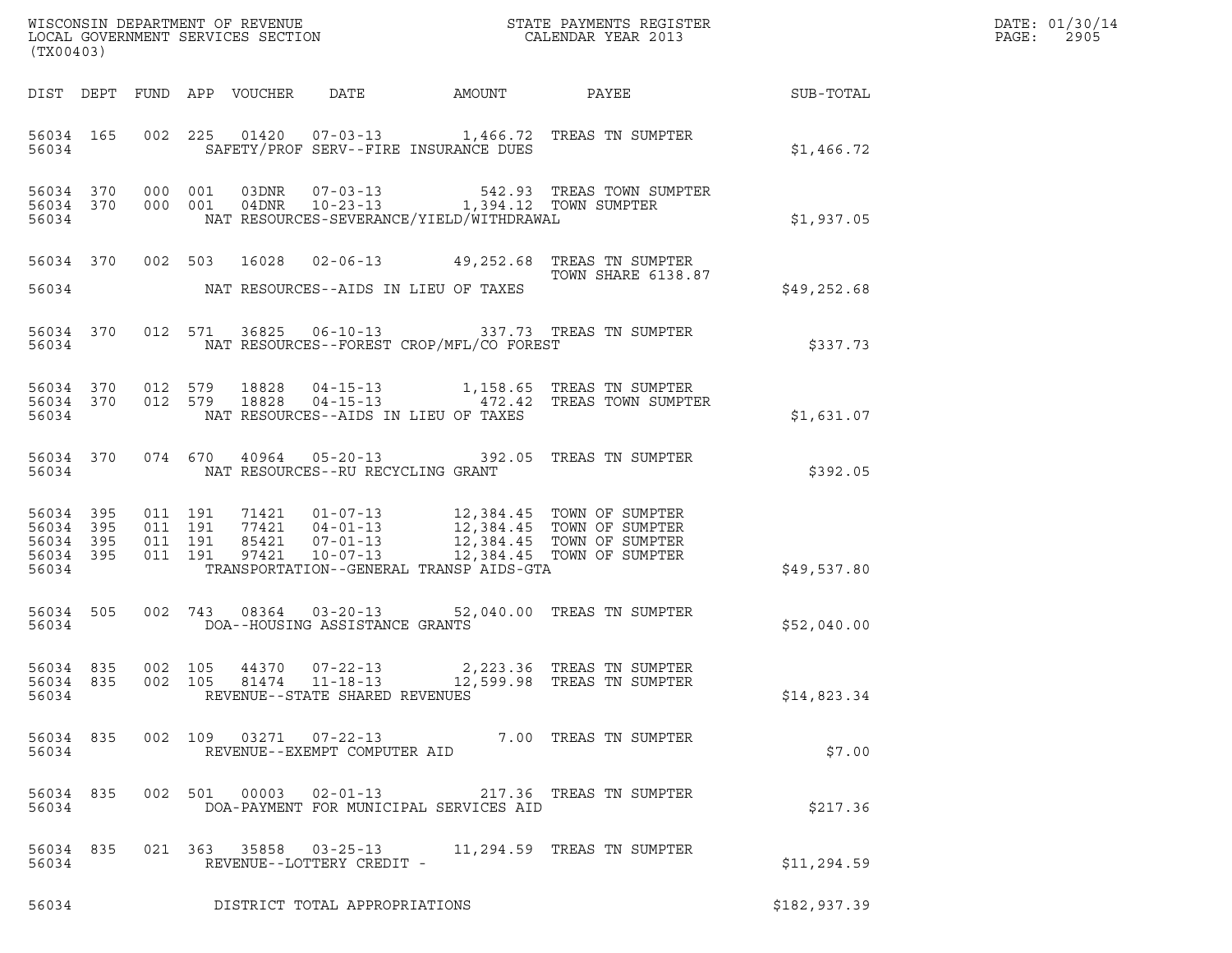| (TX00403)                            |                                |                               |         |                                   |                                                                                                                                                                                                                         | $\tt WISCONSIM DEPARTMENT OF REVENUE$ $\tt WISCONMIN SERS THE RAYMENT S REGISTERLOCAL GOVERNMENT SERVICES SECTION CALENDAR YEAR 2013$ |              | DATE: 01/30/14<br>$\mathtt{PAGE:}$<br>2906 |
|--------------------------------------|--------------------------------|-------------------------------|---------|-----------------------------------|-------------------------------------------------------------------------------------------------------------------------------------------------------------------------------------------------------------------------|---------------------------------------------------------------------------------------------------------------------------------------|--------------|--------------------------------------------|
|                                      |                                |                               |         |                                   |                                                                                                                                                                                                                         | DIST DEPT FUND APP VOUCHER DATE AMOUNT PAYEE PATE SUB-TOTAL                                                                           |              |                                            |
| 56036                                |                                |                               |         |                                   | 56036 165 002 225 01421 07-03-13 2,386.28 TREAS TN TROY<br>SAFETY/PROF SERV--FIRE INSURANCE DUES                                                                                                                        |                                                                                                                                       | \$2,386.28   |                                            |
| 56036                                | 56036 370 000 001<br>56036 370 |                               | 000 001 |                                   | NAT RESOURCES-SEVERANCE/YIELD/WITHDRAWAL                                                                                                                                                                                | $02DNR$ $07-03-13$ $04DNR$ $10-23-13$ $2,488.41$ TOWN TROY                                                                            | \$2,879.94   |                                            |
| 56036 370<br>56036 370               | 56036 370 002 503              | 002 503<br>002 503            |         |                                   | 16029  02-06-13  3,011.47  TREAS TN TROY<br>16029  02-06-13  1,279.97  TREAS TN TROY<br>16029  02-06-13  11,498.48  TREAS TN TROY                                                                                       | <b>TOWN SHARE 2768.29</b>                                                                                                             |              |                                            |
| 56036                                |                                |                               |         |                                   | NAT RESOURCES--AIDS IN LIEU OF TAXES                                                                                                                                                                                    |                                                                                                                                       | \$15,789.92  |                                            |
| 56036                                |                                |                               |         |                                   | 56036 370 012 571 36826 06-10-13 858.08 TREAS TN TROY<br>NAT RESOURCES--FOREST CROP/MFL/CO FOREST                                                                                                                       |                                                                                                                                       | \$858.08     |                                            |
| 56036                                | 56036 370                      |                               |         |                                   | NAT RESOURCES--AIDS IN LIEU OF TAXES                                                                                                                                                                                    | 012 579 18829 04-15-13 728.53 TREAS TOWN TROY                                                                                         | \$728.53     |                                            |
| 56036                                |                                |                               |         | NAT RESOURCES--RU RECYCLING GRANT | 56036 370 074 670 40965 05-20-13 2,490.13 TREAS TN TROY                                                                                                                                                                 |                                                                                                                                       | \$2,490.13   |                                            |
| 56036 395<br>56036<br>56036<br>56036 | 395<br>395<br>56036 395        | 011 191<br>011 191<br>011 191 | 011 191 |                                   | 71422  01-07-13  23,715.69  TOWN OF TROY<br>77422  04-01-13  23,715.69  TOWN OF TROY<br>85422  07-01-13  23,715.69  TOWN OF TROY<br>97422  10-07-13  23,715.70  TOWN OF TROY<br>TRANSPORTATION--GENERAL TRANSP AIDS-GTA |                                                                                                                                       | \$94,862.77  |                                            |
| 56036 835<br>56036                   | 56036 835                      | 002 105<br>002 105            |         | REVENUE--STATE SHARED REVENUES    | $\begin{array}{cccc} 44371 & 07\texttt{-}22\texttt{-}13 & 2,340.53 & \texttt{TREAS TN TROY} \\ 81475 & 11\texttt{-}18\texttt{-}13 & 13,290.97 & \texttt{TREAS TN TROY} \end{array}$                                     |                                                                                                                                       | \$15,631.50  |                                            |
| 56036                                | 56036 835                      |                               |         | REVENUE--EXEMPT COMPUTER AID      | 002 109 03272 07-22-13 12.00 TREAS TN TROY                                                                                                                                                                              |                                                                                                                                       | \$12.00      |                                            |
| 56036                                |                                |                               |         | DISTRICT TOTAL APPROPRIATIONS     |                                                                                                                                                                                                                         |                                                                                                                                       | \$135,639.15 |                                            |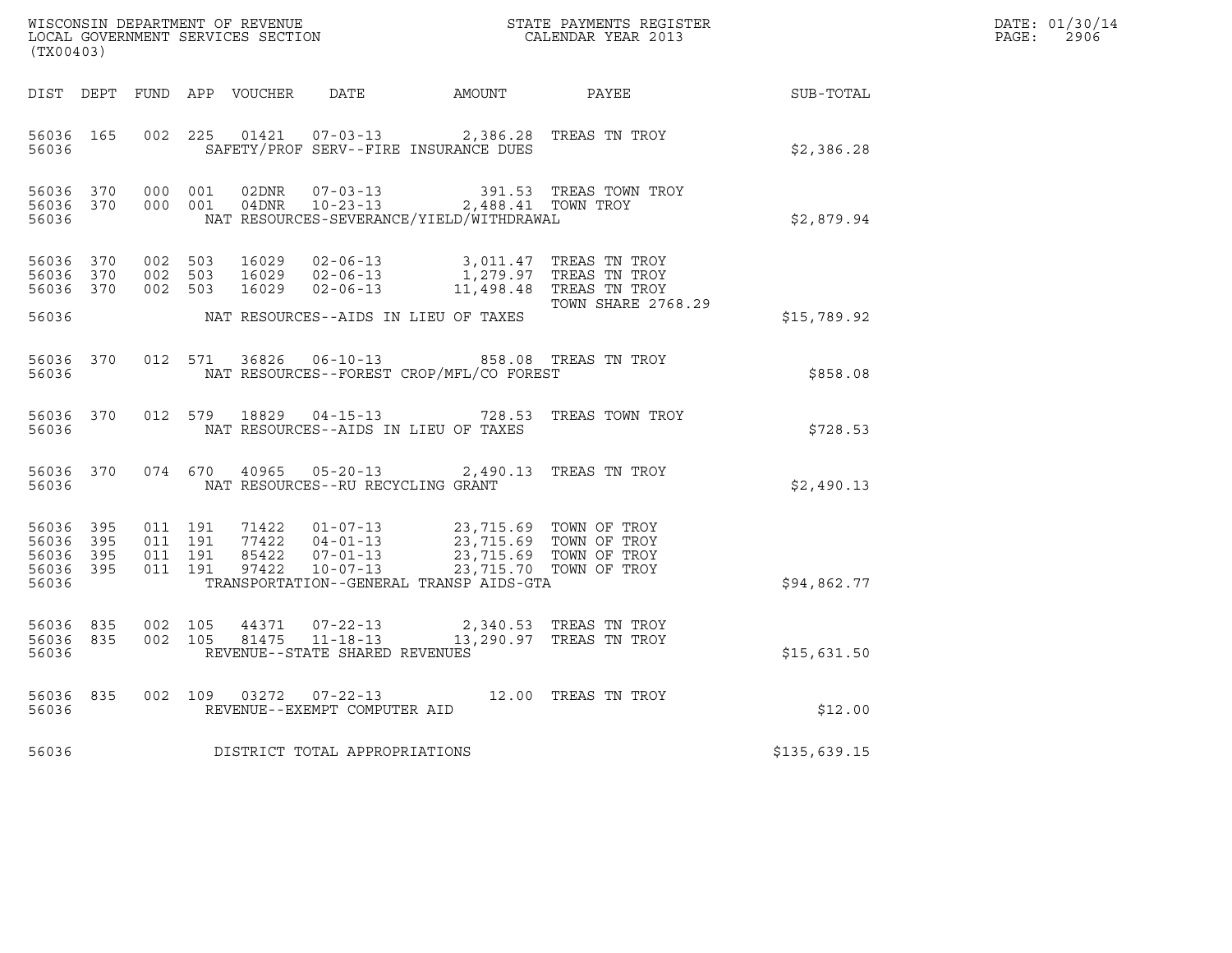| (TX00403)                                                             |                                          | WISCONSIN DEPARTMENT OF REVENUE<br>LOCAL GOVERNMENT SERVICES SECTION |                                                   |        | STATE PAYMENTS REGISTER<br>CALENDAR YEAR 2013                                                                                                                                                        |                  | DATE: 01/30/14<br>$\mathtt{PAGE:}$<br>2907 |
|-----------------------------------------------------------------------|------------------------------------------|----------------------------------------------------------------------|---------------------------------------------------|--------|------------------------------------------------------------------------------------------------------------------------------------------------------------------------------------------------------|------------------|--------------------------------------------|
|                                                                       |                                          | DIST DEPT FUND APP VOUCHER DATE                                      |                                                   | AMOUNT | PAYEE                                                                                                                                                                                                | <b>SUB-TOTAL</b> |                                            |
| 56038 165<br>56038                                                    |                                          |                                                                      | SAFETY/PROF SERV--FIRE INSURANCE DUES             |        | 002 225 01422 07-03-13 1,975.80 TREAS TN WASHINGTON                                                                                                                                                  | \$1,975.80       |                                            |
| 56038 370<br>56038                                                    |                                          |                                                                      | NAT RESOURCES--FOREST CROP/MFL/CO FOREST          |        | 012 571 36827 06-10-13 145.14 TREAS TN WASHINGTON                                                                                                                                                    | \$145.14         |                                            |
| 56038 370<br>56038                                                    |                                          |                                                                      | NAT RESOURCES--RU RECYCLING GRANT                 |        | 074 670 00206 05-30-13 1,959.47 TREAS TN WASHINGTON                                                                                                                                                  | \$1,959.47       |                                            |
| 395<br>56038<br>56038<br>395<br>56038<br>395<br>56038<br>395<br>56038 | 011 191<br>011 191<br>011 191<br>011 191 | 97423                                                                | TRANSPORTATION--GENERAL TRANSP AIDS-GTA           |        | 71423   01-07-13   27,822.67   TOWN OF WASHINGTON<br>77423   04-01-13   27,822.67   TOWN OF WASHINGTON<br>85423   07-01-13   27,822.67   TOWN OF WASHINGTON<br>10-07-13 27,822.68 TOWN OF WASHINGTON | \$111, 290.69    |                                            |
| 56038 835<br>56038 835<br>56038                                       | 002 105<br>002 105                       |                                                                      | 81476  11-18-13<br>REVENUE--STATE SHARED REVENUES |        | 44372  07-22-13  5,536.07  TREAS TN WASHINGTON<br>31,371.09 TREAS TN WASHINGTON                                                                                                                      | \$36,907.16      |                                            |
| 56038 835<br>56038                                                    |                                          |                                                                      | REVENUE--EXEMPT COMPUTER AID                      |        | 002 109 03273 07-22-13 13.00 TREAS TN WASHINGTON                                                                                                                                                     | \$13.00          |                                            |
| 56038                                                                 |                                          | DISTRICT TOTAL APPROPRIATIONS                                        |                                                   |        |                                                                                                                                                                                                      | \$152,291.26     |                                            |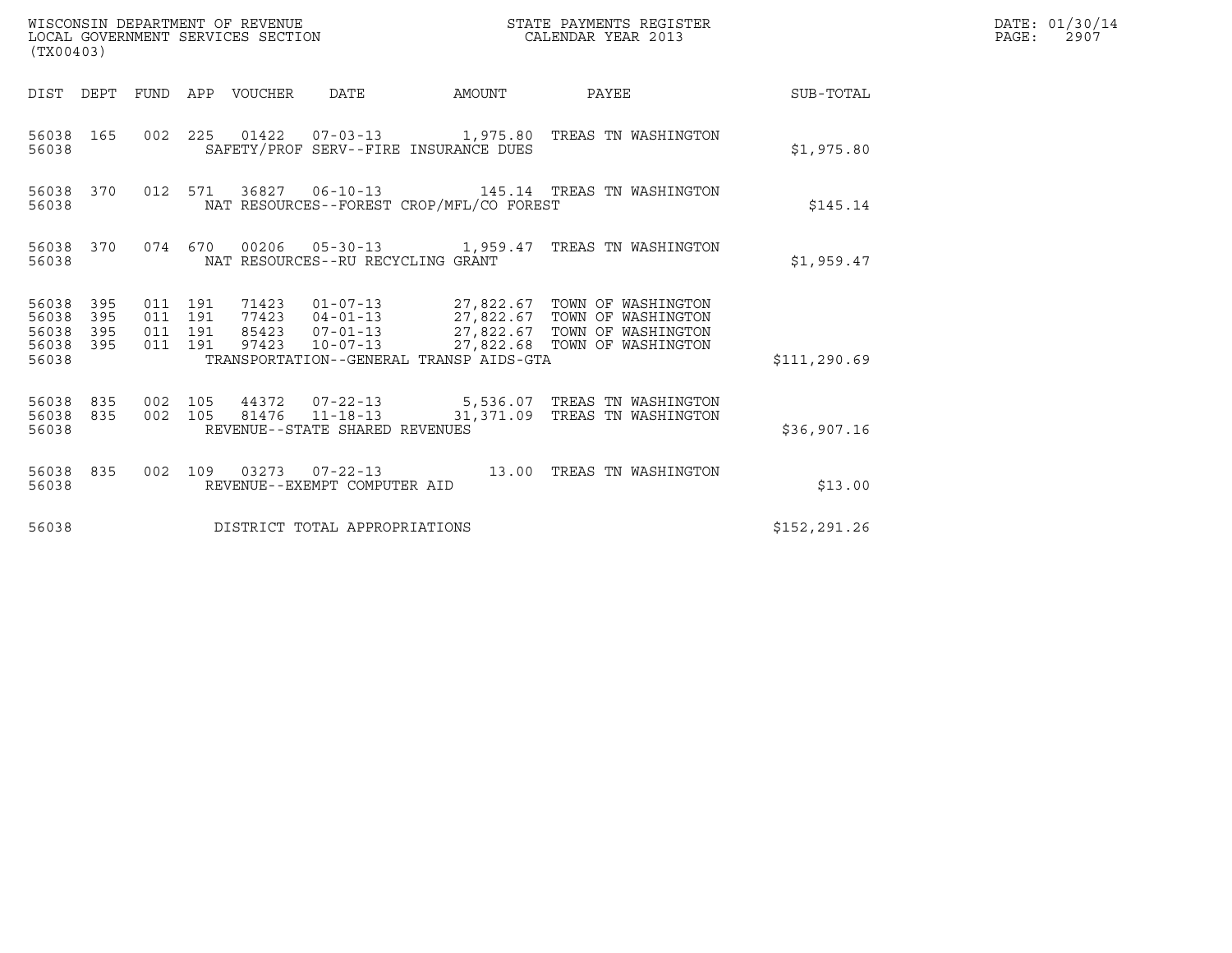| (TX00403)                                                                                                |                                                                                                                                                                                                                                                         |                  |               | DATE: 01/30/14<br>PAGE:<br>2908 |
|----------------------------------------------------------------------------------------------------------|---------------------------------------------------------------------------------------------------------------------------------------------------------------------------------------------------------------------------------------------------------|------------------|---------------|---------------------------------|
| DIST DEPT FUND APP VOUCHER DATE                                                                          |                                                                                                                                                                                                                                                         | AMOUNT PAYEE     | SUB-TOTAL     |                                 |
| 56040 165<br>56040                                                                                       | 002 225 01423 07-03-13 1,393.63 TREAS TN WESTFIELD<br>SAFETY/PROF SERV--FIRE INSURANCE DUES                                                                                                                                                             |                  | \$1,393.63    |                                 |
| 56040 370 000 001<br>56040                                                                               | 04DNR  10-23-13   1,617.14   TOWN WESTFIELD<br>NAT RESOURCES-SEVERANCE/YIELD/WITHDRAWAL                                                                                                                                                                 |                  | \$1,617.14    |                                 |
| 56040 370 002 503 16258 02-22-13 166.81 TREAS TN WESTFIELD                                               |                                                                                                                                                                                                                                                         | TOWN SHARE 35.94 |               |                                 |
| 56040                                                                                                    | NAT RESOURCES--AIDS IN LIEU OF TAXES                                                                                                                                                                                                                    |                  | \$166.81      |                                 |
| 56040 370 012 571 36828 06-10-13 233.41 TREAS TN WESTFIELD<br>56040                                      | NAT RESOURCES--FOREST CROP/MFL/CO FOREST                                                                                                                                                                                                                |                  | \$233.41      |                                 |
| 56040 370 074 670 40966 05-20-13 1,153.98 TREAS TN WESTFIELD<br>56040                                    | NAT RESOURCES--RU RECYCLING GRANT                                                                                                                                                                                                                       |                  | \$1,153.98    |                                 |
| 56040 395<br>011 191<br>395<br>011 191<br>56040<br>011 191<br>56040 395<br>011 191<br>56040 395<br>56040 | 71424   01-07-13   26,959.99   TOWN OF WESTFIELD<br>77424   04-01-13   26,959.99   TOWN OF WESTFIELD<br>85424   07-01-13   26,959.99   TOWN OF WESTFIELD<br>97424   10-07-13   26,960.01   TOWN OF WESTFIELD<br>TRANSPORTATION--GENERAL TRANSP AIDS-GTA |                  | \$107,839.98  |                                 |
| 56040 835<br>56040 835<br>56040                                                                          | 002 105  44373  07-22-13  2,091.76 TREAS TN WESTFIELD<br>002  105  81477  11-18-13  11,853.28 TREAS TN WESTFIELD<br>REVENUE--STATE SHARED REVENUES                                                                                                      |                  | \$13,945.04   |                                 |
| 56040 835<br>56040                                                                                       | 002 109 03274 07-22-13 1.00 TREAS TN WESTFIELD<br>REVENUE--EXEMPT COMPUTER AID                                                                                                                                                                          |                  | \$1.00        |                                 |
| DISTRICT TOTAL APPROPRIATIONS<br>56040                                                                   |                                                                                                                                                                                                                                                         |                  | \$126, 350.99 |                                 |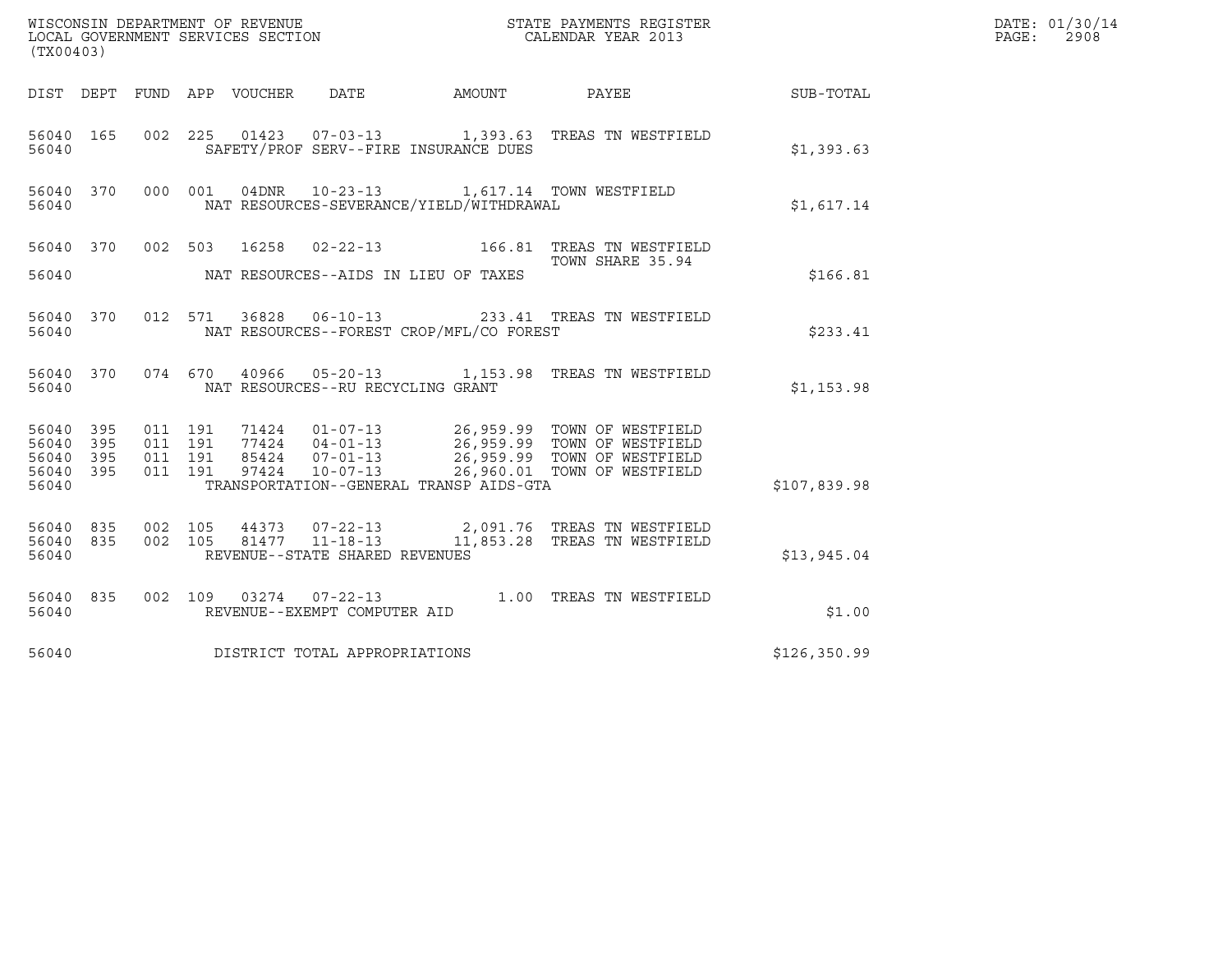| DATE: | 01/30/14 |
|-------|----------|
| PAGE: | 2909     |

| (TX00403)                                             |     |                    |  |                |                                                                    |                                            |                                                                                                                                                                                                                  | DATE: 01/30/14<br>PAGE:<br>2909 |  |
|-------------------------------------------------------|-----|--------------------|--|----------------|--------------------------------------------------------------------|--------------------------------------------|------------------------------------------------------------------------------------------------------------------------------------------------------------------------------------------------------------------|---------------------------------|--|
|                                                       |     |                    |  |                |                                                                    |                                            |                                                                                                                                                                                                                  |                                 |  |
| 56042                                                 |     |                    |  |                |                                                                    | SAFETY/PROF SERV--FIRE INSURANCE DUES      | 56042 165 002 225 01424 07-03-13 2,672.78 TREAS TN WINFIELD                                                                                                                                                      | \$2,672.78                      |  |
| 56042                                                 |     |                    |  |                |                                                                    | NAT RESOURCES-SEVERANCE/YIELD/WITHDRAWAL   | 56042 370 000 001 02DNR 07-03-13 1,742.53 TREAS TOWN WINFIELD<br>56042 370 000 001 04DNR 10-23-13 2,113.51 TOWN WINFIELD                                                                                         | \$3,856.04                      |  |
| 56042 370<br>56042 370                                |     |                    |  |                |                                                                    |                                            | 002 503 16259 02-22-13 55.98 TREAS TN WINFIELD<br>002 503 16259 02-22-13 7,155.03 TREAS TN WINFIELD<br>TOWN SHARE 592.02                                                                                         |                                 |  |
|                                                       |     |                    |  |                |                                                                    | 56042 MAT RESOURCES--AIDS IN LIEU OF TAXES |                                                                                                                                                                                                                  | \$7,211.01                      |  |
| 56042                                                 |     |                    |  |                |                                                                    | NAT RESOURCES--FOREST CROP/MFL/CO FOREST   | 56042 370 012 571 36829 06-10-13 438.19 TREAS TN WINFIELD                                                                                                                                                        | \$438.19                        |  |
| 56042                                                 |     |                    |  |                |                                                                    | NAT RESOURCES--AIDS IN LIEU OF TAXES       | 56042 370 012 579 18830 04-15-13 58.90 TREAS TN WINFIELD<br>56042 370 012 579 18830 04-15-13 7.48 TREAS TOWN WINFIELD                                                                                            | \$66.38                         |  |
| 56042                                                 |     |                    |  |                | NAT RESOURCES--RU RECYCLING GRANT                                  |                                            | 56042 370 074 670 40967 05-20-13 1,412.97 TREAS TN WINFIELD                                                                                                                                                      | \$1,412.97                      |  |
| 56042 395<br>56042<br>56042 395<br>56042 395<br>56042 | 395 |                    |  |                |                                                                    | TRANSPORTATION--GENERAL TRANSP AIDS-GTA    | 011 191 71425 01-07-13 21,990.33 TOWN OF WINFIELD<br>011 191 77425 04-01-13 21,990.33 TOWN OF WINFIELD<br>011 191 97425 07-01-13 21,990.33 TOWN OF WINFIELD<br>011 191 97425 10-07-13 21,990.36 TOWN OF WINFIELD | \$87,961.35                     |  |
| 56042 395<br>56042                                    |     |                    |  |                |                                                                    | TRANSPORTATION--LRIP/TRIP/MSIP GRANTS      | 011  278  75345  05-17-13  20,632.95  TREAS TN WINFIELD                                                                                                                                                          | \$20,632.95                     |  |
| 56042 835<br>56042 835<br>56042                       |     | 002 105<br>002 105 |  | 44374<br>81478 | $07 - 22 - 13$<br>$11 - 18 - 13$<br>REVENUE--STATE SHARED REVENUES |                                            | 2,467.93 TREAS TN WINFIELD<br>13,691.67 TREAS TN WINFIELD                                                                                                                                                        | \$16, 159.60                    |  |
| 56042 835<br>56042                                    |     |                    |  | 002 109 03275  | $07 - 22 - 13$<br>REVENUE--EXEMPT COMPUTER AID                     |                                            | 6.00 TREAS TN WINFIELD                                                                                                                                                                                           | \$6.00                          |  |
| 56042                                                 |     |                    |  |                | DISTRICT TOTAL APPROPRIATIONS                                      |                                            |                                                                                                                                                                                                                  | \$140,417.27                    |  |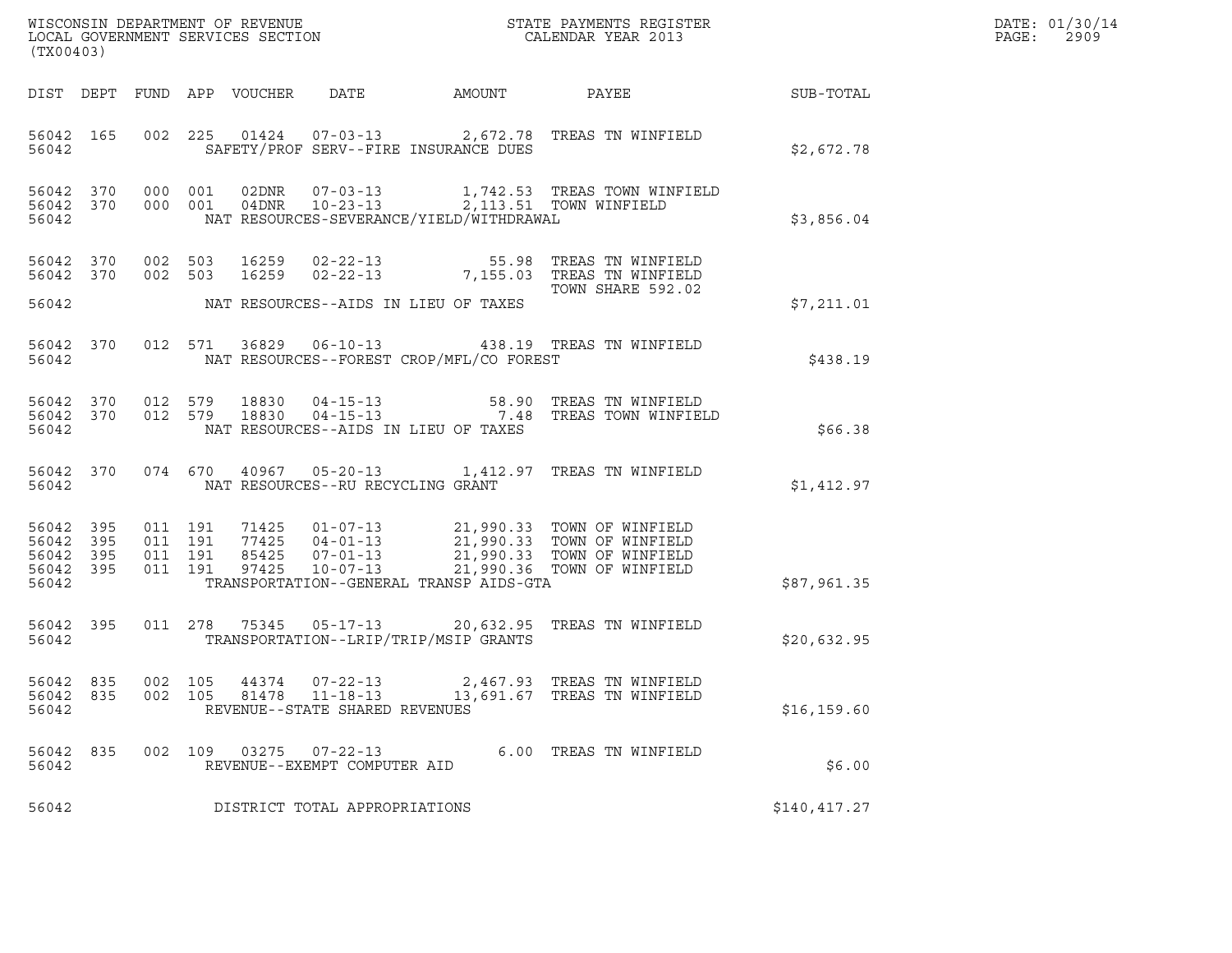| (TX00403)                                                 |           |                                          |         |       |                                                   |                                              |                                                                                                                                                                                              |                  | DATE: 01/30/14<br>$\mathtt{PAGE}$ :<br>2910 |
|-----------------------------------------------------------|-----------|------------------------------------------|---------|-------|---------------------------------------------------|----------------------------------------------|----------------------------------------------------------------------------------------------------------------------------------------------------------------------------------------------|------------------|---------------------------------------------|
|                                                           |           |                                          |         |       |                                                   | DIST DEPT FUND APP VOUCHER DATE AMOUNT PAYEE |                                                                                                                                                                                              | <b>SUB-TOTAL</b> |                                             |
| 56044 165<br>56044                                        |           | 002 225                                  |         |       |                                                   | SAFETY/PROF SERV--FIRE INSURANCE DUES        | 01425  07-03-13  2,279.46  TREAS TN WOODLAND                                                                                                                                                 | \$2,279.46       |                                             |
| 56044                                                     |           | 56044 370 000 001                        |         |       |                                                   | NAT RESOURCES-SEVERANCE/YIELD/WITHDRAWAL     | 02DNR  07-03-13  7.03 TREAS TOWN WOODLAND                                                                                                                                                    | \$7.03           |                                             |
| 56044                                                     | 56044 370 |                                          | 002 503 | 16030 |                                                   | NAT RESOURCES--AIDS IN LIEU OF TAXES         | 02-06-13 60.17 TREAS TN WOODLAND<br>TOWN SHARE 7.58                                                                                                                                          | \$60.17          |                                             |
| 56044                                                     | 56044 370 |                                          | 012 571 |       |                                                   | NAT RESOURCES--FOREST CROP/MFL/CO FOREST     | 36830  06-10-13  399.11  TREAS TN WOODLAND                                                                                                                                                   | \$399.11         |                                             |
| 56044                                                     | 56044 370 | 56044 370 012 579                        |         |       |                                                   | NAT RESOURCES--AIDS IN LIEU OF TAXES         | 012 579 18831 04-15-13 7.32 TREAS TOWN WOODLAND<br>012 579 18831 04-15-13 11.74 TREAS TOWN WOODLAND                                                                                          | \$19.06          |                                             |
| 56044                                                     | 56044 370 |                                          |         |       | NAT RESOURCES--RU RECYCLING GRANT                 |                                              | 074 670 40968 05-20-13 2,554.45 TREAS TN WOODLAND                                                                                                                                            | \$2,554.45       |                                             |
| 56044 395<br>56044 395<br>56044 395<br>56044 395<br>56044 |           | 011 191<br>011 191<br>011 191<br>011 191 |         |       |                                                   | TRANSPORTATION--GENERAL TRANSP AIDS-GTA      | 71426  01-07-13  33,935.51  TOWN OF WOODLAND<br>77426  04-01-13  33,935.51  TOWN OF WOODLAND<br>85426  07-01-13  33,935.51  TOWN OF WOODLAND<br>97426  10-07-13  33,935.51  TOWN OF WOODLAND | \$135,742.04     |                                             |
| 56044 835<br>56044                                        |           | 56044 835 002 105<br>002 105             |         | 44375 | 81479  11-18-13<br>REVENUE--STATE SHARED REVENUES |                                              | 07-22-13 1,117.75 TREAS TN WOODLAND<br>6,333.94 TREAS TN WOODLAND                                                                                                                            | \$7,451.69       |                                             |
| 56044 835<br>56044                                        |           |                                          |         |       | REVENUE--EXEMPT COMPUTER AID                      |                                              | 002 109 03276 07-22-13 1.00 TREAS TN WOODLAND                                                                                                                                                | \$1.00           |                                             |
| 56044                                                     |           |                                          |         |       | DISTRICT TOTAL APPROPRIATIONS                     |                                              |                                                                                                                                                                                              | \$148,514.01     |                                             |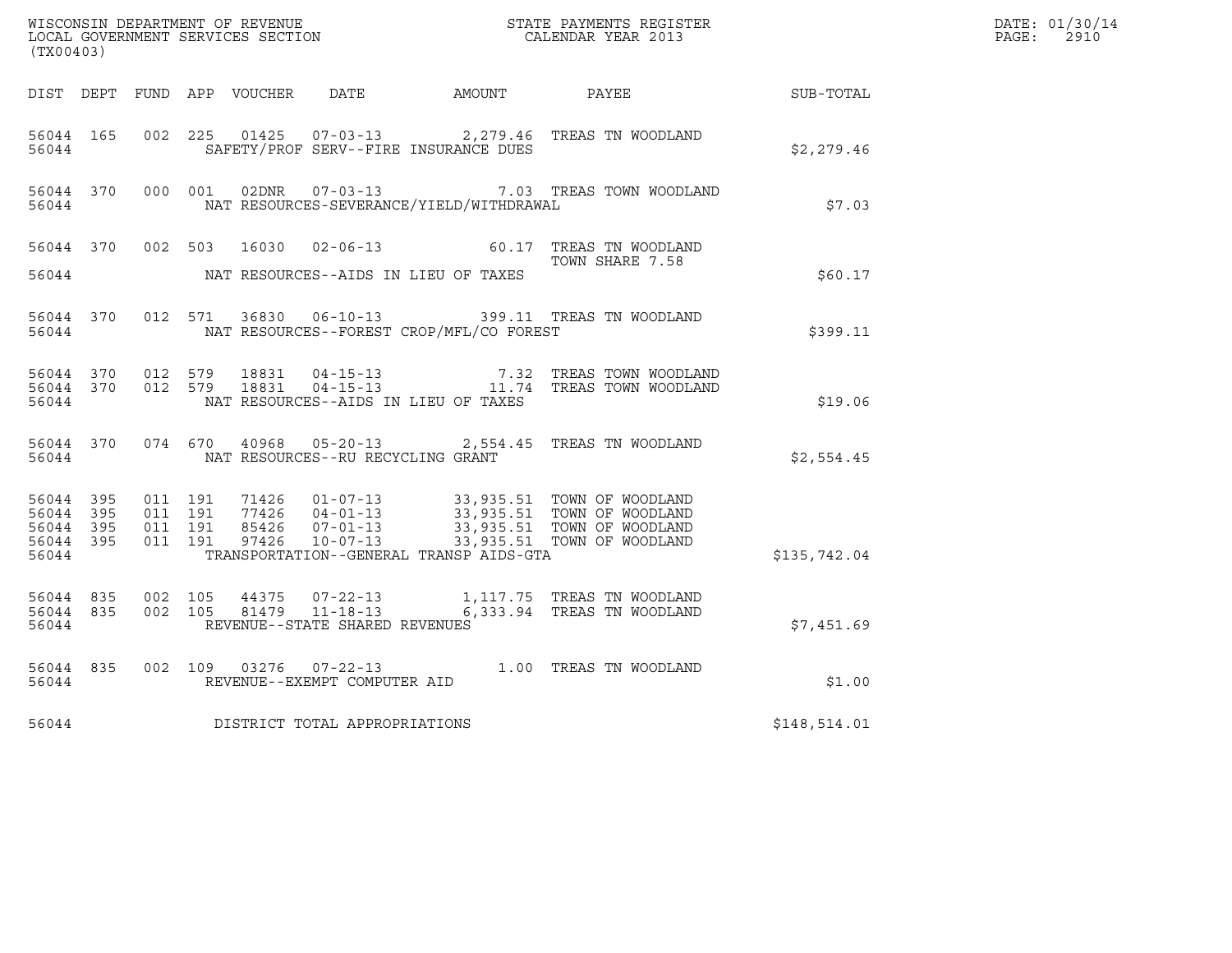| WISCONSIN DEPARTMENT OF REVENUE<br>LOCAL GOVERNMENT SERVICES SECTION<br>(TX00403) |                          |                                      |     |                                  |                                                                      | STATE PAYMENTS REGISTER<br>CALENDAR YEAR 2013                                                                                         |                            |  |             | DATE: 01/30/14<br>$\mathtt{PAGE}$ :<br>2911 |
|-----------------------------------------------------------------------------------|--------------------------|--------------------------------------|-----|----------------------------------|----------------------------------------------------------------------|---------------------------------------------------------------------------------------------------------------------------------------|----------------------------|--|-------------|---------------------------------------------|
| DIST                                                                              | DEPT                     | FUND                                 | APP | VOUCHER                          | <b>DATE</b>                                                          | AMOUNT                                                                                                                                | PAYEE                      |  | SUB-TOTAL   |                                             |
| 56141<br>56141                                                                    | 165                      |                                      |     |                                  |                                                                      | 002  225  01426  07-03-13  313.65  TREAS VIL IRONTON<br>SAFETY/PROF SERV--FIRE INSURANCE DUES                                         |                            |  | \$313.65    |                                             |
| 56141 370<br>56141                                                                |                          | 074                                  | 670 | 40969                            | NAT RESOURCES--RU RECYCLING GRANT                                    |                                                                                                                                       |                            |  | \$123.56    |                                             |
| 56141<br>56141<br>56141<br>56141<br>56141                                         | 395<br>395<br>395<br>395 | 011 191<br>011<br>011 191<br>011 191 | 191 | 71427<br>77427<br>85427<br>97427 | $01 - 07 - 13$<br>$04 - 01 - 13$<br>$07 - 01 - 13$<br>$10 - 07 - 13$ | 1,778.28   TREAS VIL IRONTON<br>1,778.28   TREAS VIL IRONTON<br>1,778.28 TREAS VIL IRONTON<br>TRANSPORTATION--GENERAL TRANSP AIDS-GTA | 1,778.28 TREAS VIL IRONTON |  | \$7,113.12  |                                             |
| 56141<br>56141<br>56141                                                           | 835<br>835               | 002 105<br>002 105                   |     |                                  | 44376 07-22-13<br>81480 11-18-13<br>REVENUE--STATE SHARED REVENUES   | 6,540.56 TREAS VIL IRONTON<br>37,063.19                                                                                               | TREAS VIL IRONTON          |  | \$43,603.75 |                                             |
| 56141<br>56141                                                                    | 835                      | 021                                  | 363 | 35859                            | $03 - 25 - 13$<br>REVENUE--LOTTERY CREDIT -                          | 507.40                                                                                                                                | TREAS VIL IRONTON          |  | \$507.40    |                                             |
| 56141                                                                             |                          |                                      |     |                                  | DISTRICT TOTAL APPROPRIATIONS                                        |                                                                                                                                       |                            |  | \$51,661.48 |                                             |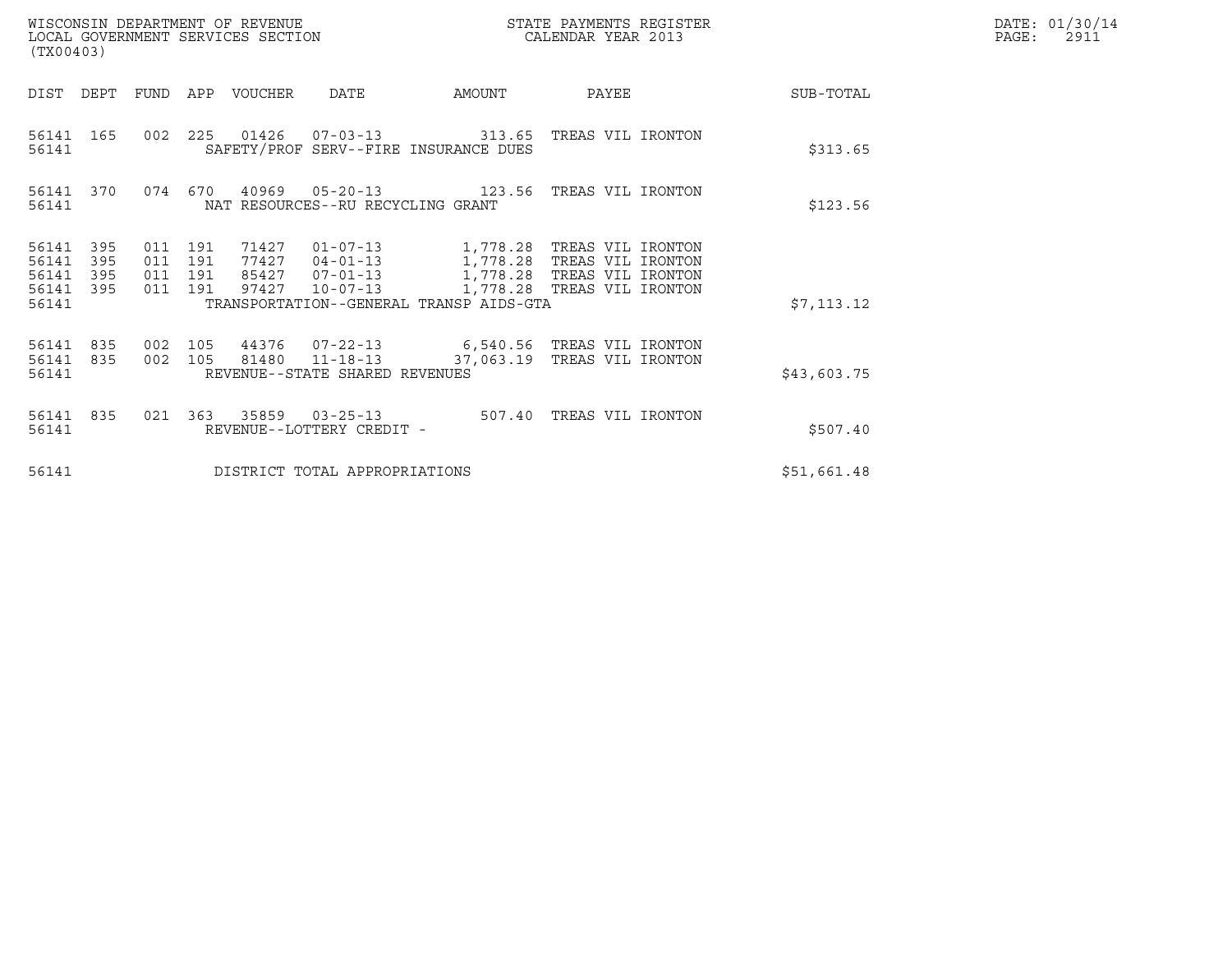| WISCONSIN DEPARTMENT OF REVENUE<br>LOCAL GOVERNMENT SERVICES SECTION<br>(TYAOAAQ)<br>(TX00403)                                                                                                                                         |                                                                                                                                                                             |                                                                                                                                                                                                                              |                                                                               |                                                                                                                                                                                                                               |                                                                                                                                                                                                    |                                                                                                                                                            |                                                                                                                                                                                                                                                                                        |             | DATE: 01/30/14<br>PAGE:<br>2912 |
|----------------------------------------------------------------------------------------------------------------------------------------------------------------------------------------------------------------------------------------|-----------------------------------------------------------------------------------------------------------------------------------------------------------------------------|------------------------------------------------------------------------------------------------------------------------------------------------------------------------------------------------------------------------------|-------------------------------------------------------------------------------|-------------------------------------------------------------------------------------------------------------------------------------------------------------------------------------------------------------------------------|----------------------------------------------------------------------------------------------------------------------------------------------------------------------------------------------------|------------------------------------------------------------------------------------------------------------------------------------------------------------|----------------------------------------------------------------------------------------------------------------------------------------------------------------------------------------------------------------------------------------------------------------------------------------|-------------|---------------------------------|
|                                                                                                                                                                                                                                        |                                                                                                                                                                             |                                                                                                                                                                                                                              |                                                                               | DIST DEPT FUND APP VOUCHER DATE                                                                                                                                                                                               |                                                                                                                                                                                                    | AMOUNT                                                                                                                                                     | SUB-TOTAL<br>PAYEE                                                                                                                                                                                                                                                                     |             |                                 |
| 56146                                                                                                                                                                                                                                  | 56146 165                                                                                                                                                                   |                                                                                                                                                                                                                              |                                                                               |                                                                                                                                                                                                                               |                                                                                                                                                                                                    | SAFETY/PROF SERV--FIRE INSURANCE DUES                                                                                                                      | 002 225 01427 07-03-13 47,668.02 TREAS VIL LAKE DELTON                                                                                                                                                                                                                                 | \$47,668.02 |                                 |
| 56146                                                                                                                                                                                                                                  |                                                                                                                                                                             |                                                                                                                                                                                                                              |                                                                               |                                                                                                                                                                                                                               | NAT RESOURCES--AIDS IN LIEU OF TAXES                                                                                                                                                               |                                                                                                                                                            | 56146 370 002 503 16260 02-22-13 30,552.72 TREAS VIL LAKE DELTON<br>TOWN SHARE 1414.25                                                                                                                                                                                                 | \$30,552.72 |                                 |
| 56146<br>56146                                                                                                                                                                                                                         | 56146 370                                                                                                                                                                   |                                                                                                                                                                                                                              |                                                                               |                                                                                                                                                                                                                               |                                                                                                                                                                                                    |                                                                                                                                                            |                                                                                                                                                                                                                                                                                        | \$4,895.74  |                                 |
| 56146                                                                                                                                                                                                                                  | 56146 370                                                                                                                                                                   | 56146 370 012 550<br>012 550                                                                                                                                                                                                 |                                                                               |                                                                                                                                                                                                                               |                                                                                                                                                                                                    | NAT RESOURCES--BOATING ENFORCEMENT AIDS                                                                                                                    | 00006  07-26-13  8.73  TREAS VIL LAKE DELTON<br>00552  03-26-13   16,955.01  TREAS VIL LAKE DELTON                                                                                                                                                                                     | \$16,963.74 |                                 |
| 56146 370<br>56146                                                                                                                                                                                                                     | 56146 370                                                                                                                                                                   |                                                                                                                                                                                                                              |                                                                               |                                                                                                                                                                                                                               | NAT RESOURCES--AIDS IN LIEU OF TAXES                                                                                                                                                               |                                                                                                                                                            | 012 579 16326 04-15-13 30,552.72 TREAS VIL LAKE DELTON<br>012 579 16330 04-15-13 8,688.87 TREAS VIL LAKE DELTON                                                                                                                                                                        | \$39,241.59 |                                 |
| 56146<br>56146<br>56146<br>56146<br>56146<br>56146<br>56146<br>56146<br>56146<br>56146<br>56146<br>56146<br>56146<br>56146<br>56146<br>56146<br>56146<br>56146<br>56146<br>56146<br>56146<br>56146<br>56146<br>56146<br>56146<br>56146 | 395<br>395<br>395<br>395<br>395<br>395<br>395<br>395<br>395<br>395<br>395<br>395<br>395<br>395<br>395<br>395<br>395<br>395<br>395<br>395<br>395<br>395<br>395<br>395<br>395 | 011 185<br>011 185<br>011 185<br>011 185<br>011 185<br>011 185<br>011 185<br>011 185<br>011 185<br>011 185<br>011 185<br>011 185<br>011 185<br>011 185<br>011<br>011<br>011<br>011<br>011<br>011<br>011<br>011<br>011<br>011 | 011 185<br>185<br>185<br>185<br>185<br>185<br>185<br>185<br>185<br>185<br>185 | 61745<br>61745<br>62510<br>62510<br>63075<br>64530<br>64530<br>65374<br>70228<br>70228<br>70228<br>77012<br>77012<br>77012<br>79253<br>79253<br>79253<br>80655<br>86594<br>87398<br>89653<br>92805<br>92805<br>92805<br>93733 | $07 - 01 - 13$<br>$07 - 01 - 13$<br>$07 - 01 - 13$<br>$07 - 15 - 13$<br>$09 - 09 - 13$<br>$09 - 16 - 13$<br>$10 - 07 - 13$<br>$11 - 04 - 13$<br>$11 - 04 - 13$<br>$11 - 04 - 13$<br>$11 - 12 - 13$ | 1,211.88<br>1,272.42<br>1,036.45<br>1,370.63<br>6,020.03<br>461.38<br>463.44<br>1,032.90<br>1,037.66<br>5,407.20<br>TRANSPORTATION--HIGHWAY SAFETY-FEDERAL | 529.00 TREAS VIL LAKE DELTON<br>TREAS VIL LAKE DELTON<br>TREAS VIL LAKE DELTON<br>TREAS VIL LAKE DELTON<br>TREAS VIL LAKE DELTON<br>TREAS VIL LAKE DELTON<br>TREAS VIL LAKE DELTON<br>TREAS VIL LAKE DELTON<br>TREAS VIL LAKE DELTON<br>TREAS VIL LAKE DELTON<br>TREAS VIL LAKE DELTON | \$34,342.65 |                                 |
| 56146 395                                                                                                                                                                                                                              |                                                                                                                                                                             |                                                                                                                                                                                                                              | 011 191                                                                       | 71428                                                                                                                                                                                                                         | $01 - 07 - 13$                                                                                                                                                                                     |                                                                                                                                                            | 135,479.89 VILLAGE OF LAKE DELTON                                                                                                                                                                                                                                                      |             |                                 |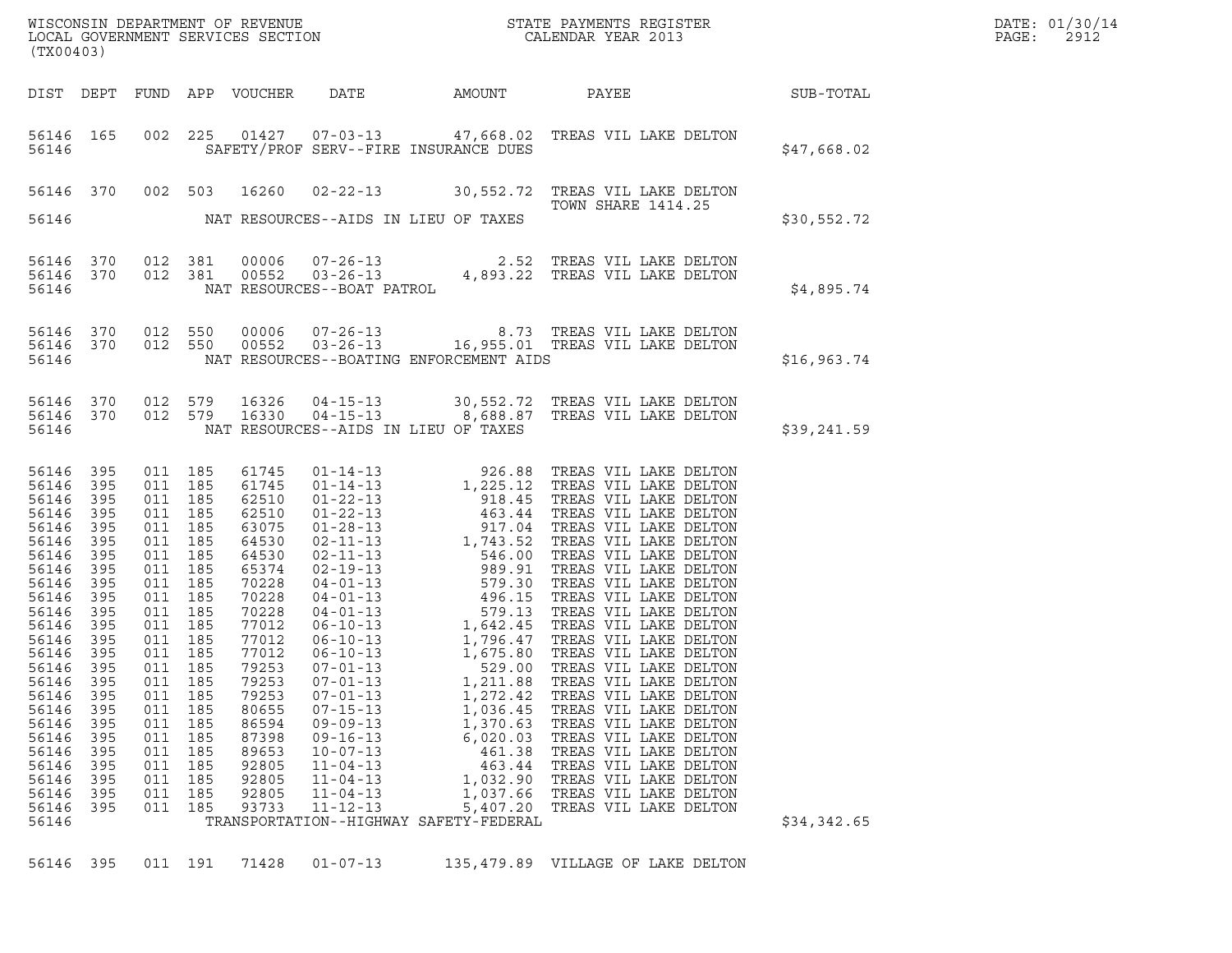| WISCONSIN DEPARTMENT OF REVENUE<br>LOCAL GOVERNMENT SERVICES SECTION<br>(TX00403)                              |                                                                                                                           | STATE PAYMENTS REGISTER<br>CALENDAR YEAR 2013                          |              | DATE: 01/30/14<br>$\mathtt{PAGE:}$<br>2913 |
|----------------------------------------------------------------------------------------------------------------|---------------------------------------------------------------------------------------------------------------------------|------------------------------------------------------------------------|--------------|--------------------------------------------|
| FUND<br>VOUCHER<br>DIST<br>DEPT<br>APP                                                                         | <b>DATE</b><br>AMOUNT                                                                                                     | PAYEE                                                                  | SUB-TOTAL    |                                            |
| 56146<br>395<br>011 191<br>77428<br>56146<br>011 191<br>395<br>85428<br>56146 395<br>011 191<br>97428<br>56146 | 04-01-13 135,479.89 VILLAGE OF LAKE DELTON<br>$07 - 01 - 13$<br>$10 - 07 - 13$<br>TRANSPORTATION--GENERAL TRANSP AIDS-GTA | 135,479.89 VILLAGE OF LAKE DELTON<br>135,479.92 VILLAGE OF LAKE DELTON | \$541,919.59 |                                            |
| 231<br>56146<br>455<br>002<br>00067<br>56146 455<br>002<br>231<br>00360<br>56146                               | $01 - 09 - 13$ 160.00<br>$02 - 11 - 13$ 3,520.00<br>JUSTICE--LAW ENFORCEMENT TRAINING                                     | TREAS VIL LAKE DELTON<br>TREAS VIL LAKE DELTON                         | \$3,680.00   |                                            |
| 105<br>44377<br>56146<br>835<br>002<br>56146 835<br>002<br>105<br>81481<br>56146                               | 07-22-13 4,639.94 TREAS VIL LAKE DELTON<br>$11 - 18 - 13$ 25,922.03<br>REVENUE--STATE SHARED REVENUES                     | TREAS VIL LAKE DELTON                                                  | \$30,561.97  |                                            |
| 03277<br>56146<br>835<br>002<br>109<br>56146 835<br>109<br>05294<br>002<br>56146                               | 07-22-13 4,832.00 TREAS VIL LAKE DELTON<br>$07 - 22 - 13$<br>21,264.00<br>REVENUE--EXEMPT COMPUTER AID                    | TREAS VIL LAKE DELTON                                                  | \$26,096.00  |                                            |
| 56146<br>835<br>56146                                                                                          | 021  363  35860  03-25-13  23,205.57  TREAS VIL LAKE DELTON<br>REVENUE--LOTTERY CREDIT -                                  |                                                                        | \$23, 205.57 |                                            |
| 56146                                                                                                          | DISTRICT TOTAL APPROPRIATIONS                                                                                             |                                                                        | \$799,127.59 |                                            |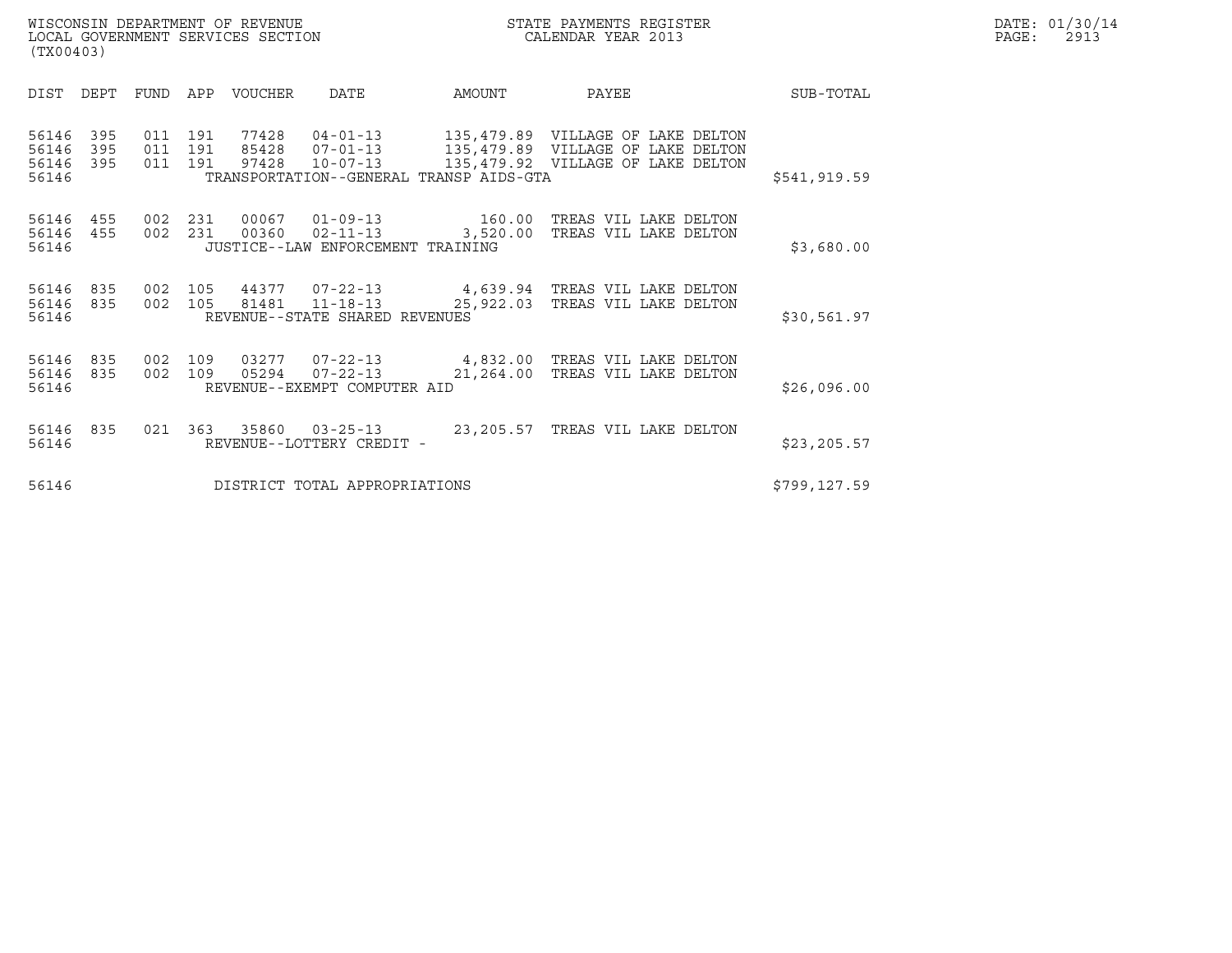| WISCONSIN DEPARTMENT OF REVENUE   | STATE PAYMENTS REGISTER | DATE: 01/30/14 |
|-----------------------------------|-------------------------|----------------|
| LOCAL GOVERNMENT SERVICES SECTION | CALENDAR YEAR 2013      | 2914<br>PAGE:  |

| (TX00403)                                                 |  |  |  |  |                                         |                                            |                                                                                                                                                                                                                          | $\mathbb{E} \mathbb{R}$ | DATE: 01/30/14<br>PAGE: 2914 |
|-----------------------------------------------------------|--|--|--|--|-----------------------------------------|--------------------------------------------|--------------------------------------------------------------------------------------------------------------------------------------------------------------------------------------------------------------------------|-------------------------|------------------------------|
|                                                           |  |  |  |  |                                         |                                            | DIST DEPT FUND APP VOUCHER DATE AMOUNT PAYEE SUB-TOTAL                                                                                                                                                                   |                         |                              |
| 56147                                                     |  |  |  |  |                                         | SAFETY/PROF SERV--FIRE INSURANCE DUES      | 56147 165 002 225 01428 07-03-13 653.58 TREAS VIL LA VALLE                                                                                                                                                               | \$653.58                |                              |
|                                                           |  |  |  |  |                                         |                                            | 56147 370 002 503 16031 02-06-13 526.37 TREAS VIL LA VALLE<br>TOWN SHARE 159.67                                                                                                                                          |                         |                              |
|                                                           |  |  |  |  |                                         | 56147 NAT RESOURCES--AIDS IN LIEU OF TAXES |                                                                                                                                                                                                                          | \$526.37                |                              |
|                                                           |  |  |  |  |                                         |                                            | 56147 370 012 579 18832 04-15-13 40.22 TREAS VIL LA VALLE                                                                                                                                                                | \$40.22                 |                              |
|                                                           |  |  |  |  | 56147 MAT RESOURCES--RU RECYCLING GRANT |                                            | 56147 370 074 670 40970 05-20-13 1,041.51 TREAS VIL LA VALLE                                                                                                                                                             | \$1,041.51              |                              |
| 56147 395<br>56147 395<br>56147 395<br>56147 395<br>56147 |  |  |  |  |                                         | TRANSPORTATION--GENERAL TRANSP AIDS-GTA    | 011 191 71429 01-07-13 4,239.23 VILLAGE OF LA VALLE<br>011 191 77429 04-01-13 4,239.23 VILLAGE OF LA VALLE<br>011 191 97429 07-01-13 4,239.23 VILLAGE OF LA VALLE<br>011 191 97429 10-07-13 4,239.26 VILLAGE OF LA VALLE | \$16,956.95             |                              |
|                                                           |  |  |  |  |                                         |                                            | 56147 465 002 305 00543 02-19-13 1,942.80 TREAS VIL LA VALLE<br>56147 MILITARY AFFAIRS-EMER MGMT-DISASTER RECO                                                                                                           | \$1,942.80              |                              |
|                                                           |  |  |  |  |                                         |                                            | 56147 465 002 342 00543 02-19-13 11,656.82 TREAS VIL LA VALLE<br>56147 MILITARY AFFAIRS-EMERGENCY MGMT-FED FUND                                                                                                          | \$11,656.82             |                              |
| 56147                                                     |  |  |  |  | REVENUE--STATE SHARED REVENUES          |                                            | 56147 835 002 105 44378 07-22-13 14,614.76 TREAS VIL LA VALLE<br>56147 835 002 105 81482 11-18-13 82,816.96 TREAS VIL LA VALLE                                                                                           | \$97,431.72             |                              |
|                                                           |  |  |  |  |                                         |                                            | $\begin{tabular}{lllllll} 56147 & 835 & 002 & 109 & 03278 & 07-22-13 & & 286.00 & \text{TREAS VIL LA VALLE} \\ 56147 & & & \text{REVENUE--EXEMPT COMPUTER AID & & & & \\ \end{tabular}$                                  | \$286.00                |                              |
|                                                           |  |  |  |  | 56147 DISTRICT TOTAL APPROPRIATIONS     |                                            | \$130,535.97                                                                                                                                                                                                             |                         |                              |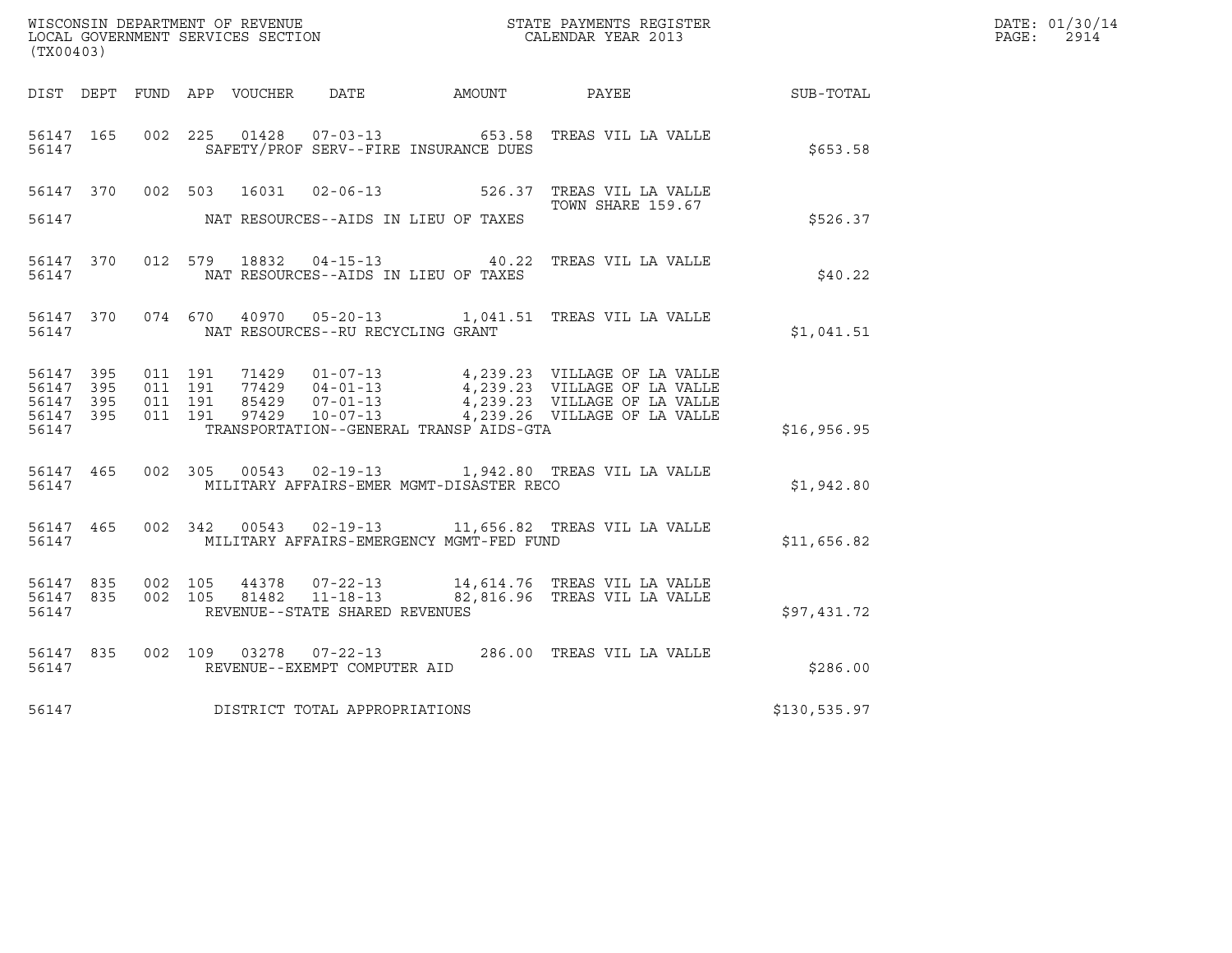|       | DATE: 01/30/14 |
|-------|----------------|
| PAGE: | 2915           |

| WISCONSIN DEPARTMENT OF REVENUE<br>LOCAL GOVERNMENT SERVICES SECTION<br>(TX00403)                                                                                                                                                                |                                                                | STATE PAYMENTS REGISTER<br>CALENDAR YEAR 2013                                                           |              | DATE: 01/30/14<br>$\mathtt{PAGE}$ :<br>2915 |
|--------------------------------------------------------------------------------------------------------------------------------------------------------------------------------------------------------------------------------------------------|----------------------------------------------------------------|---------------------------------------------------------------------------------------------------------|--------------|---------------------------------------------|
| DIST<br>DEPT<br>FUND<br>VOUCHER<br>DATE<br>APP                                                                                                                                                                                                   | AMOUNT                                                         | PAYEE                                                                                                   | SUB-TOTAL    |                                             |
| 01429<br>225<br>$07 - 03 - 13$<br>56148<br>165<br>002<br>SAFETY/PROF SERV--FIRE INSURANCE DUES<br>56148                                                                                                                                          | 335.87                                                         | TREAS VIL LIME RIDGE                                                                                    | \$335.87     |                                             |
| 71430<br>395<br>56148<br>011<br>191<br>56148<br>395<br>011<br>191<br>77430<br>56148<br>395<br>191<br>85430<br>011<br>$07 - 01 - 13$<br>97430<br>56148<br>395<br>$10 - 07 - 13$<br>011<br>191<br>56148<br>TRANSPORTATION--GENERAL TRANSP AIDS-GTA | $01 - 07 - 13$<br>495.89<br>$04 - 01 - 13$<br>495.89<br>495.89 | VILLAGE OF LIME RIDGE<br>VILLAGE OF LIME RIDGE<br>VILLAGE OF LIME RIDGE<br>495.91 VILLAGE OF LIME RIDGE | \$1,983.58   |                                             |
| 44379<br>$07 - 22 - 13$<br>56148<br>835<br>002<br>105<br>56148<br>002<br>105<br>81483<br>835<br>$11 - 18 - 13$<br>56148<br>REVENUE--STATE SHARED REVENUES                                                                                        | 34,946.05                                                      | 6,166.95 TREAS VIL LIME RIDGE<br>TREAS VIL LIME RIDGE                                                   | \$41, 113.00 |                                             |
| 835<br>03279<br>$07 - 22 - 13$<br>56148<br>002<br>109<br>56148<br>REVENUE--EXEMPT COMPUTER AID                                                                                                                                                   |                                                                | 4.00 TREAS VIL LIME RIDGE                                                                               | \$4.00       |                                             |
| 56148<br>DISTRICT TOTAL APPROPRIATIONS                                                                                                                                                                                                           |                                                                |                                                                                                         | \$43,436.45  |                                             |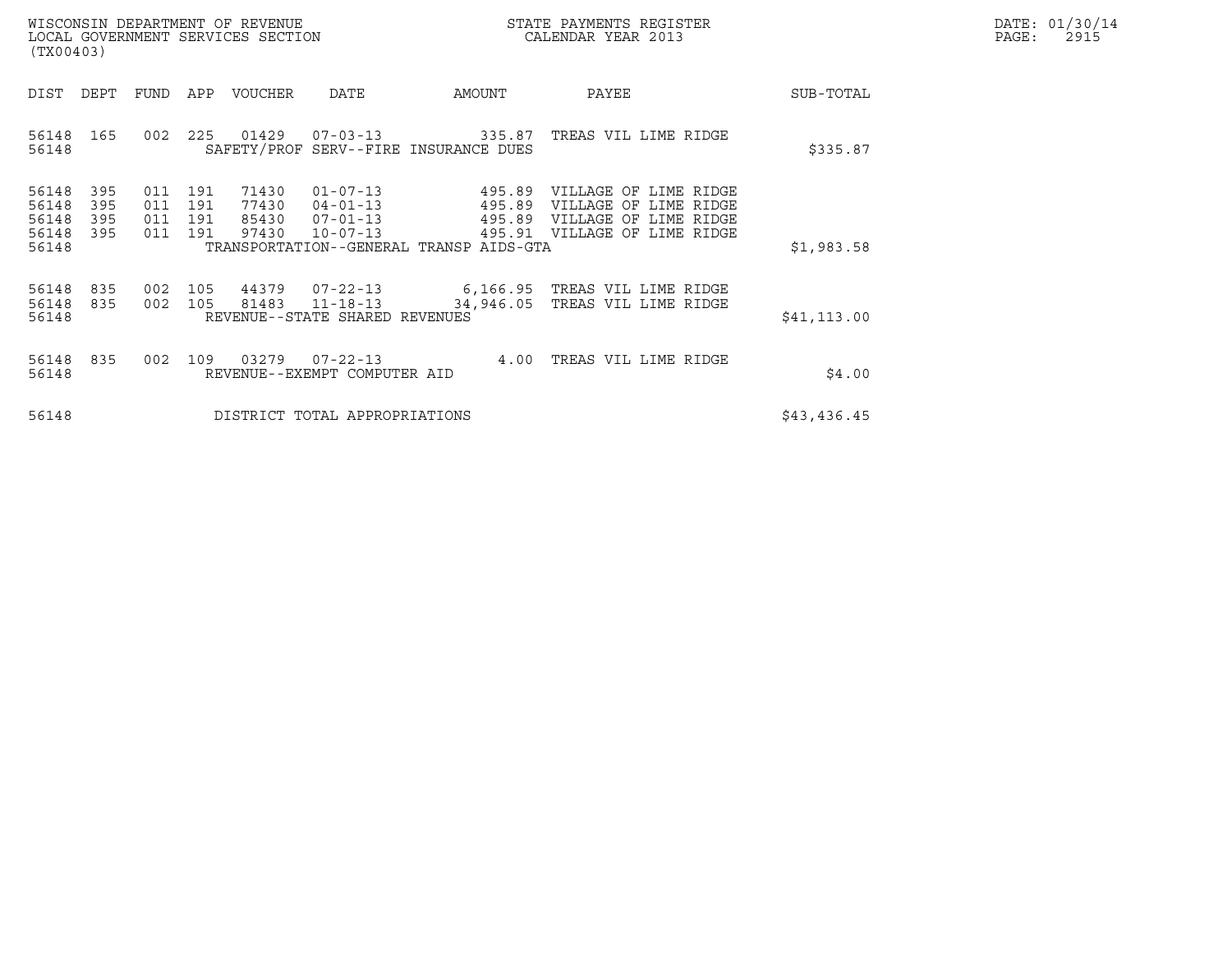| WISCONSIN DEPARTMENT OF REVENUE   | STATE PAYMENTS REGISTER | DATE: 01/30/14 |
|-----------------------------------|-------------------------|----------------|
| LOCAL GOVERNMENT SERVICES SECTION | CALENDAR YEAR 2013      | 2916<br>PAGE:  |

| WISCONSIN DEPARTMENT OF REVENUE<br>LOCAL GOVERNMENT SERVICES SECTION<br>(TX00403) |                                          |                        |                                   |                                                                        | STATE PAYMENTS REGISTER<br>CALENDAR YEAR 2013                                                                                                                                             |             | DATE: 01/30/14<br>2916<br>PAGE: |
|-----------------------------------------------------------------------------------|------------------------------------------|------------------------|-----------------------------------|------------------------------------------------------------------------|-------------------------------------------------------------------------------------------------------------------------------------------------------------------------------------------|-------------|---------------------------------|
| DIST DEPT FUND APP VOUCHER DATE                                                   |                                          |                        |                                   | <b>EXAMPLE THE PROPERTY OF A STATE</b>                                 | <b>PAYEE</b>                                                                                                                                                                              | SUB-TOTAL   |                                 |
| 56149 165<br>56149                                                                |                                          |                        |                                   | 002 225 01430 07-03-13 555.59<br>SAFETY/PROF SERV--FIRE INSURANCE DUES | TREAS VIL LOGANVILLE                                                                                                                                                                      | \$555.59    |                                 |
| 56149 370<br>56149                                                                |                                          |                        | NAT RESOURCES--RU RECYCLING GRANT | 074 670 40971 05-20-13 964.77                                          | TREAS VIL LOGANVILLE                                                                                                                                                                      | \$964.77    |                                 |
| 56149<br>395<br>56149<br>395<br>56149<br>395<br>56149<br>395<br>56149             | 011 191<br>011 191<br>011 191<br>011 191 | 97431                  | 85431 07-01-13                    | TRANSPORTATION--GENERAL TRANSP AIDS-GTA                                | 71431  01-07-13    6,969.42    VILLAGE OF LOGANVILLE<br>77431  04-01-13    6,969.42    VILLAGE OF LOGANVILLE<br>6,969.42 VILLAGE OF LOGANVILLE<br>10-07-13 6,969.44 VILLAGE OF LOGANVILLE | \$27,877.70 |                                 |
| 56149<br>835<br>56149<br>835<br>56149                                             |                                          | 002 105 81484 11-18-13 | REVENUE--STATE SHARED REVENUES    | 43,269.59                                                              | 002 105 44380 07-22-13 11,623.76 TREAS VIL LOGANVILLE<br>TREAS VIL LOGANVILLE                                                                                                             | \$54,893.35 |                                 |
| 56149 835<br>56149                                                                |                                          |                        | REVENUE--EXEMPT COMPUTER AID      | 002 109 03280 07-22-13 63.00                                           | TREAS VIL LOGANVILLE                                                                                                                                                                      | \$63.00     |                                 |
| 56149                                                                             |                                          |                        | DISTRICT TOTAL APPROPRIATIONS     |                                                                        |                                                                                                                                                                                           | \$84,354.41 |                                 |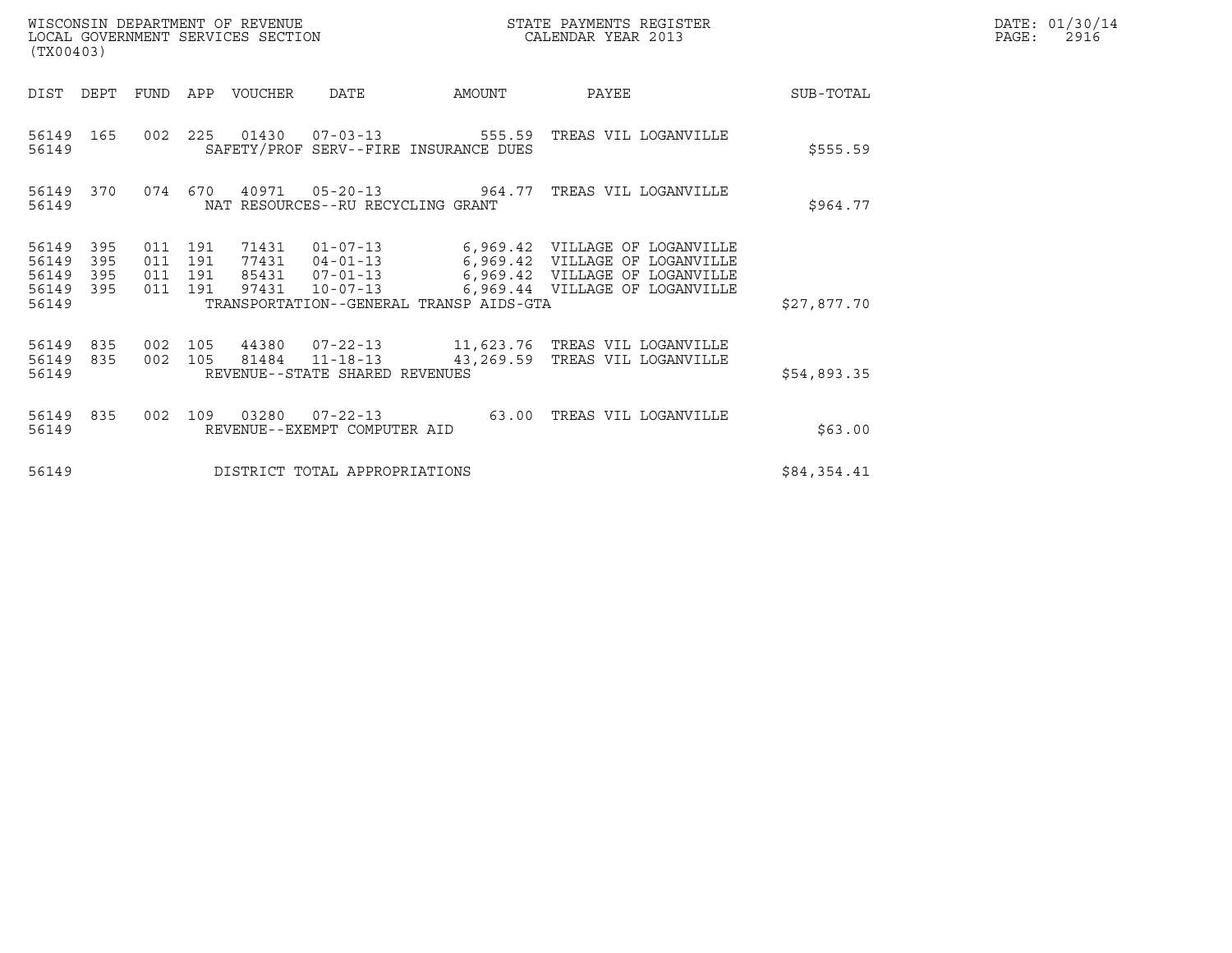| (TX00403)                                                 |  |                               |         |  |                                         |                                          |                                                                                                                               |             | DATE: 01/30/14<br>PAGE: 2917 |
|-----------------------------------------------------------|--|-------------------------------|---------|--|-----------------------------------------|------------------------------------------|-------------------------------------------------------------------------------------------------------------------------------|-------------|------------------------------|
|                                                           |  |                               |         |  |                                         |                                          | DIST DEPT FUND APP VOUCHER DATE AMOUNT PAYEE THE SUB-TOTAL                                                                    |             |                              |
| 56151                                                     |  |                               |         |  |                                         | SAFETY/PROF SERV--FIRE INSURANCE DUES    | 56151 165 002 225 01431 07-03-13 1,546.85 TREAS VIL MERRIMAC                                                                  | \$1,546.85  |                              |
| 56151                                                     |  |                               |         |  |                                         | NAT RESOURCES--FOREST CROP/MFL/CO FOREST | 56151 370 012 571 36831 06-10-13 2.40 TREAS VIL MERRIMAC                                                                      | \$2.40      |                              |
|                                                           |  |                               |         |  | 56151 NAT RESOURCES--RU RECYCLING GRANT |                                          | 56151 370 074 670 40972 05-20-13 1,445.45 TREAS VIL MERRIMAC                                                                  | \$1,445.45  |                              |
| 56151 395<br>56151 395<br>56151 395<br>56151 395<br>56151 |  | 011 191<br>011 191<br>011 191 | 011 191 |  |                                         | TRANSPORTATION--GENERAL TRANSP AIDS-GTA  |                                                                                                                               | \$20,843.21 |                              |
|                                                           |  |                               |         |  | 56151 REVENUE--STATE SHARED REVENUES    |                                          | 56151 835 002 105 44381 07-22-13 2,661.94 TREAS VIL MERRIMAC<br>56151 835 002 105 81485 11-18-13 15,084.31 TREAS VIL MERRIMAC | \$17,746.25 |                              |
| 56151                                                     |  |                               |         |  | REVENUE--EXEMPT COMPUTER AID            |                                          | 56151 835 002 109 03281 07-22-13 44.00 TREAS VIL MERRIMAC                                                                     | \$44.00     |                              |
| 56151                                                     |  |                               |         |  |                                         | DOA-PAYMENT FOR MUNICIPAL SERVICES AID   | 56151 835 002 501 00003 02-01-13 53.36 TREAS VIL MERRIMAC                                                                     | \$53.36     |                              |
| 56151                                                     |  |                               |         |  | DISTRICT TOTAL APPROPRIATIONS           |                                          |                                                                                                                               | \$41,681.52 |                              |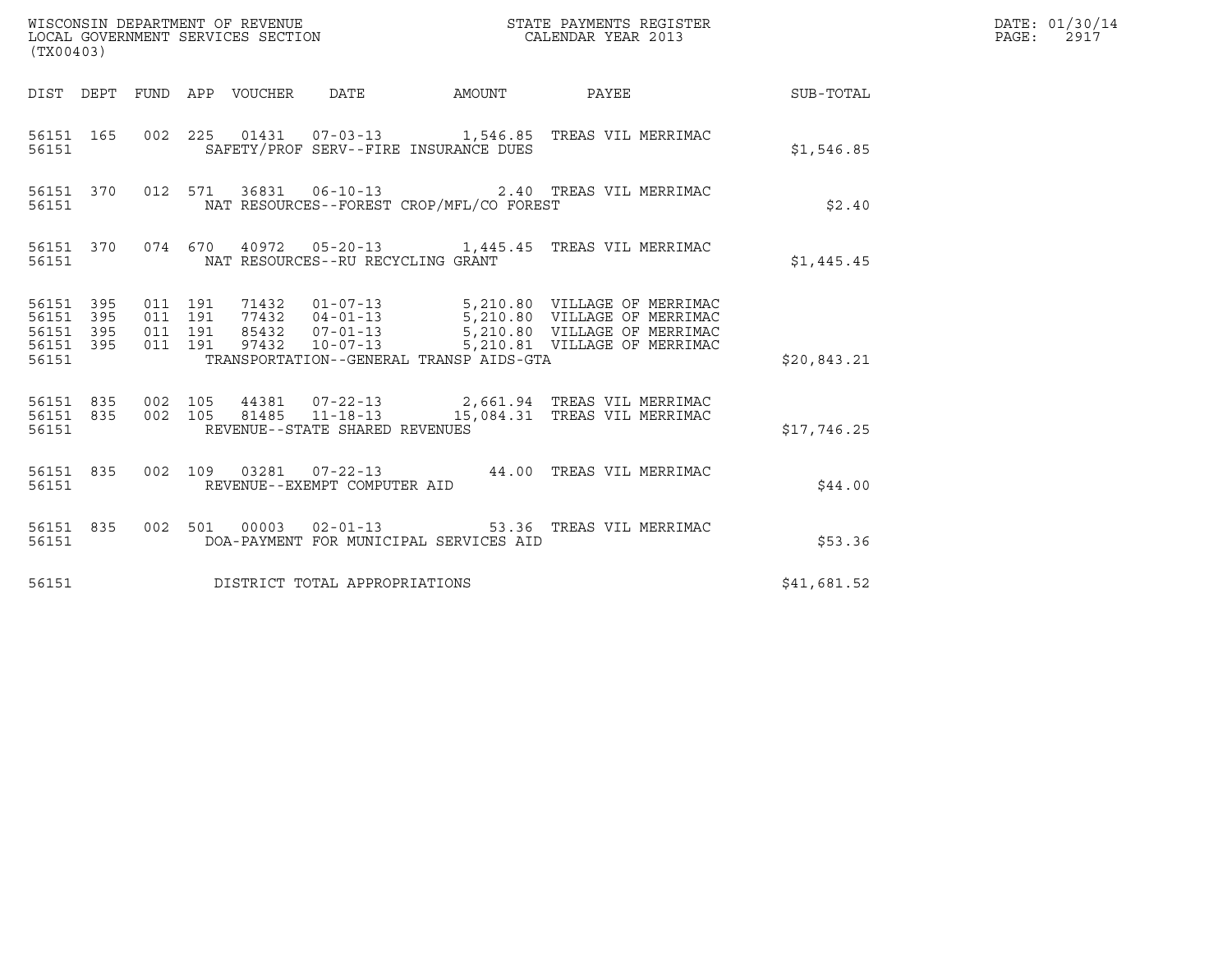| (TX00403)                                                 |                   |                               |                                                  |                                                                                                                                                                                                                          |              | DATE: 01/30/14<br>PAGE: 2918 |
|-----------------------------------------------------------|-------------------|-------------------------------|--------------------------------------------------|--------------------------------------------------------------------------------------------------------------------------------------------------------------------------------------------------------------------------|--------------|------------------------------|
|                                                           |                   |                               |                                                  | DIST DEPT FUND APP VOUCHER DATE AMOUNT PAYEE THE SUB-TOTAL                                                                                                                                                               |              |                              |
| 56161 165<br>56161                                        |                   |                               | SAFETY/PROF SERV--FIRE INSURANCE DUES            | 002  225  01432  07-03-13   1,003.77  TREAS VIL NORTH FREEDOM                                                                                                                                                            | \$1,003.77   |                              |
| 56161                                                     |                   |                               | NAT RESOURCES--RU RECYCLING GRANT                | 56161 370 074 670 40973 05-20-13 1,968.98 TREAS VIL NORTH FREEDOM                                                                                                                                                        | \$1,968.98   |                              |
| 56161 395<br>56161 395<br>56161 395<br>56161 395<br>56161 | 011 191           | 011 191<br>011 191<br>011 191 | TRANSPORTATION--GENERAL TRANSP AIDS-GTA          | 71433  01-07-13  4,131.96  VILLAGE OF NORTH FREEDOM<br>77433  04-01-13  4,131.96  VILLAGE OF NORTH FREEDOM<br>85433  07-01-13  4,131.96  VILLAGE OF NORTH FREEDOM<br>97433  10-07-13  4,131.98  VILLAGE OF NORTH FREEDOM | \$16,527.86  |                              |
| 56161                                                     |                   |                               | TRANSPORTATION--LRIP/TRIP/MSIP GRANTS            | 56161 395 011 278 95718 11-26-13 18,747.06 TREAS VIL NORTH FREEDOM                                                                                                                                                       | \$18,747.06  |                              |
| 56161 835<br>56161                                        |                   | 002 105                       | 81486 11-18-13<br>REVENUE--STATE SHARED REVENUES | 56161 835 002 105 44382 07-22-13 22,151.80 TREAS VIL NORTH FREEDOM<br>125,526.84 TREAS VIL NORTH FREEDOM                                                                                                                 | \$147,678.64 |                              |
| 56161 835<br>56161                                        | 56161 835 002 109 | 002 109                       | REVENUE--EXEMPT COMPUTER AID                     |                                                                                                                                                                                                                          | \$91.00      |                              |
| 56161 835<br>56161                                        |                   |                               | REVENUE--LOTTERY CREDIT -                        | 021 363 35861 03-25-13 1,689.93 TREAS VIL NORTH FREEDOM                                                                                                                                                                  | \$1,689.93   |                              |
| 56161                                                     |                   |                               | DISTRICT TOTAL APPROPRIATIONS                    |                                                                                                                                                                                                                          | \$187,707.24 |                              |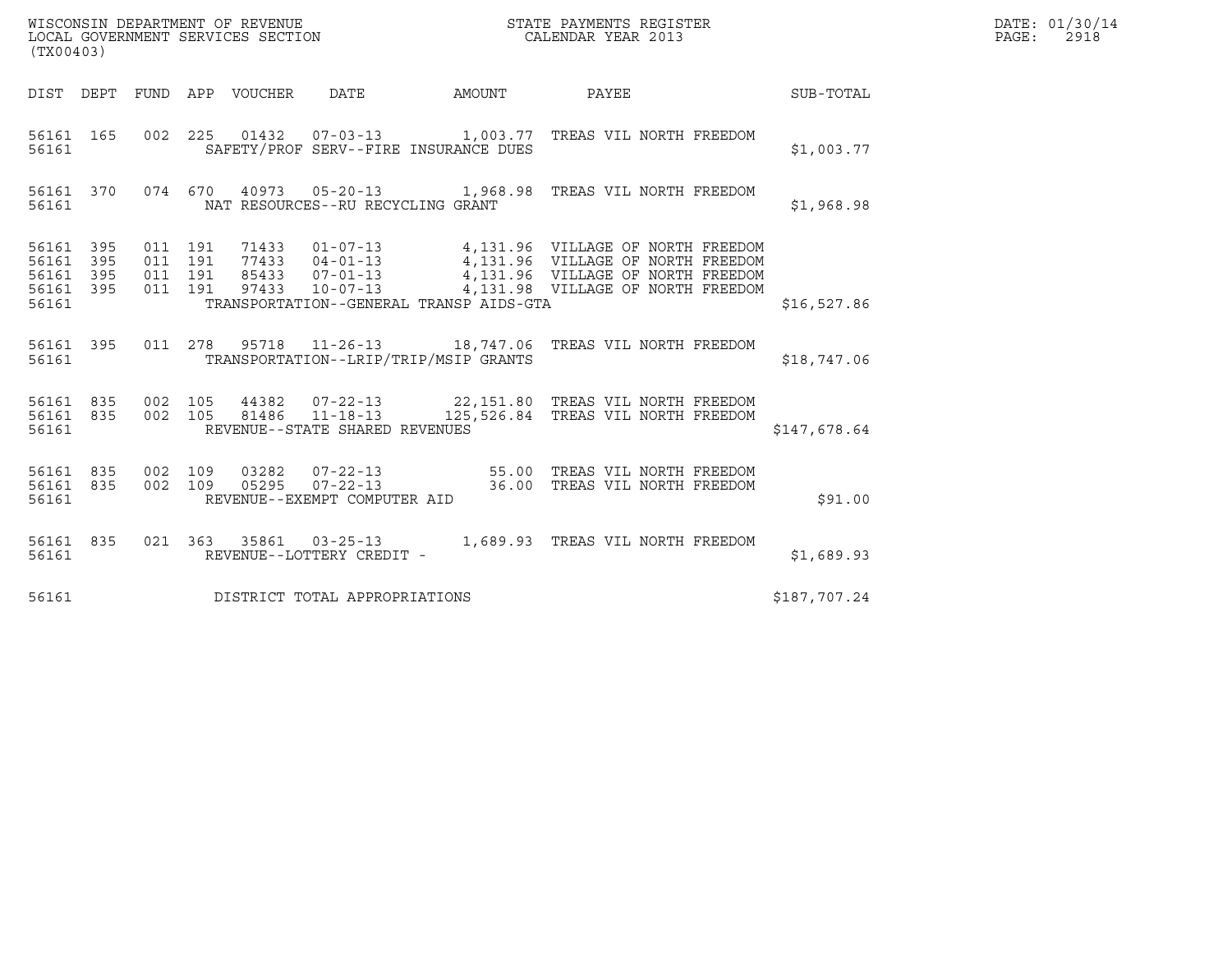| (TX00403) |           |  |                                                         |                                                                                                                          |              | DATE: 01/30/14<br>PAGE: 2919 |
|-----------|-----------|--|---------------------------------------------------------|--------------------------------------------------------------------------------------------------------------------------|--------------|------------------------------|
|           |           |  |                                                         | DIST DEPT FUND APP VOUCHER DATE AMOUNT PAYEE PAYES                                                                       |              |                              |
|           | 56171     |  | SAFETY/PROF SERV--FIRE INSURANCE DUES                   | 56171 165 002 225 01433 07-03-13 2,372.25 TREAS VIL PLAIN                                                                | \$2,372.25   |                              |
|           |           |  |                                                         | 56171 370 002 941 00379 08-23-13 17,193.01 TREAS VIL PLAIN                                                               | \$17,193.01  |                              |
|           |           |  |                                                         | 56171 370 074 670 40974 05-20-13 2,582.01 TREAS VIL PLAIN                                                                | \$2,582.01   |                              |
|           |           |  | 56171 NAT RESOURCES--STEWARDSHIP 2000                   | 56171 370 095 512 00378 08-23-13 17,193.01 TREAS VIL PLAIN                                                               | \$17,193.01  |                              |
|           |           |  | 56171 TRANSPORTATION--GENERAL TRANSP AIDS-GTA           |                                                                                                                          | \$65,814.96  |                              |
|           | 56171 360 |  | TRANSPORTATION--LRIP/TRIP/MSIP GRANTS                   | 56171 395 011 278 80308 07-09-13 18,747.06 TREAS VIL PLAIN                                                               | \$18,747.06  |                              |
|           |           |  | 56171 435 005 162 01HSD 09-03-13 4,626.63 VILLAGE PLAIN |                                                                                                                          | \$4,626.63   |                              |
|           |           |  | 56171 MILITARY AFFAIRS--EMERGENCY MANAGEMENT            | 56171 465 072 365 00356 11-06-13 6,852.65 TREAS VIL PLAIN                                                                | \$6,852.65   |                              |
|           | 56171     |  | REVENUE--STATE SHARED REVENUES                          | 56171 835 002 105 44383 07-22-13 19,394.04 TREAS VIL PLAIN<br>56171 835 002 105 81487 11-18-13 19,161.13 TREAS VIL PLAIN | \$38,555.17  |                              |
|           |           |  | 56171 REVENUE--EXEMPT COMPUTER AID                      | 56171 835 002 109 03283 07-22-13 3,269.00 TREAS VIL PLAIN                                                                | \$3,269.00   |                              |
|           |           |  | 56171 DISTRICT TOTAL APPROPRIATIONS                     |                                                                                                                          | \$177,205.75 |                              |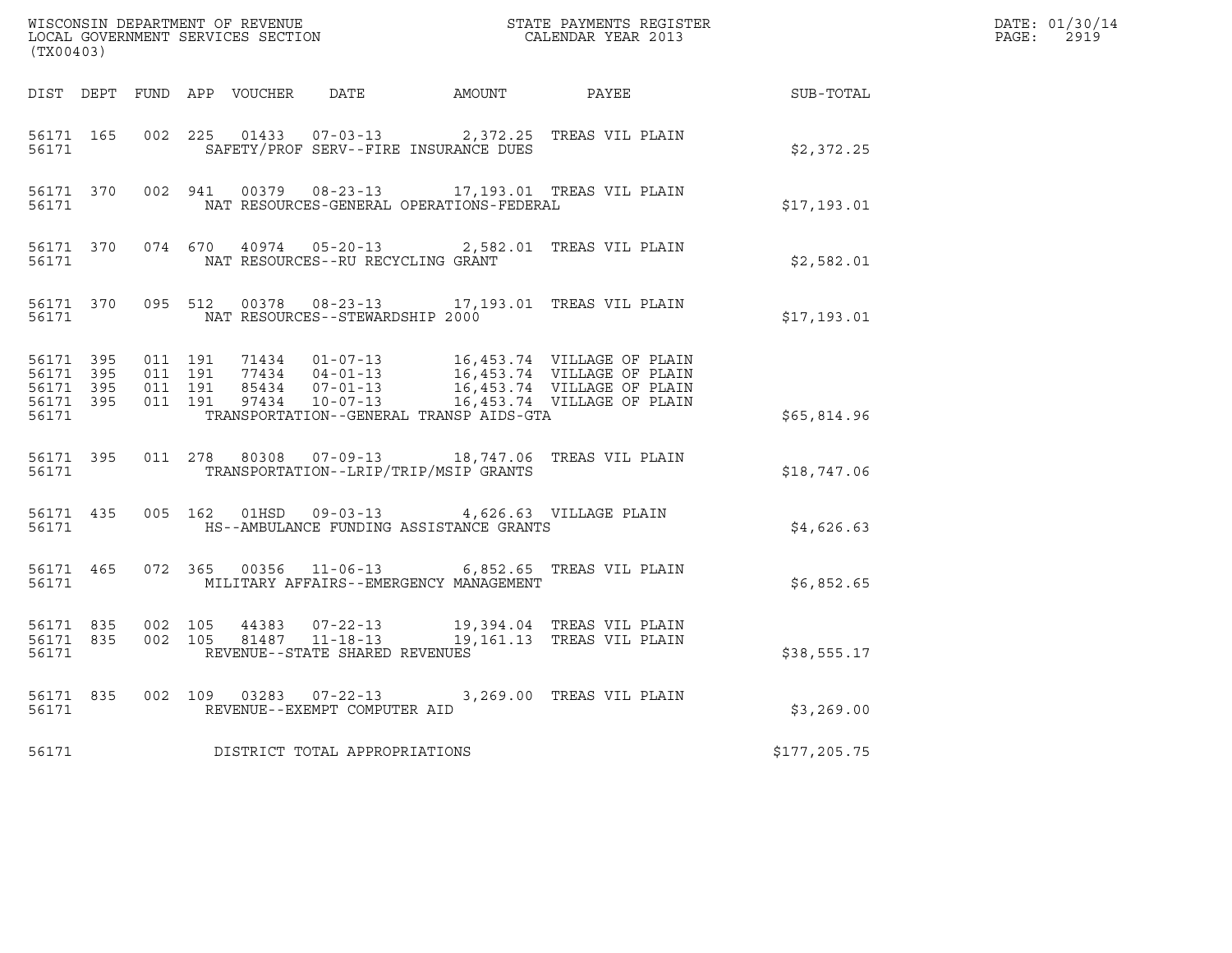| (TX00403)                                                  |                   |                                                     | WISCONSIN DEPARTMENT OF REVENUE<br>LOCAL GOVERNMENT SERVICES SECTION |                                                                    |                                         | STATE PAYMENTS REGISTER<br>CALENDAR YEAR 2013                                                                                                                                                                                                                      |               | DATE: 01/30/14<br>PAGE:<br>2920 |
|------------------------------------------------------------|-------------------|-----------------------------------------------------|----------------------------------------------------------------------|--------------------------------------------------------------------|-----------------------------------------|--------------------------------------------------------------------------------------------------------------------------------------------------------------------------------------------------------------------------------------------------------------------|---------------|---------------------------------|
| DIST DEPT                                                  |                   |                                                     | FUND APP VOUCHER                                                     | DATE                                                               | AMOUNT                                  | PAYEE                                                                                                                                                                                                                                                              | SUB-TOTAL     |                                 |
| 56172 165<br>56172                                         |                   | 002 225                                             |                                                                      | $01434$ $07-03-13$                                                 | SAFETY/PROF SERV--FIRE INSURANCE DUES   | 12,424.01 TREAS VIL PRAIRIE DU SAC                                                                                                                                                                                                                                 | \$12,424.01   |                                 |
| 56172 370<br>56172                                         |                   | 074 670                                             | 40975                                                                | $05 - 20 - 13$<br>NAT RESOURCES--RU RECYCLING GRANT                |                                         | 16,858.28 TREAS VIL PRAIRIE DU SAC                                                                                                                                                                                                                                 | \$16,858.28   |                                 |
| 56172 395<br>56172<br>56172<br>56172 395<br>56172          | 395<br>- 395      | 011 177<br>011 177<br>011 177<br>011 177            | 00054<br>80054<br>88054<br>92054                                     | TRANSPORTATION--TRANSIT AID                                        |                                         | 12-30-13 4,435.00 VILLAGE OF PRAIRIE DU SAC<br>06-14-13 7,392.00 VILLAGE OF PRAIRIE DU SAC<br>07-08-13 7,392.00 VILLAGE OF PRAIRIE DU SAC<br>09-30-13 7,392.00 VILLAGE OF PRAIRIE DU SAC                                                                           | \$26,611.00   |                                 |
| 56172 395<br>56172<br>56172<br>56172<br>56172 395<br>56172 | 395<br>395<br>395 | 011 182<br>011 182<br>011 182<br>011 182<br>011 182 | 66944<br>69313<br>86443<br>86444<br>95061                            | $09 - 06 - 13$<br>$11 - 22 - 13$                                   | TRANSPORTATION--TRANSIT AIDS-FEDERAL    | 03-04-13 11,132.00 TREAS VIL PRAIRIE DU SAC<br>03-25-13 4,799.00 TREAS VIL PRAIRIE DU SAC<br>09-06-13 11,838.00 TREAS VIL PRAIRIE DU SAC<br>09-06-13 11963.00 TREAS VIL PRAIRIE DU SAC<br>11,963.00 TREAS VIL PRAIRIE DU SAC<br>11,874.00 TREAS VIL PRAIRIE DU SAC | \$51,606.00   |                                 |
| 56172 395<br>56172<br>56172<br>56172 395<br>56172          | 395<br>395        | 011 191<br>011 191<br>011 191<br>011 191            | 71435<br>77435<br>85435<br>97435                                     | $10 - 07 - 13$                                                     | TRANSPORTATION--GENERAL TRANSP AIDS-GTA | 01-07-13 50,712.43 VILLAGE OF PRAIRIE DU SAC<br>04-01-13 50,712.43 VILLAGE OF PRAIRIE DU SAC<br>07-01-13 50,712.43 VILLAGE OF PRAIRIE DU SAC<br>50,712.44 VILLAGE OF PRAIRIE DU SAC                                                                                | \$202,849.73  |                                 |
| 56172 835<br>56172 835<br>56172                            |                   | 002 105<br>002 105                                  | 44384<br>81488                                                       | $07 - 22 - 13$<br>$11 - 18 - 13$<br>REVENUE--STATE SHARED REVENUES |                                         | 58,133.23 TREAS VIL PRAIRIE DU SAC<br>101,779.96 TREAS VIL PRAIRIE DU SAC                                                                                                                                                                                          | \$159, 913.19 |                                 |
| 56172 835<br>56172 835<br>56172                            |                   | 002 109<br>002 109                                  | 03284<br>05296                                                       | $07 - 22 - 13$<br>$07 - 22 - 13$<br>REVENUE--EXEMPT COMPUTER AID   |                                         | 8,285.00 TREAS VIL PRAIRIE DU SAC<br>10,015.00 TREAS VIL PRAIRIE DU SAC                                                                                                                                                                                            | \$18,300.00   |                                 |
| 56172                                                      |                   |                                                     |                                                                      | DISTRICT TOTAL APPROPRIATIONS                                      |                                         |                                                                                                                                                                                                                                                                    | \$488,562.21  |                                 |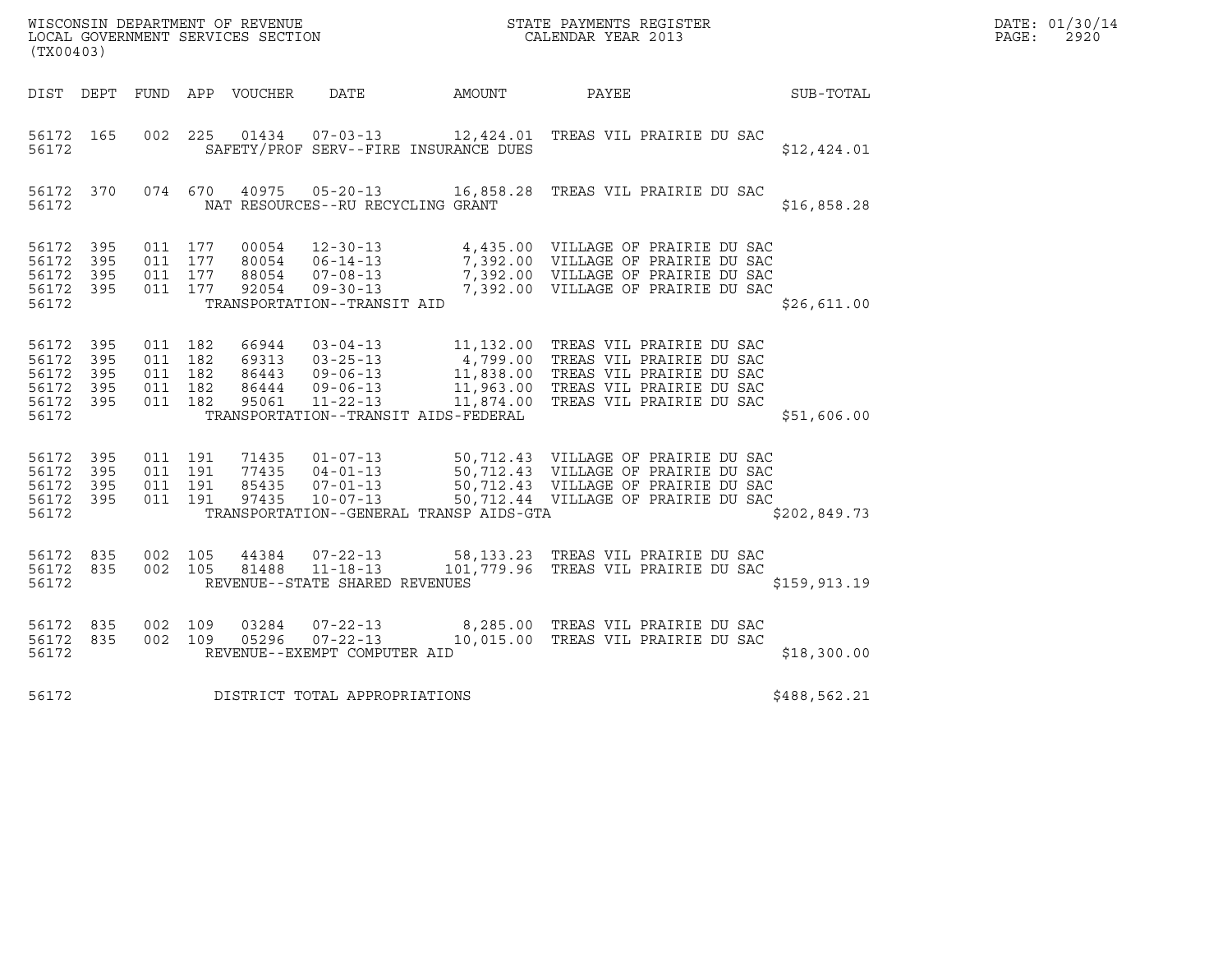| DATE: | 01/30/14 |
|-------|----------|
| PAGE: | 2921     |

| (TX00403)                           |           |                               |         |                                 |                                                  |                                          |                                                                                                                                                                                                          |              | DATE: 01/30/14<br>PAGE:<br>2921 |
|-------------------------------------|-----------|-------------------------------|---------|---------------------------------|--------------------------------------------------|------------------------------------------|----------------------------------------------------------------------------------------------------------------------------------------------------------------------------------------------------------|--------------|---------------------------------|
|                                     |           |                               |         | DIST DEPT FUND APP VOUCHER DATE |                                                  |                                          | AMOUNT PAYEE SUB-TOTAL                                                                                                                                                                                   |              |                                 |
| 56176                               |           |                               |         |                                 |                                                  | SAFETY/PROF SERV--FIRE INSURANCE DUES    | 56176 165 002 225 01435 07-03-13 749.09 TREAS VIL ROCK SPRINGS                                                                                                                                           | \$749.09     |                                 |
|                                     |           |                               |         |                                 |                                                  |                                          | 56176 370 002 503 16032 02-06-13 1,748.35 TREAS VIL ROCK SPRINGS<br>TOWN SHARE 488.50                                                                                                                    |              |                                 |
| 56176                               |           |                               |         |                                 |                                                  | NAT RESOURCES--AIDS IN LIEU OF TAXES     |                                                                                                                                                                                                          | \$1,748.35   |                                 |
| 56176                               |           |                               |         |                                 | NAT RESOURCES--RU RECYCLING GRANT                |                                          | 56176 370 074 670 40976 05-20-13 1,104.88 TREAS VIL ROCK SPRINGS                                                                                                                                         | \$1,104.88   |                                 |
| 56176 395<br>56176 395<br>56176 395 | 56176 395 | 011 191<br>011 191<br>011 191 | 011 191 |                                 |                                                  |                                          | 71436 01-07-13 2,509.22 VILLAGE OF ROCK SPRINGS<br>77436 04-01-13 2,509.22 VILLAGE OF ROCK SPRINGS<br>85436 07-01-13 2,509.22 VILLAGE OF ROCK SPRINGS<br>97436 10-07-13 2,509.23 VILLAGE OF ROCK SPRINGS |              |                                 |
| 56176                               |           |                               |         |                                 |                                                  | TRANSPORTATION--GENERAL TRANSP AIDS-GTA  |                                                                                                                                                                                                          | \$10,036.89  |                                 |
| 56176                               |           |                               |         |                                 |                                                  | TRANSPORTATION--LRIP/TRIP/MSIP GRANTS    | 56176 395 011 278 63948 02-01-13 18,747.06 TREAS VIL ROCK SPRINGS                                                                                                                                        | \$18,747.06  |                                 |
|                                     |           | 56176 300                     |         |                                 |                                                  | MILITARY AFFAIRS-EMER MGMT-DISASTER RECO | 56176 465 002 305 00544 02-19-13 9,548.28 TREAS VIL ROCK SPRINGS                                                                                                                                         | \$9,548.28   |                                 |
| 56176                               |           |                               |         |                                 |                                                  | MILITARY AFFAIRS-EMERGENCY MGMT-FED FUND | 56176 465 002 342 00544 02-19-13 57,289.68 TREAS VIL ROCK SPRINGS                                                                                                                                        | \$57,289.68  |                                 |
| 56176                               |           |                               |         |                                 | DOA--HOUSING ASSISTANCE GRANTS                   |                                          | 56176 505 002 745 06243 01-18-13 216.00 TREAS VIL ROCK SPRINGS<br>56176 505 002 745 06243 01-18-13 18,100.00 TREAS VIL ROCK SPRINGS                                                                      | \$18,316.00  |                                 |
| 56176 835<br>56176 835<br>56176     |           | 002 105<br>002 105            |         |                                 | 81489 11-18-13<br>REVENUE--STATE SHARED REVENUES |                                          | 44385  07-22-13  14,623.32  TREAS VIL ROCK SPRINGS<br>74,825.48   TREAS VIL ROCK SPRINGS                                                                                                                 | \$89,448.80  |                                 |
| 56176 835<br>56176                  |           |                               | 002 109 |                                 | 03285 07-22-13<br>REVENUE--EXEMPT COMPUTER AID   |                                          | 99.00 TREAS VIL ROCK SPRINGS                                                                                                                                                                             | \$99.00      |                                 |
| 56176                               |           |                               |         |                                 | DISTRICT TOTAL APPROPRIATIONS                    |                                          |                                                                                                                                                                                                          | \$207,088.03 |                                 |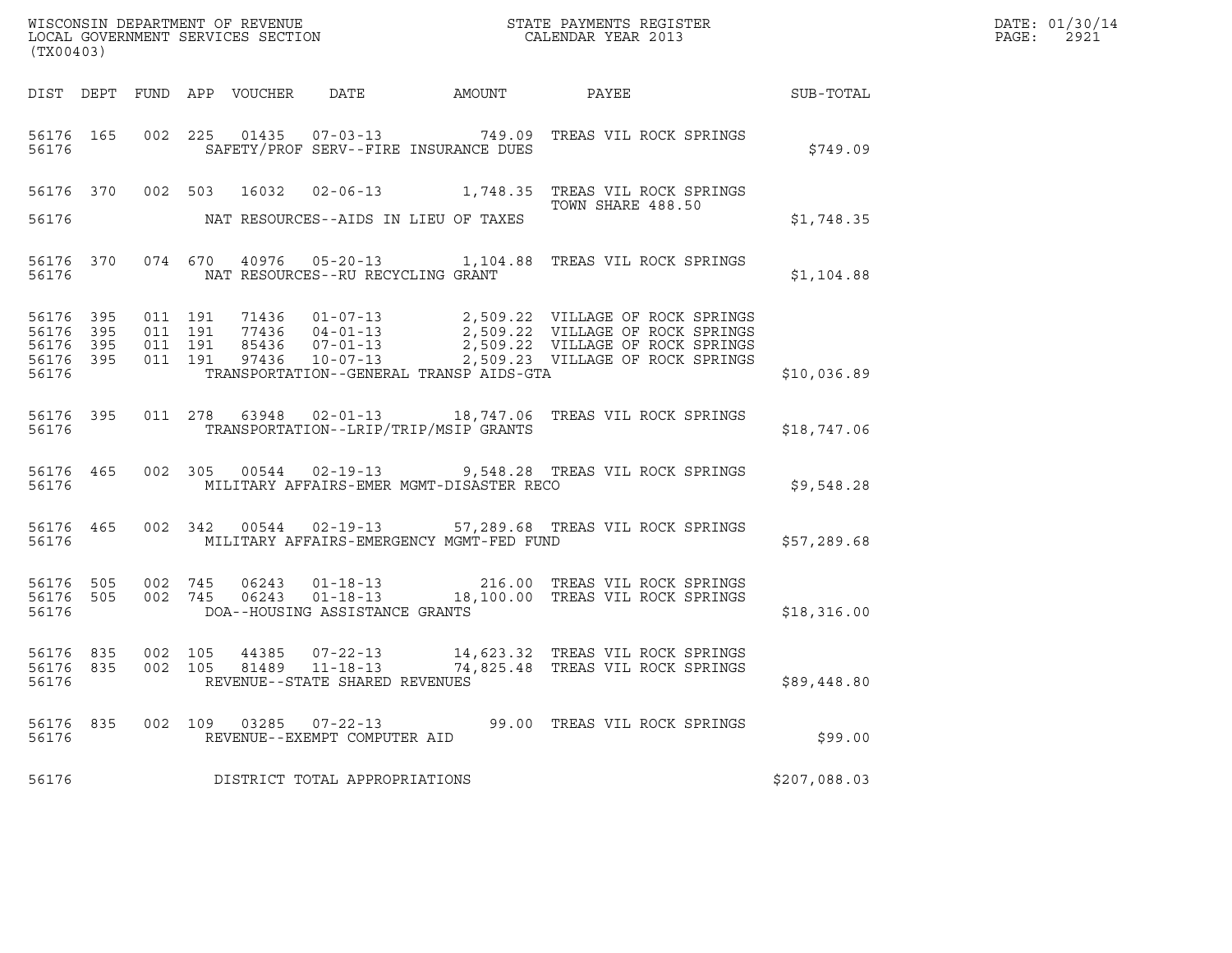| (TX00403)                                                                                                                                                                                                      |                                                                                                                            |                                                                                                                                                                                                                                     |                                                                                                                                                                                           |                                                    |                                         |                                                                                                                                      |                  | DATE: 01/30/14<br>PAGE:<br>2922 |
|----------------------------------------------------------------------------------------------------------------------------------------------------------------------------------------------------------------|----------------------------------------------------------------------------------------------------------------------------|-------------------------------------------------------------------------------------------------------------------------------------------------------------------------------------------------------------------------------------|-------------------------------------------------------------------------------------------------------------------------------------------------------------------------------------------|----------------------------------------------------|-----------------------------------------|--------------------------------------------------------------------------------------------------------------------------------------|------------------|---------------------------------|
|                                                                                                                                                                                                                |                                                                                                                            |                                                                                                                                                                                                                                     | DIST DEPT FUND APP VOUCHER                                                                                                                                                                | DATE                                               | AMOUNT                                  | PAYEE                                                                                                                                | <b>SUB-TOTAL</b> |                                 |
| 56181 165<br>56181                                                                                                                                                                                             |                                                                                                                            |                                                                                                                                                                                                                                     |                                                                                                                                                                                           |                                                    | SAFETY/PROF SERV--FIRE INSURANCE DUES   | 002 225 01436 07-03-13 9,286.51 TREAS VIL SAUK CITY                                                                                  | \$9,286.51       |                                 |
| 56181                                                                                                                                                                                                          | 56181 370                                                                                                                  |                                                                                                                                                                                                                                     |                                                                                                                                                                                           |                                                    | NAT RESOURCES--AIDS IN LIEU OF TAXES    | 012 579 18833 04-15-13 4.38 TREAS VIL SAUK CITY                                                                                      | \$4.38           |                                 |
| 56181                                                                                                                                                                                                          | 56181 370                                                                                                                  |                                                                                                                                                                                                                                     |                                                                                                                                                                                           | NAT RESOURCES--RU RECYCLING GRANT                  |                                         | 074 670 40977 05-20-13 15,202.94 TREAS VIL SAUK CITY                                                                                 | \$15,202.94      |                                 |
| 56181 395<br>56181<br>56181<br>56181<br>56181<br>56181<br>56181<br>56181<br>56181<br>56181<br>56181<br>56181<br>56181<br>56181<br>56181<br>56181<br>56181<br>56181<br>56181<br>56181 395<br>56181<br>56181 395 | 395<br>395<br>395<br>395<br>395<br>395<br>395<br>395<br>395<br>395<br>395<br>395<br>395<br>395<br>395<br>395<br>395<br>395 | 011 185<br>011 185<br>011 185<br>011 185<br>011 185<br>011 185<br>011 185<br>011 185<br>011 185<br>011 185<br>011 185<br>011 185<br>011 185<br>011 185<br>011 185<br>011 185<br>011 185<br>011 185<br>011 185<br>011 185<br>011 191 | 60884<br>60884<br>61746<br>61746<br>63801<br>65375<br>68465<br>69369<br>73756<br>80656<br>80656<br>80656<br>80656<br>80656<br>82987<br>88164<br>89654<br>92069<br>93734<br>94620<br>71437 | $01 - 07 - 13$                                     | TRANSPORTATION--HIGHWAY SAFETY-FEDERAL  |                                                                                                                                      | \$60,162.00      |                                 |
| 56181<br>56181<br>56181<br>56181                                                                                                                                                                               | 395<br>395<br>395                                                                                                          | 011 191<br>011 191<br>011 191                                                                                                                                                                                                       | 77437<br>85437<br>97437                                                                                                                                                                   | $04 - 01 - 13$<br>$07 - 01 - 13$<br>$10 - 07 - 13$ | TRANSPORTATION--GENERAL TRANSP AIDS-GTA | 38,592.54 VILLAGE OF SAUK CITY<br>38,592.54 VILLAGE OF SAUK CITY<br>38,592.54 VILLAGE OF SAUK CITY<br>38,592.56 VILLAGE OF SAUK CITY | \$154,370.18     |                                 |
| 56181                                                                                                                                                                                                          |                                                                                                                            |                                                                                                                                                                                                                                     |                                                                                                                                                                                           |                                                    | HS--PREPAID MEDICAL TRANSPORT REIMBURSE | 56181 435 005 163 01LGS 11-18-13 15,500.00 SAUK PRAIRIE AMBULANCE ASSOC                                                              | \$15,500.00      |                                 |
| 56181                                                                                                                                                                                                          | 56181 455 002 231<br>56181 455                                                                                             |                                                                                                                                                                                                                                     |                                                                                                                                                                                           | JUSTICE--LAW ENFORCEMENT TRAINING                  |                                         | 002 231 00093 01-10-13 320.00 TREAS VIL SAUK CITY<br>002 231 00533 02-15-13 2,240.00 TREAS VIL SAUK CITY                             | \$2,560.00       |                                 |
| 56181 465<br>56181                                                                                                                                                                                             |                                                                                                                            |                                                                                                                                                                                                                                     |                                                                                                                                                                                           |                                                    | MILITARY AFFAIRS--EMERGENCY MANAGEMENT  | 072  365  00695  01-25-13  2,100.00  TREAS  VIL SAUK CITY                                                                            | \$2,100.00       |                                 |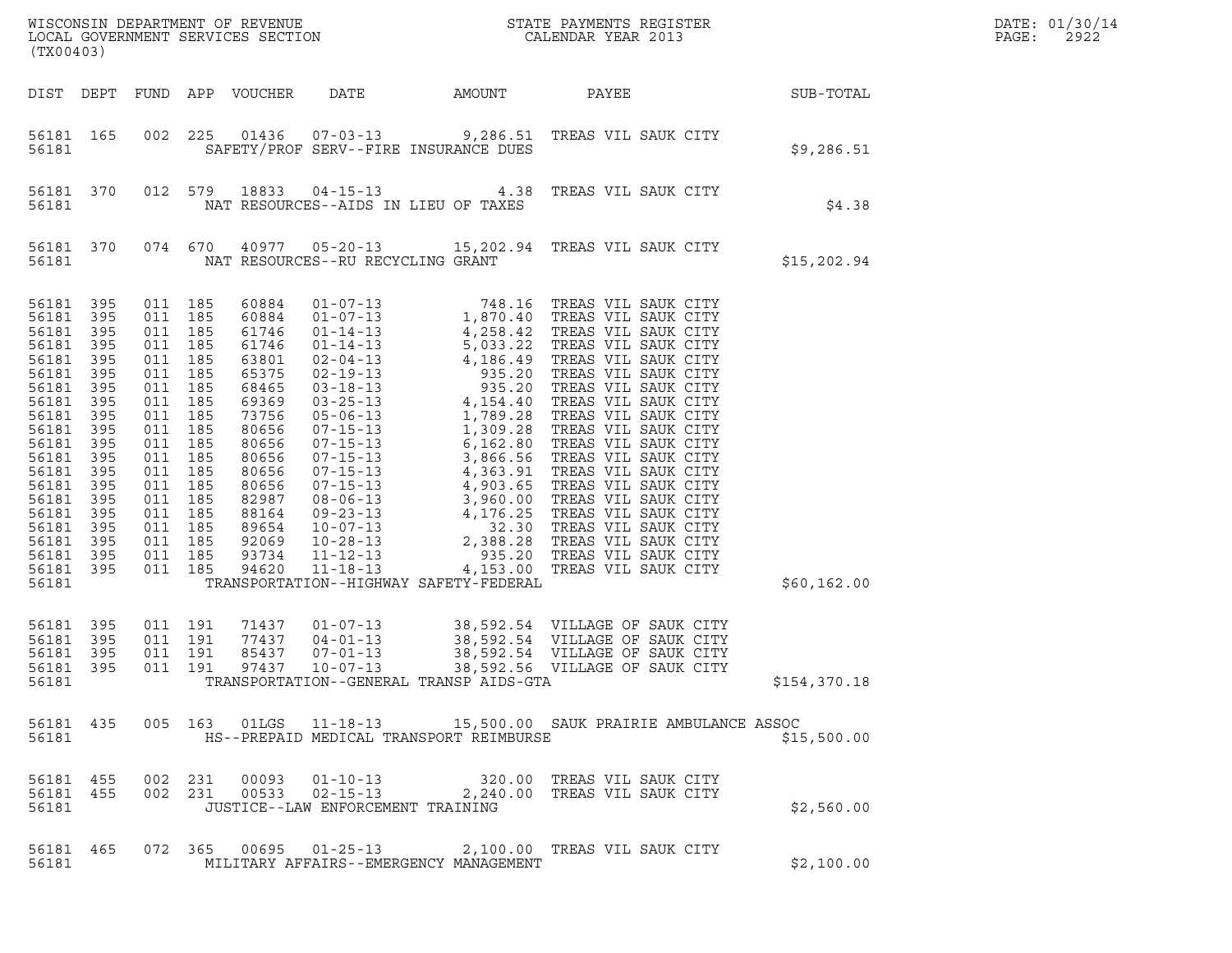| WISCONSIN DEPARTMENT OF REVENUE<br>LOCAL GOVERNMENT SERVICES SECTION<br>(TX00403) |            |            |                |                                                                    |                                                 | STATE PAYMENTS REGISTER<br>CALENDAR YEAR 2013 |               | DATE: 01/30/14<br>PAGE:<br>2923 |
|-----------------------------------------------------------------------------------|------------|------------|----------------|--------------------------------------------------------------------|-------------------------------------------------|-----------------------------------------------|---------------|---------------------------------|
| DIST<br>DEPT                                                                      | FUND       | APP        | VOUCHER        | DATE                                                               | AMOUNT                                          | PAYEE                                         | SUB-TOTAL     |                                 |
| 56181<br>835<br>56181<br>835<br>56181                                             | 002<br>002 | 105<br>105 | 44386<br>81490 | $07 - 22 - 13$<br>$11 - 18 - 13$<br>REVENUE--STATE SHARED REVENUES | 55,736.82<br>112,189.81                         | TREAS VIL SAUK CITY<br>TREAS VIL SAUK CITY    | \$167, 926.63 |                                 |
| 56181<br>835<br>56181<br>835<br>56181                                             | 002<br>002 | 109<br>109 | 03286<br>05297 | $07 - 22 - 13$<br>$07 - 22 - 13$<br>REVENUE--EXEMPT COMPUTER AID   | 45,229.00<br>5,381.00                           | TREAS VIL SAUK CITY<br>TREAS VIL SAUK CITY    | \$50,610.00   |                                 |
| 56181<br>835<br>56181                                                             | 002        | 501        | 00003          | $02 - 01 - 13$                                                     | 66.28<br>DOA-PAYMENT FOR MUNICIPAL SERVICES AID | TREAS VIL SAUK CITY                           | \$66.28       |                                 |
| 56181                                                                             |            |            |                | DISTRICT TOTAL APPROPRIATIONS                                      |                                                 |                                               | \$477,788.92  |                                 |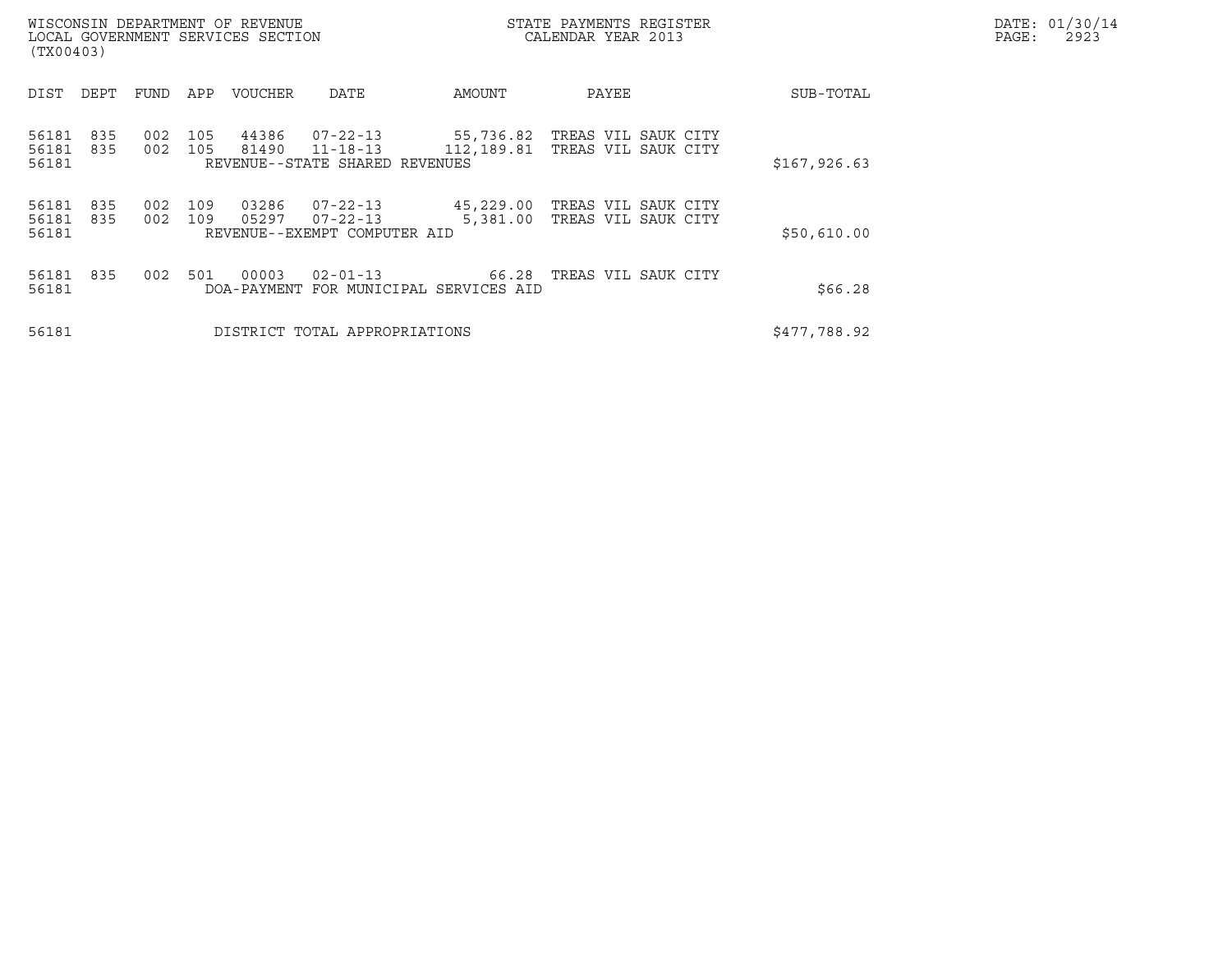| (TX00403) |            |  |                                         |                                                | ${\tt WISCONSIN} \begin{tabular}{l} DEPARTMENT OF REVIEW \\ LOCAL BONERNMENT SERVICES SECTION \\ \end{tabular}$                                                                                                                         |              | DATE: 01/30/14<br>PAGE: 2924 |
|-----------|------------|--|-----------------------------------------|------------------------------------------------|-----------------------------------------------------------------------------------------------------------------------------------------------------------------------------------------------------------------------------------------|--------------|------------------------------|
|           |            |  |                                         |                                                | DIST DEPT FUND APP VOUCHER DATE AMOUNT PAYEE PAYER SUB-TOTAL                                                                                                                                                                            |              |                              |
|           | 56182 2001 |  |                                         | SAFETY/PROF SERV--FIRE INSURANCE DUES          | 56182 165 002 225 01437 07-03-13 5,485.19 TREAS VIL SPRING GREEN                                                                                                                                                                        | \$5,485.19   |                              |
|           |            |  |                                         |                                                | 56182 370 074 670 40978 05-20-13 1,949.97 TREAS VIL SPRING GREEN                                                                                                                                                                        | \$1,949.97   |                              |
|           |            |  |                                         | 56182 TRANSPORTATION--HIGHWAY SAFETY-FEDERAL   | 56182 395 011 185 77672 06-17-13 4,000.00 TREAS VIL SPRING GREEN                                                                                                                                                                        | \$4,000.00   |                              |
|           |            |  |                                         | 56182 TRANSPORTATION--GENERAL TRANSP AIDS-GTA  | 56182 395 011 191 71438 01-07-13 21,812.14 VILLAGE OF SPRING GREEN<br>56182 395 011 191 77438 04-01-13 21,812.14 VILLAGE OF SPRING GREEN<br>56182 395 011 191 85438 07-01-13 21,812.14 VILLAGE OF SPRING GREEN<br>56182 395 011 191 974 | \$87,248.57  |                              |
|           |            |  |                                         | 56182 TRANSPORTATION--LRIP/TRIP/MSIP GRANTS    | 56182 395 011 278 79335 06-27-13 22,311.82 TREAS VIL SPRING GREEN                                                                                                                                                                       | \$22,311.82  |                              |
|           |            |  |                                         | 56182 THS--AMBULANCE FUNDING ASSISTANCE GRANTS | 56182 435 005 162 01HSD 09-03-13 4,751.61 VILLAGE SPRING GREEN                                                                                                                                                                          | \$4,751.61   |                              |
|           |            |  |                                         |                                                | 56182 435 005 163 01LGS 11-18-13 7,000.00 SPRING GREEN FIRE PROT DIST<br>56182 THS--PREPAID MEDICAL TRANSPORT REIMBURSE                                                                                                                 | \$7,000.00   |                              |
|           |            |  | 56182 JUSTICE--LAW ENFORCEMENT TRAINING |                                                | 56182 455 002 231 00558 02-15-13 800.00 TREAS VIL SPRING GREEN                                                                                                                                                                          | \$800.00     |                              |
| 56182     |            |  | REVENUE--STATE SHARED REVENUES          |                                                | 56182 835 002 105 44387 07-22-13 36,522.15 TREAS VIL SPRING GREEN<br>56182 835 002 105 81491 11-18-13 71,902.54 TREAS VIL SPRING GREEN                                                                                                  | \$108,424.69 |                              |
|           |            |  | 56182 REVENUE--EXEMPT COMPUTER AID      |                                                | 56182 835 002 109 03287 07-22-13 7,048.00 TREAS VIL SPRING GREEN                                                                                                                                                                        | \$7,048.00   |                              |
| 56182     |            |  | DISTRICT TOTAL APPROPRIATIONS           |                                                |                                                                                                                                                                                                                                         | \$249,019.85 |                              |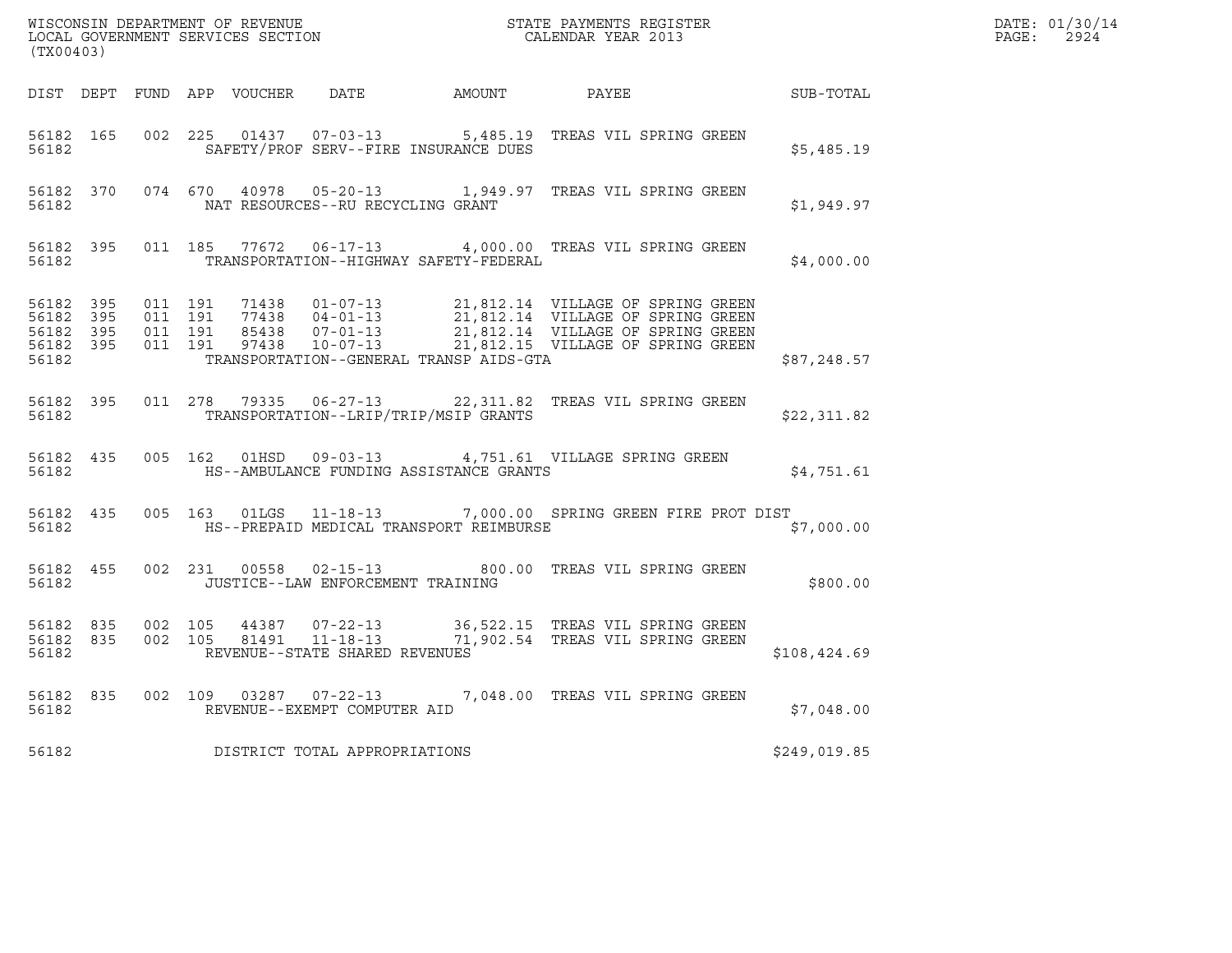| (TX00403)                                     |                   |            |                                  | WISCONSIN DEPARTMENT OF REVENUE<br>LOCAL GOVERNMENT SERVICES SECTION |                                                                  |                                         | STATE PAYMENTS REGISTER<br>CALENDAR YEAR 2013                                                               |              | DATE: 01/30/14<br>$\mathtt{PAGE}$ :<br>2925 |
|-----------------------------------------------|-------------------|------------|----------------------------------|----------------------------------------------------------------------|------------------------------------------------------------------|-----------------------------------------|-------------------------------------------------------------------------------------------------------------|--------------|---------------------------------------------|
| DIST                                          | DEPT              |            |                                  | FUND APP VOUCHER                                                     | DATE                                                             | AMOUNT                                  | PAYEE                                                                                                       | SUB-TOTAL    |                                             |
| 56191 165<br>56191                            |                   |            |                                  |                                                                      |                                                                  | SAFETY/PROF SERV--FIRE INSURANCE DUES   | 002 225 01438 07-03-13 3,648.01 TREAS VIL WEST BARABOO                                                      | \$3,648.01   |                                             |
| 56191<br>56191<br>56191<br>56191 395<br>56191 | 395<br>395<br>395 | 011<br>011 | 191<br>191<br>011 191<br>011 191 | 71439<br>77439<br>85439<br>97439                                     | $01 - 07 - 13$<br>$04 - 01 - 13$<br>$10 - 07 - 13$               | TRANSPORTATION--GENERAL TRANSP AIDS-GTA | 25,406.92 VILLAGE OF WEST BARABOO<br>25,406.92 VILLAGE OF WEST BARABOO<br>25,406.94 VILLAGE OF WEST BARABOO | \$101,627.70 |                                             |
| 56191 835<br>56191 835<br>56191               |                   | 002        | 002 105<br>105                   | 44388                                                                | 81492 11-18-13<br>REVENUE--STATE SHARED REVENUES                 | 22,324.32                               | TREAS VIL WEST BARABOO                                                                                      | \$26, 263.91 |                                             |
| 56191<br>56191<br>56191                       | 835<br>835        | 002<br>002 | 109<br>109                       | 03288<br>05298                                                       | $07 - 22 - 13$<br>$07 - 22 - 13$<br>REVENUE--EXEMPT COMPUTER AID | 2,204.00                                | 2,566.00 TREAS VIL WEST BARABOO<br>TREAS VIL WEST BARABOO                                                   | \$4,770.00   |                                             |
| 56191                                         |                   |            |                                  |                                                                      | DISTRICT TOTAL APPROPRIATIONS                                    | \$136,309.62                            |                                                                                                             |              |                                             |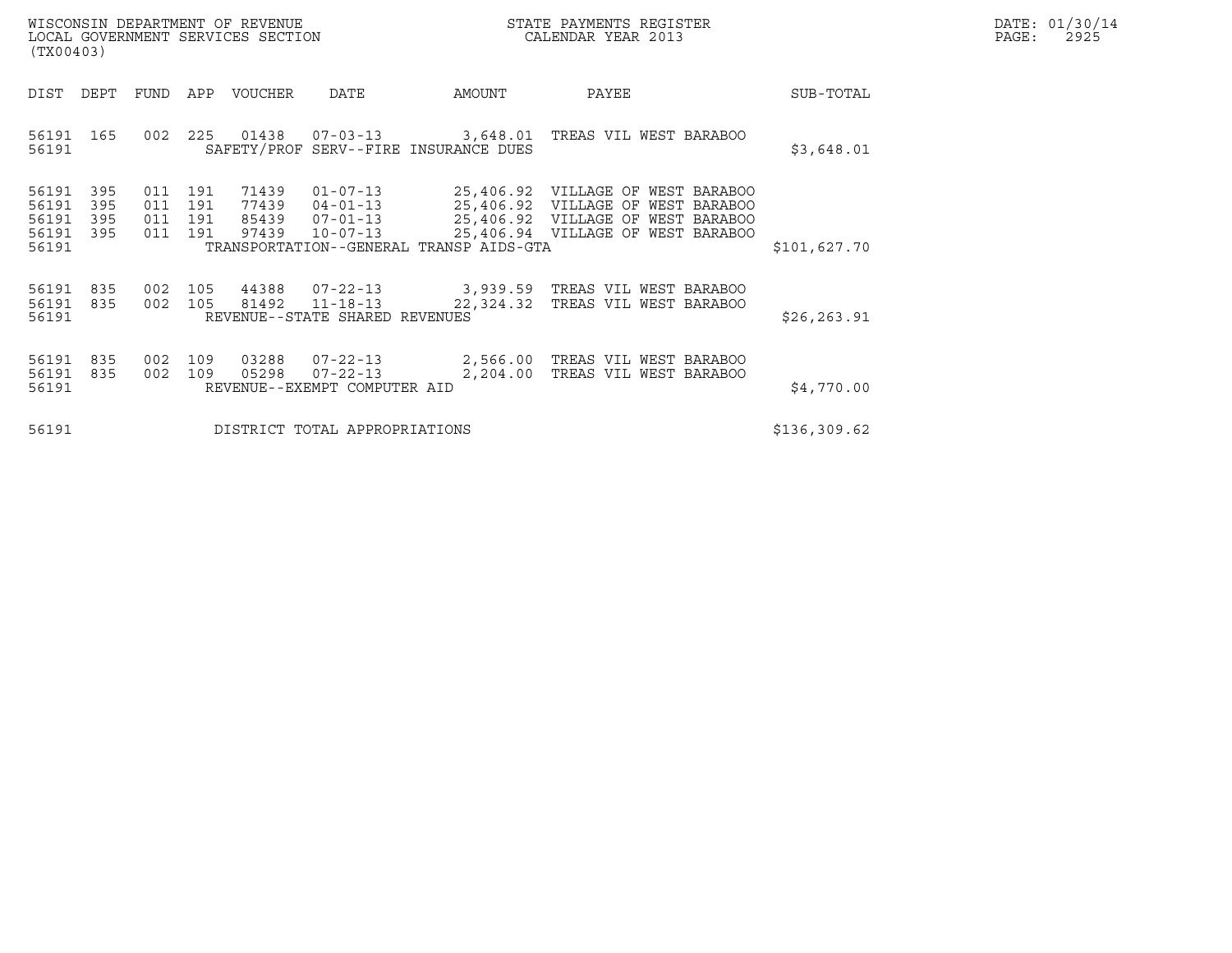| (TX00403)                                                                                                |                                                                             |                                                                                           |                                               |                                                                                                 |                                                                                                                                                                                              |                                                                                                                                | ${\tt WISCO} {\tt NISCONSIM DEPARTMENT OF REVENUE} {\tt DGCALENDAR YEAR 2013}$ LOCAL GOVERNMENT SERVICES SECTION ${\tt LOCALENDAR YEAR 2013}$                                                                                                                           |               | DATE: 01/30/14<br>PAGE:<br>2926 |
|----------------------------------------------------------------------------------------------------------|-----------------------------------------------------------------------------|-------------------------------------------------------------------------------------------|-----------------------------------------------|-------------------------------------------------------------------------------------------------|----------------------------------------------------------------------------------------------------------------------------------------------------------------------------------------------|--------------------------------------------------------------------------------------------------------------------------------|-------------------------------------------------------------------------------------------------------------------------------------------------------------------------------------------------------------------------------------------------------------------------|---------------|---------------------------------|
| DIST DEPT                                                                                                |                                                                             |                                                                                           |                                               | FUND APP VOUCHER                                                                                | DATE                                                                                                                                                                                         | AMOUNT                                                                                                                         | PAYEE                                                                                                                                                                                                                                                                   | SUB-TOTAL     |                                 |
| 56206 165<br>56206                                                                                       |                                                                             | 002                                                                                       | 225                                           |                                                                                                 | 01439  07-03-13                                                                                                                                                                              | SAFETY/PROF SERV--FIRE INSURANCE DUES                                                                                          | 28,829.27 TREAS CITY BARABOO                                                                                                                                                                                                                                            | \$28,829.27   |                                 |
| 56206 370<br>56206                                                                                       |                                                                             |                                                                                           | 012 571                                       | 36832                                                                                           | $06 - 10 - 13$                                                                                                                                                                               | NAT RESOURCES--FOREST CROP/MFL/CO FOREST                                                                                       | 3.20 TREAS CITY BARABOO                                                                                                                                                                                                                                                 | \$3.20        |                                 |
| 56206                                                                                                    | 56206 370                                                                   |                                                                                           | 074 670                                       | 40979                                                                                           | NAT RESOURCES--RU RECYCLING GRANT                                                                                                                                                            |                                                                                                                                | 05-20-13 35,244.37 TREAS CITY BARABOO                                                                                                                                                                                                                                   | \$35, 244.37  |                                 |
| 56206<br>56206<br>56206<br>56206<br>56206                                                                | 395<br>395<br>395<br>395                                                    | 011 162<br>011 162<br>011 162<br>011 162                                                  |                                               | 98094                                                                                           | 72094 01-07-13<br>78094 04-01-13<br>86094 07-01-13<br>$10 - 07 - 13$                                                                                                                         | TRANSPORTATION--CONNECTING HIGHWAY AIDS                                                                                        | 21,569.92 CITY OF BARABOO<br>21,569.92 CITY OF BARABOO<br>21,569.92 CITY OF BARABOO<br>21,569.93 CITY OF BARABOO                                                                                                                                                        | \$86,279.69   |                                 |
| 56206<br>56206<br>56206<br>56206 395<br>56206                                                            | 395<br>395<br>395                                                           | 011 177<br>011 177<br>011 177<br>011 177                                                  |                                               | 00055<br>80055<br>88055<br>92055                                                                | $12 - 30 - 13$<br>$06 - 14 - 13$<br>$07 - 08 - 13$<br>$09 - 30 - 13$<br>TRANSPORTATION--TRANSIT AID                                                                                          |                                                                                                                                | 16,354.00 CITY OF BARABOO<br>27,256.00 CITY OF BARABOO<br>27,256.00 CITY OF BARABOO<br>27,256.00 CITY OF BARABOO                                                                                                                                                        | \$98,122.00   |                                 |
| 56206<br>56206<br>56206<br>56206<br>56206 395<br>56206                                                   | 395<br>395<br>395<br>395                                                    | 011 182<br>011 182<br>011 182<br>011 182<br>011 182                                       |                                               | 65996<br>88130<br>93435<br>97921<br>97922                                                       | $02 - 22 - 13$<br>$09 - 23 - 13$<br>$11 - 07 - 13$<br>$12 - 26 - 13$<br>$12 - 26 - 13$                                                                                                       | TRANSPORTATION--TRANSIT AIDS-FEDERAL                                                                                           | 28,627.00 TREAS CITY BARABOO<br>67,653.00 TREAS CITY BARABOO<br>33,765.00 TREAS CITY BARABOO<br>24,972.80 TREAS CITY BARABOO<br>49,945.60 TREAS CITY BARABOO                                                                                                            | \$204, 963.40 |                                 |
| 56206<br>56206<br>56206<br>56206<br>56206<br>56206<br>56206<br>56206<br>56206<br>56206<br>56206<br>56206 | 395<br>395<br>395<br>395<br>- 395<br>395<br>395<br>395<br>395<br>395<br>395 | 011 185<br>011<br>011 185<br>011 185<br>011 185<br>011<br>011<br>011<br>011<br>011<br>011 | 185<br>185<br>185<br>185<br>185<br>185<br>185 | 61747<br>61747<br>64531<br>64531<br>68466<br>75101<br>80657<br>86175<br>90535<br>92070<br>92806 | $01 - 14 - 13$<br>$01 - 14 - 13$<br>02-11-13<br>$02 - 11 - 13$<br>$03 - 18 - 13$<br>$05 - 20 - 13$<br>$07 - 15 - 13$<br>$09 - 03 - 13$<br>$10 - 15 - 13$<br>$10 - 28 - 13$<br>$11 - 04 - 13$ | 1,032.40<br>422.08<br>1,317.68<br>916.68<br>2,572.88<br>267.92<br>390.00<br>6,283.51<br>TRANSPORTATION--HIGHWAY SAFETY-FEDERAL | 844.16 TREAS CITY BARABOO<br>1,220.64 TREAS CITY BARABOO<br>1,222.10 TREAS CITY BARABOO<br>TREAS CITY BARABOO<br>TREAS CITY BARABOO<br>TREAS CITY BARABOO<br>TREAS CITY BARABOO<br>TREAS CITY BARABOO<br>TREAS CITY BARABOO<br>TREAS CITY BARABOO<br>TREAS CITY BARABOO | \$16,490.05   |                                 |
| 56206<br>56206<br>56206<br>56206<br>56206                                                                | 395<br>395<br>395<br>395                                                    | 011 191<br>011<br>011<br>011 191                                                          | 191<br>191                                    | 71440<br>77440<br>85440<br>97440                                                                | $01 - 07 - 13$<br>$04 - 01 - 13$<br>$07 - 01 - 13$<br>$10 - 07 - 13$                                                                                                                         | 163,181.40<br>163,181.40<br>TRANSPORTATION--GENERAL TRANSP AIDS-GTA                                                            | CITY OF BARABOO<br>CITY OF BARABOO<br>163,181.40 CITY OF BARABOO<br>163,181.42 CITY OF BARABOO                                                                                                                                                                          | \$652,725.62  |                                 |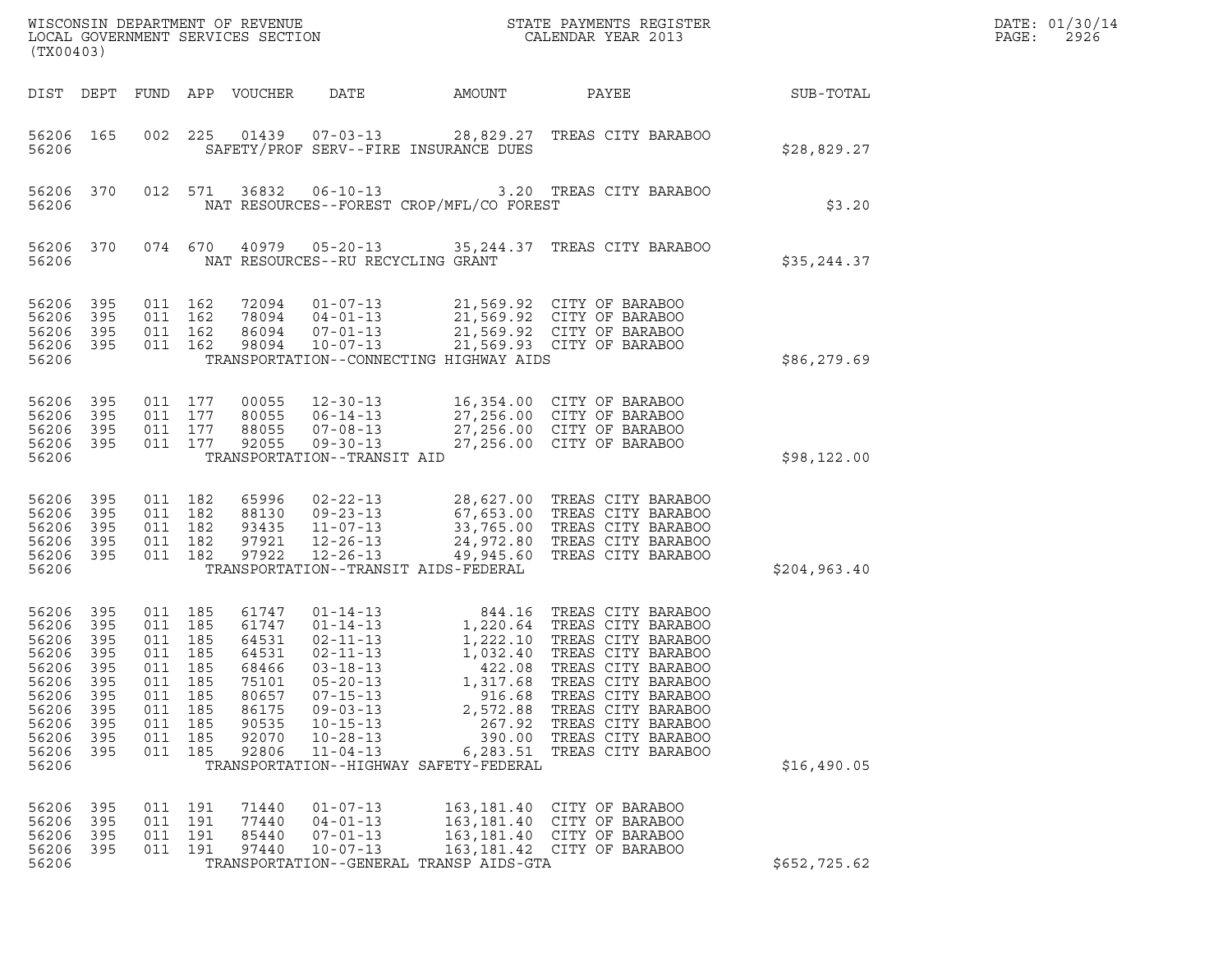| (TX00403)          |                  |                    | WISCONSIN DEPARTMENT OF REVENUE | WISCONSIN DEPARTMENT OF REVENUE<br>LOCAL GOVERNMENT SERVICES SECTION | STATE PAYMENTS REGISTER<br>CALENDAR YEAR 2013                                           |                                                                                                                                                                                                                          | DATE: 01/30/14<br>PAGE:<br>2927 |  |
|--------------------|------------------|--------------------|---------------------------------|----------------------------------------------------------------------|-----------------------------------------------------------------------------------------|--------------------------------------------------------------------------------------------------------------------------------------------------------------------------------------------------------------------------|---------------------------------|--|
|                    |                  |                    | DIST DEPT FUND APP VOUCHER      | DATE                                                                 |                                                                                         | AMOUNT PAYEE                                                                                                                                                                                                             | SUB-TOTAL                       |  |
| 56206 435<br>56206 |                  |                    |                                 |                                                                      | 005 162 01HSD 09-03-13 8,024.40 CITY BARABOO<br>HS--AMBULANCE FUNDING ASSISTANCE GRANTS |                                                                                                                                                                                                                          | \$8,024.40                      |  |
| 56206              | 56206 435        |                    |                                 |                                                                      | HS--PREPAID MEDICAL TRANSPORT REIMBURSE                                                 | 005 163 01LGS 11-18-13 147,000.00 BARABOO DISTRICT AMBULANCE                                                                                                                                                             | \$147,000.00                    |  |
| 56206              | 56206 455        |                    |                                 | JUSTICE--LAW ENFORCEMENT TRAINING                                    |                                                                                         | 002 231 00148 02-06-13 4,160.00 TREAS CITY BARABOO                                                                                                                                                                       | \$4,160.00                      |  |
| 56206              |                  |                    |                                 | REVENUE--STATE SHARED REVENUES                                       |                                                                                         | $\begin{array}{cccccccc} 56206 & 835 & 002 & 105 & 44389 & 07-22-13 & & 495,288.59 & \text{TREAS CITY BARABOO} & \\ 56206 & 835 & 002 & 105 & 81493 & 11-18-13 & 1,055,318.36 & \text{TREAS CITY BARABOO} & \end{array}$ | \$1,550,606.95                  |  |
| 56206<br>56206     | 56206 835<br>835 | 002 109<br>002 109 |                                 | REVENUE--EXEMPT COMPUTER AID                                         |                                                                                         | 03289  07-22-13  46,341.00  TREAS CITY BARABOO<br>05299  07-22-13  49,101.00  TREAS CITY BARABOO                                                                                                                         | \$95,442.00                     |  |
| 56206 835<br>56206 |                  |                    |                                 |                                                                      | DOA-PAYMENT FOR MUNICIPAL SERVICES AID                                                  | 002 501 00003 02-01-13 73,128.77 TREAS CITY BARABOO                                                                                                                                                                      | \$73,128.77                     |  |
| 56206              | 56206 835        |                    |                                 | REVENUE--LOTTERY CREDIT -                                            |                                                                                         | 021 363 35862 03-25-13 21,807.48 TREAS CITY BARABOO                                                                                                                                                                      | \$21,807.48                     |  |
| 56206              |                  |                    |                                 | DISTRICT TOTAL APPROPRIATIONS                                        |                                                                                         |                                                                                                                                                                                                                          | \$3,022,827.20                  |  |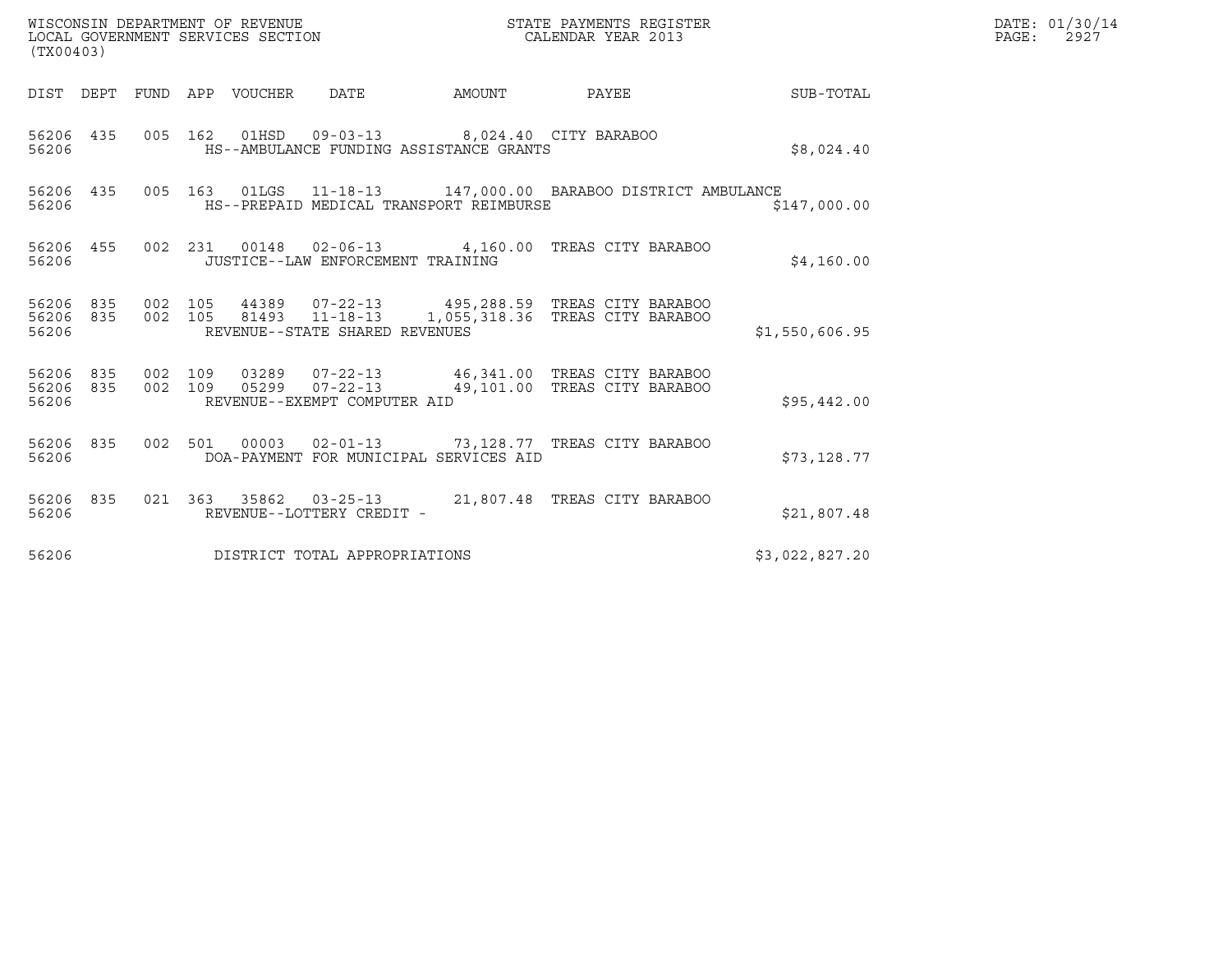| (TX00403)                                                                |                                              |                                                                           |                                                             |                                                                                                                            |                                         |                                                                                                                                                                                                                                              |              | DATE: 01/30/14<br>PAGE:<br>2928 |
|--------------------------------------------------------------------------|----------------------------------------------|---------------------------------------------------------------------------|-------------------------------------------------------------|----------------------------------------------------------------------------------------------------------------------------|-----------------------------------------|----------------------------------------------------------------------------------------------------------------------------------------------------------------------------------------------------------------------------------------------|--------------|---------------------------------|
|                                                                          |                                              |                                                                           |                                                             |                                                                                                                            |                                         |                                                                                                                                                                                                                                              |              |                                 |
|                                                                          | 56276                                        |                                                                           |                                                             |                                                                                                                            | SAFETY/PROF SERV--FIRE INSURANCE DUES   | 56276 165 002 225 01440 07-03-13 21,093.99 TREAS CITY REEDSBURG                                                                                                                                                                              | \$21,093.99  |                                 |
| 56276                                                                    |                                              |                                                                           |                                                             |                                                                                                                            | NAT RESOURCES--AIDS IN LIEU OF TAXES    | 56276 370 002 503 16033 02-06-13 13,841.63 TREAS CITY REEDSBURG<br><b>TOWN SHARE 5050.31</b>                                                                                                                                                 | \$13,841.63  |                                 |
| 56276                                                                    | 56276 370                                    |                                                                           |                                                             |                                                                                                                            | NAT RESOURCES--AIDS IN LIEU OF TAXES    | 012 579 18834 04-15-13 8.32 TREAS CITY REEDSBURG                                                                                                                                                                                             | \$8.32       |                                 |
|                                                                          | 56276 370                                    |                                                                           |                                                             |                                                                                                                            |                                         | 012 583 02719 04-16-13 3,039.24 REEDSBURG FIRE DEPARTMENT                                                                                                                                                                                    | \$3,039.24   |                                 |
|                                                                          | 56276 370                                    |                                                                           |                                                             | 56276                                   NAT RESOURCES--RU RECYCLING GRANT                                                  |                                         | 074 670 40980 05-20-13 10,538.70 TREAS CITY REEDSBURG                                                                                                                                                                                        | \$10,538.70  |                                 |
| 56276 395<br>56276 395<br>56276 395<br>56276 395<br>56276                |                                              | 011 162<br>011 162<br>011 162<br>011 162                                  | 72095<br>78095<br>86095<br>98095                            |                                                                                                                            | TRANSPORTATION--CONNECTING HIGHWAY AIDS | 01-07-13 12,147.31 CITY OF REEDSBURG<br>04-01-13 12,147.31 CITY OF REEDSBURG<br>07-01-13 12,147.31 CITY OF REEDSBURG<br>10-07-13 12,147.34 CITY OF REEDSBURG                                                                                 | \$48,589.27  |                                 |
| 56276 395<br>56276<br>56276 395<br>56276 395<br>56276                    | 395                                          | 011 177<br>011 177<br>011 177<br>011 177                                  |                                                             | TRANSPORTATION--TRANSIT AID                                                                                                |                                         | 00056 12-30-13 11,368.00 CITY OF REEDSBURG<br>80056 06-14-13 18,947.00 CITY OF REEDSBURG<br>88056 07-08-13 18,947.00 CITY OF REEDSBURG<br>92056 09-30-13 18,947.00 CITY OF REEDSBURG                                                         | \$68,209.00  |                                 |
| 56276 395<br>56276 395<br>56276<br>56276 395<br>56276<br>56276           | 395<br>395                                   | 011 182<br>011 182<br>011 182<br>011 182<br>011 182                       | 64747<br>88131<br>89241<br>91609<br>96014                   | $10 - 23 - 13$<br>12-04-13                                                                                                 | TRANSPORTATION--TRANSIT AIDS-FEDERAL    | 02-12-13 25,088.00 TREAS CITY REEDSBURG<br>09-23-13 48,992.00 TREAS CITY REEDSBURG<br>10-02-13 34,471.50 TREAS CITY REEDSBURG<br>10-23-13 24,955.00 TREAS CITY REEDSBURG<br>24,955.00 TREAS CITY REEDSBURG<br>17,187.00 TREAS CITY REEDSBURG | \$150,693.50 |                                 |
| 56276 395<br>56276<br>56276<br>56276<br>56276<br>56276<br>56276<br>56276 | 395<br>395<br>- 395<br>395<br>- 395<br>- 395 | 011 185<br>011 185<br>011 185<br>011 185<br>011 185<br>011 185<br>011 185 | 66221<br>69370<br>79254<br>79254<br>86176<br>93735<br>94621 | $02 - 25 - 13$<br>$03 - 25 - 13$<br>$07 - 01 - 13$<br>$07 - 01 - 13$<br>$09 - 03 - 13$<br>$11 - 12 - 13$<br>$11 - 18 - 13$ | TRANSPORTATION--HIGHWAY SAFETY-FEDERAL  | 1,393.46 TREAS CITY REEDSBURG<br>703.95 TREAS CITY REEDSBURG<br>1,031.18 TREAS CITY REEDSBURG<br>703.99 TREAS CITY REEDSBURG<br>1,406.46 TREAS CITY REEDSBURG<br>1,425.22 TREAS CITY REEDSBURG<br>4,995.00 TREAS CITY REEDSBURG              | \$11,659.26  |                                 |
|                                                                          | 56276 395                                    |                                                                           |                                                             | 011 191 71441 01-07-13                                                                                                     |                                         | 105,658.00 CITY OF REEDSBURG                                                                                                                                                                                                                 |              |                                 |